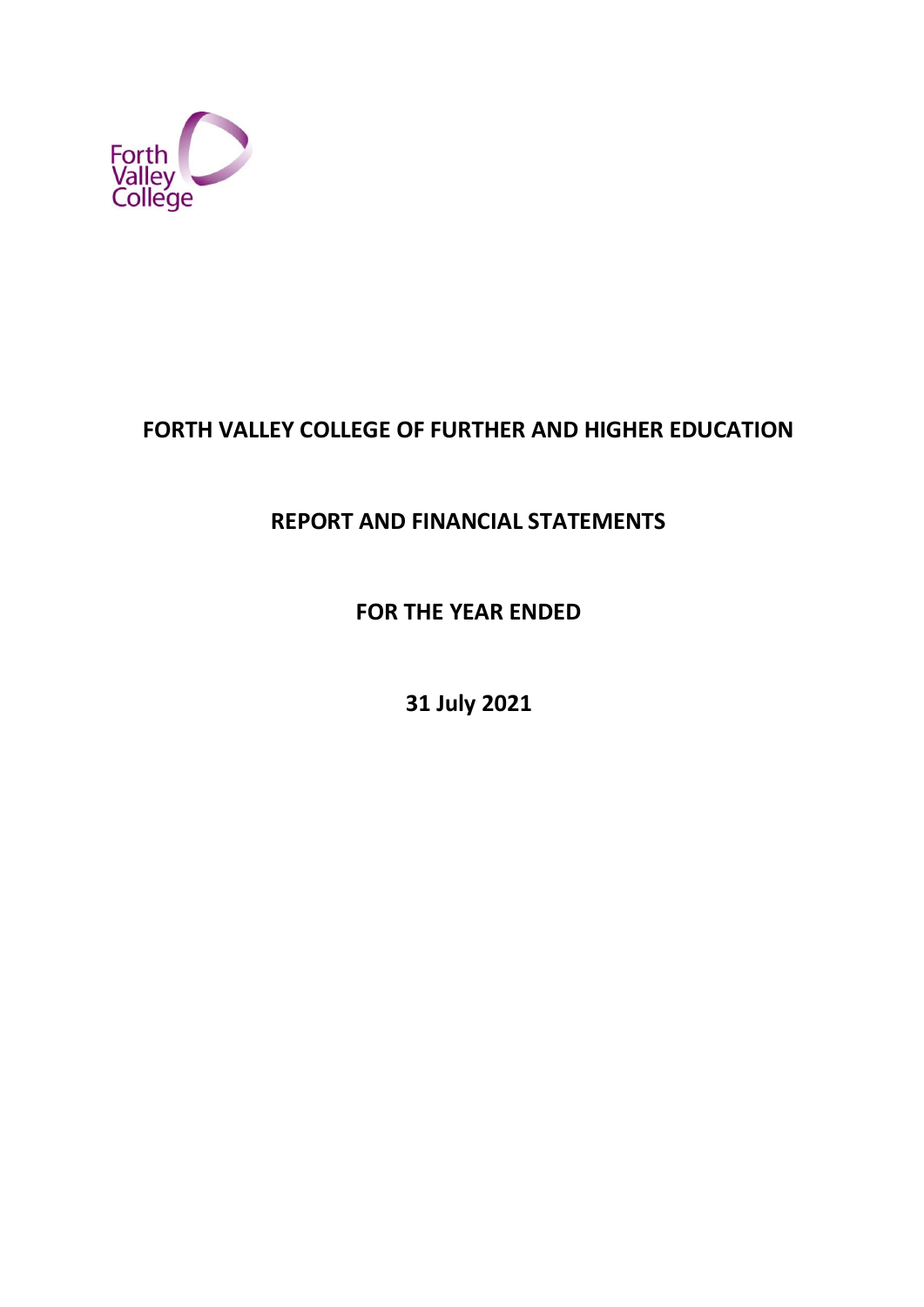## **Scottish Charity No. SCO21191** The financial statements were approved and authorised for issue on 24 February 2022.

# **Contents**

| INDEPENDENT AUDITOR'S REPORT TO THE BOARD OF MANAGEMENT OF FORTH VALLEY COLLEGE, THE AUDITOR GENERAL FOR |  |
|----------------------------------------------------------------------------------------------------------|--|
|                                                                                                          |  |
|                                                                                                          |  |
|                                                                                                          |  |
|                                                                                                          |  |
|                                                                                                          |  |
|                                                                                                          |  |
|                                                                                                          |  |
|                                                                                                          |  |
|                                                                                                          |  |
|                                                                                                          |  |
|                                                                                                          |  |
|                                                                                                          |  |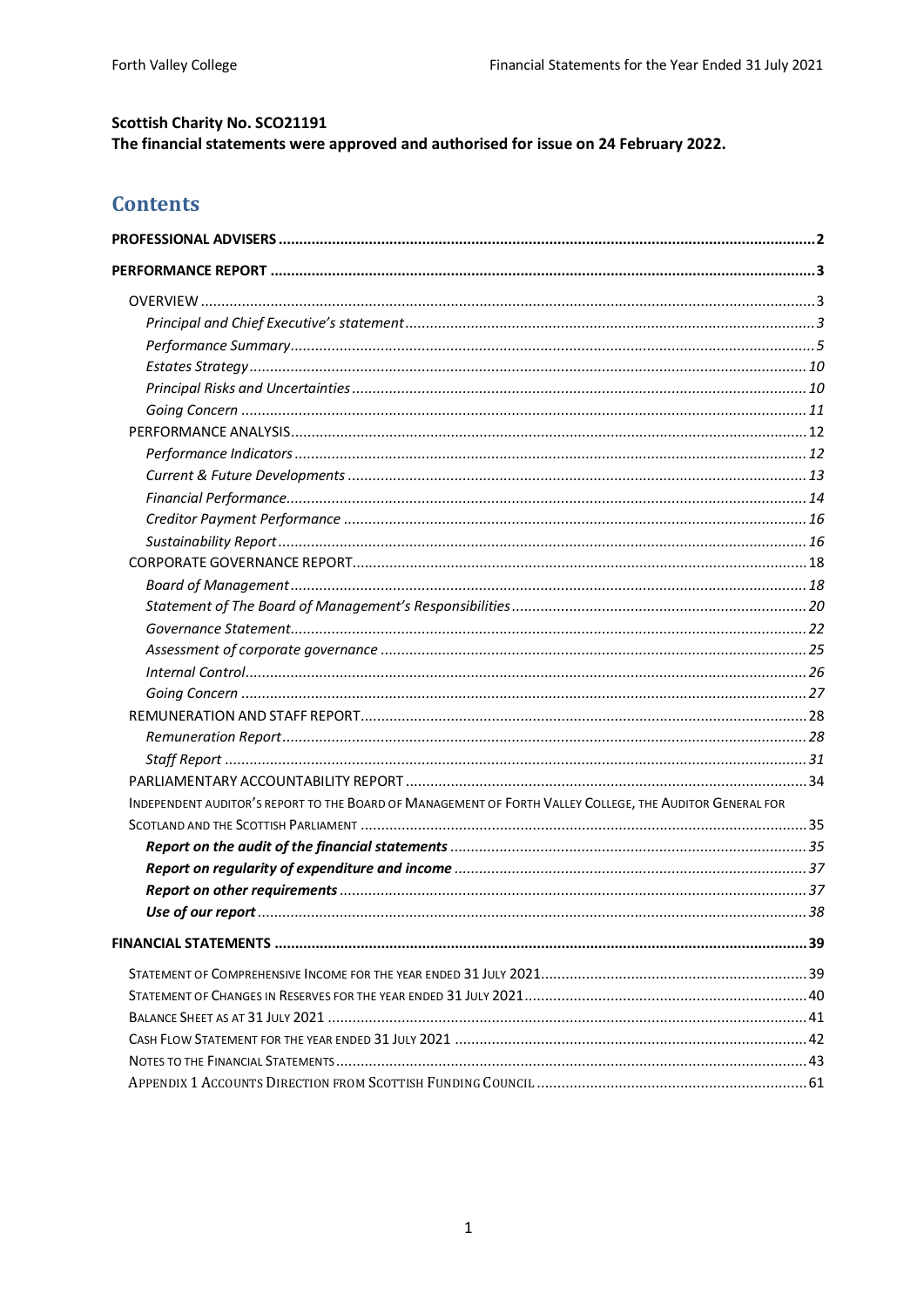# <span id="page-2-0"></span>**PROFESSIONAL ADVISERS**

| <b>External Auditor:</b>  | Ernst & Young LLP<br>Atria One<br>144 Morrison Street<br>Edinburgh<br>EH3 8EX                               |
|---------------------------|-------------------------------------------------------------------------------------------------------------|
| <b>Internal Auditors:</b> | Henderson Loggie LLP<br>Unit 8,<br>The Vision Building,<br>20 Greenmarket,<br>Dundee<br>DD14QB              |
| Vat Advisers:             | <b>RSM</b><br><b>First Floor</b><br>Quay 2<br>139 Fountainbridge<br>Edinburgh<br>EH3 9QG                    |
| <b>Bankers:</b>           | <b>Barclays Bank</b><br>120 Bothwell Street<br>Glasgow<br><b>G27JT</b>                                      |
|                           | Royal Bank of Scotland<br>36 St Andrew Square<br>Edinburgh<br>EH2 2YB                                       |
| Solicitors:               | <b>MacRoberts</b><br>Capella<br>60 York Street<br>Glasgow<br>G <sub>2</sub> 4TB                             |
|                           | CMS Cameron McKenna Nabarro Olswang LLP<br><b>Saltire Court</b><br>20 Castle Terrace<br>Edinburgh<br>EH12EN |
|                           |                                                                                                             |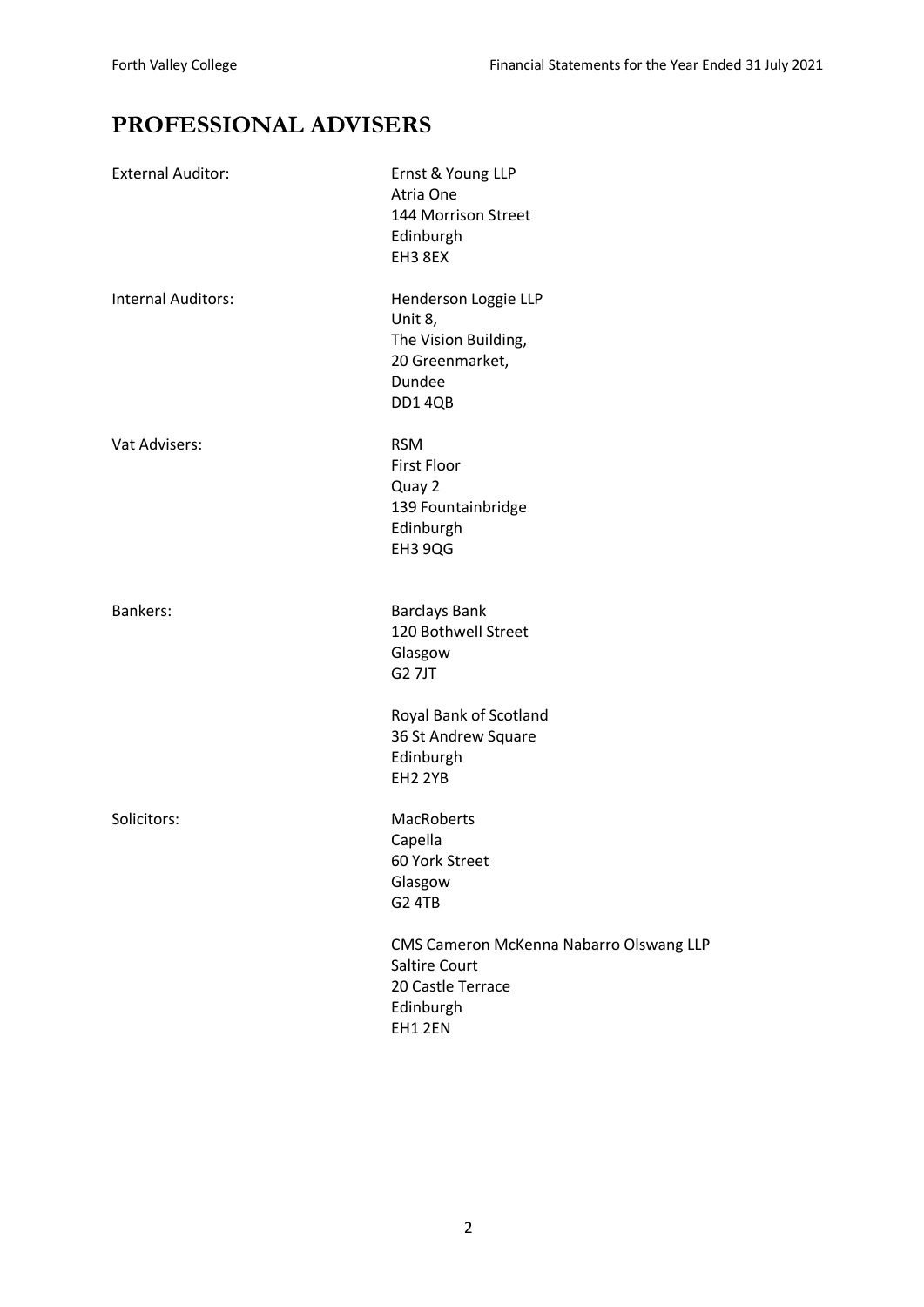# <span id="page-3-0"></span>**PERFORMANCE REPORT**

# <span id="page-3-1"></span>**OVERVIEW**

The purpose of this overview is to provide sufficient information to understand Forth Valley College, its purpose, its objectives, the College's performance during 2020/21, and the impact and management of key risks.

# <span id="page-3-2"></span>**Principal and Chief Executive's statement**

2020/21 was another unprecedented year for the College delivering, for the most part, a fully remote learning experience to our students. Never has our mission of "Making Learning Work" been as evident as it has since the implementation of lockdown in March 2020 and it is thanks to the efforts of the entire College community that, in spite of the many challenges, successful outcomes were reached. Indeed for academic year 2019/20, SFC data shows an increase in attainment for FE full time courses as well as HE fulltime and part time courses.

The College estate has also come to the fore in ways we had not imagined prior to the pandemic, delivering real community benefit in partnership with NHS Forth Valley by providing vaccination centres in Alloa, Falkirk and Stirling. Despite significant numbers of people entering the campuses for vaccination activity, with over 300,000 vaccinations delivered, the College has still been able to offer as much face to face learning as possible in line with the varied tiers of restrictions and guidance from Scottish Government throughout the pandemic.

The speed and professionalism with which the College staff have been able to adapt to, and maximise student benefit from, a highly fluid situation is testament to the quality of staff within the College.

Despite the positives, it is important to recognise that there have been negative impacts as well. For students on our courses in 2020/21, we cannot undersell the impact of the pandemic and, while I am immensely proud that 97% of students achieved their qualification before the commencement of the 2021/22 academic year, I must also recognise that is still 3% of students who did not have a chance to complete their course within the academic year owing to the practical nature of their learning and the restrictions in place. The College took steps to identify these individuals and classes and offered them a chance to repeat the year, with no funding related impact for them. The students welcomed this certainty coming from the College.

We also recognised the pressures upon staff, implementing a number of initiatives such as Time4U which allowed many staff to take a half day off per week to recharge along with creating a two hour space in the middle of every day where meetings could not be scheduled, to ensure staff were able to take a break away from their computers each day.

We have learned a number of fundamental lessons during this academic year and I am keen to ensure that the best practice and lessons learned are embedded within the College as we move forward. We have created a digital skills academy to identify and develop best practice digitally and support staff in reaching this along with a SpringBack project which will help modify a range of College activity.

We are also, in 2021/22, going to be piloting a hybrid working approach, allowing our staff to, wherever possible, work in a modality that best suits their needs while still delivering on College goals.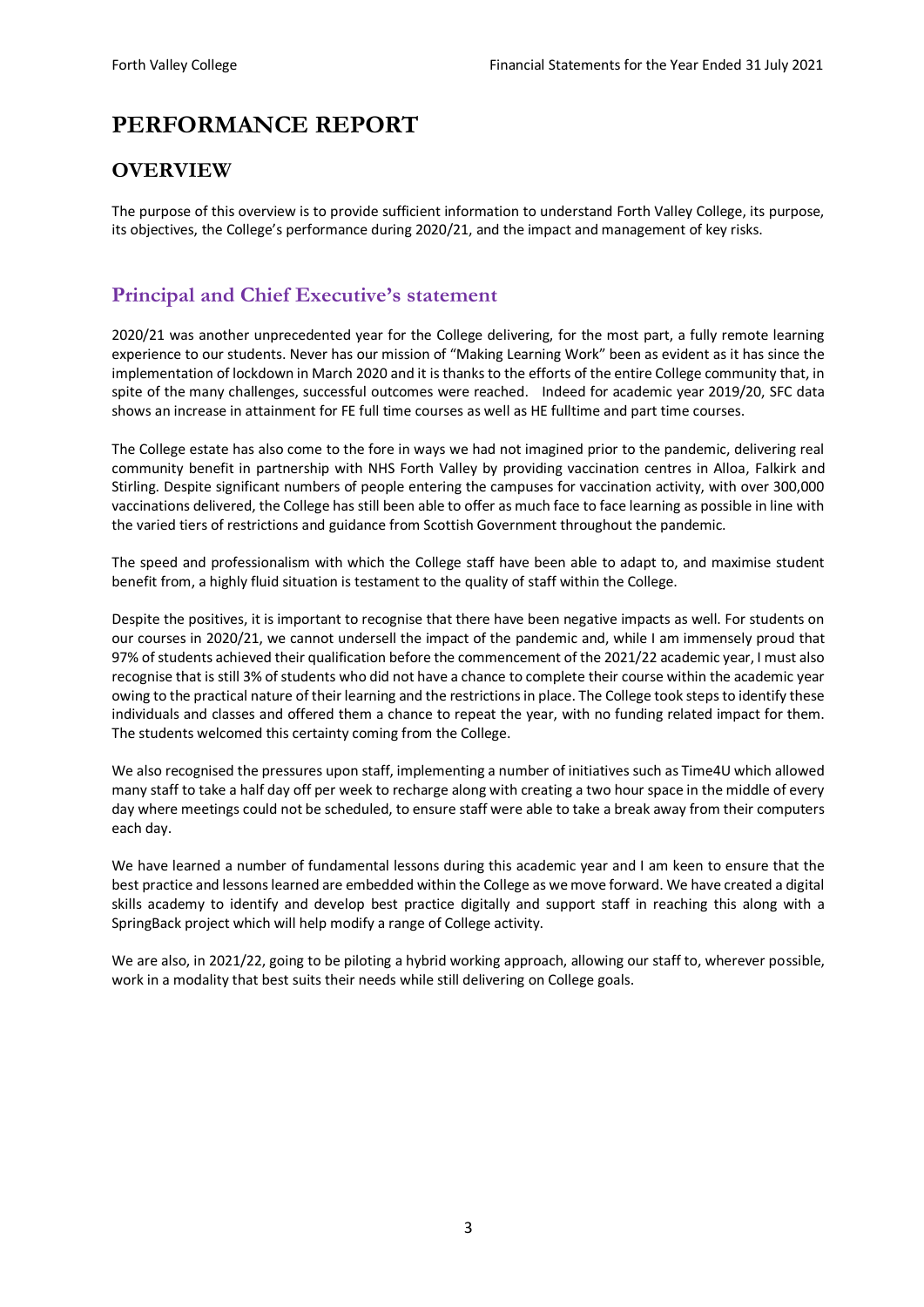As with other College's across the sector, we have faced financial challenges through this year and, while we are able to offset the negative impact to a degree with new and innovative commercial activity, both myself and the Board recognise that there are challenges ahead. We are particularly concerned regarding some consequentials arising from Brexit, primarily to do with the upcoming removal of European Social Funding and the wider impact on the public purse which may cascade down in coming years to affect budgets for the sector. In particular I would like to make reference to the Foundation Apprenticeship programmes which, until this year were ESF funded. A transfer to a top sliced credit model will bring real financial pressures to the College with the resulting implications. I am well aware SFC are aware of the challenges.

 $S^2$ 

**Dr Ken Thomson OBE** Principal and Chief Executive 24 February 2022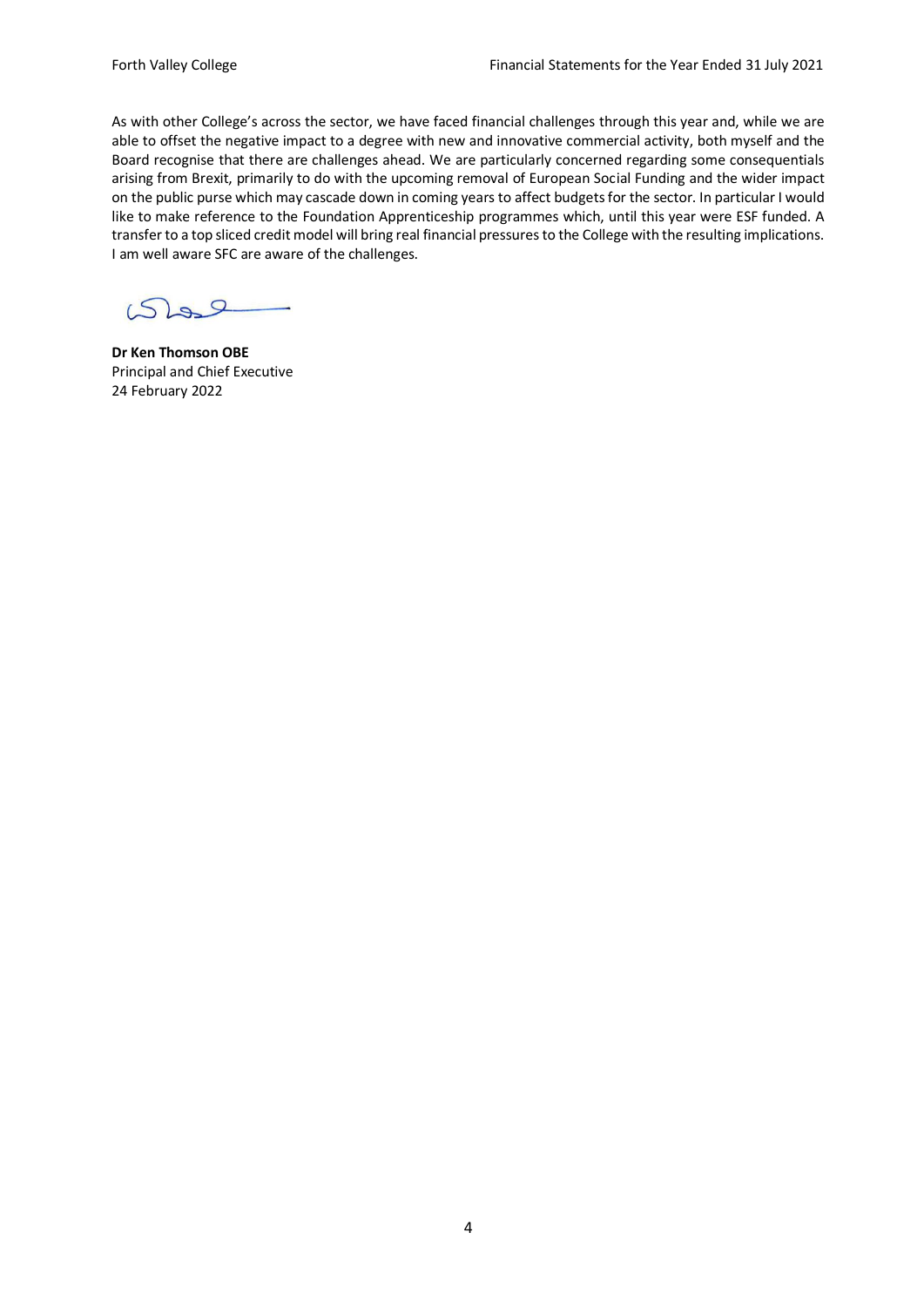## Vision, purpose and activities

## **Legal Status**

Forth Valley College came into being on 1 August 2005 as a result of the merger of Clackmannan and Falkirk Colleges. The Office for National Statistics (ONS) reclassified all incorporated Further Education (FE) Colleges as central government entities, to be referred to as Arm's Length Public Bodies from 1 April 2014. The College is a registered charity (Scottish Charity number SCO21191) for the purposes of the Law Reform (Miscellaneous Provisions) (Scotland) Act 2005.

The Financial Statements cover all activities of the College.

## **Mission Statement**

The College Mission Statement is: **Making Learning Work**

#### **College Vision**

The College Vision is: **Shaping** the Future

**Delivering** a World Class Service **Driving** Our Momentum

## **Strategic Themes**

Forth Valley College of Further and Higher Education has 6 key strategic themes for the period 2017- 2022. These are:

- Creating a superb environment for learning
- Cultivating a vibrant learning organisation where learners develop skills, achieve qualifications valued by industry and progress seamlessly
- Instilling an energy and passion for our people, celebrating success and innovation
- Leading as a business that is a champion for governance, financial control and balanced risk taking
- Enhancing our position as the business and community partner of choice
- Delivering a whole system approach. Simply effective, efficient and consistent.

The Board of Management is updating the College strategy to 2025, with the following 4 strategic themes:

- Leading on the economic recovery
- Successful student journey
- Driving a sustainable future
- Enabling a thriving College community.

# <span id="page-5-0"></span>**Performance Summary**

During 2020/21 the College continued to progress our vision of 'Making Learning Work'.

**Creating a superb environment for learning** – The Covid-19 pandemic continues to prevent the College from fully opening its new Falkirk facility to all staff and students and for the start of academic session 2020/21 all three College campuses remained on a restricted opening format to ensure that our return to campus was safe and managed in line with the Scottish Government's guidance. All non-essential learning and teaching remained online and only essential delivery was brought into College. These areas were restricted to essential vocational delivery within Engineering and Construction, our vulnerable students most impacted by the pandemic and school partnership delivery. This continued until December 2020 at which point there was a further imposed lock down. This moved all learning and teaching online for a period until a 5% cap on face to face teaching was allowed. This continued until Easter whereby there was a further relaxing on restrictions with an increase to 29% capacity on face to face teaching into May only for Engineering, Construction and Hair and Beauty programmes. Each department was working on catch-up plans to ensure as many students completed their qualifications within the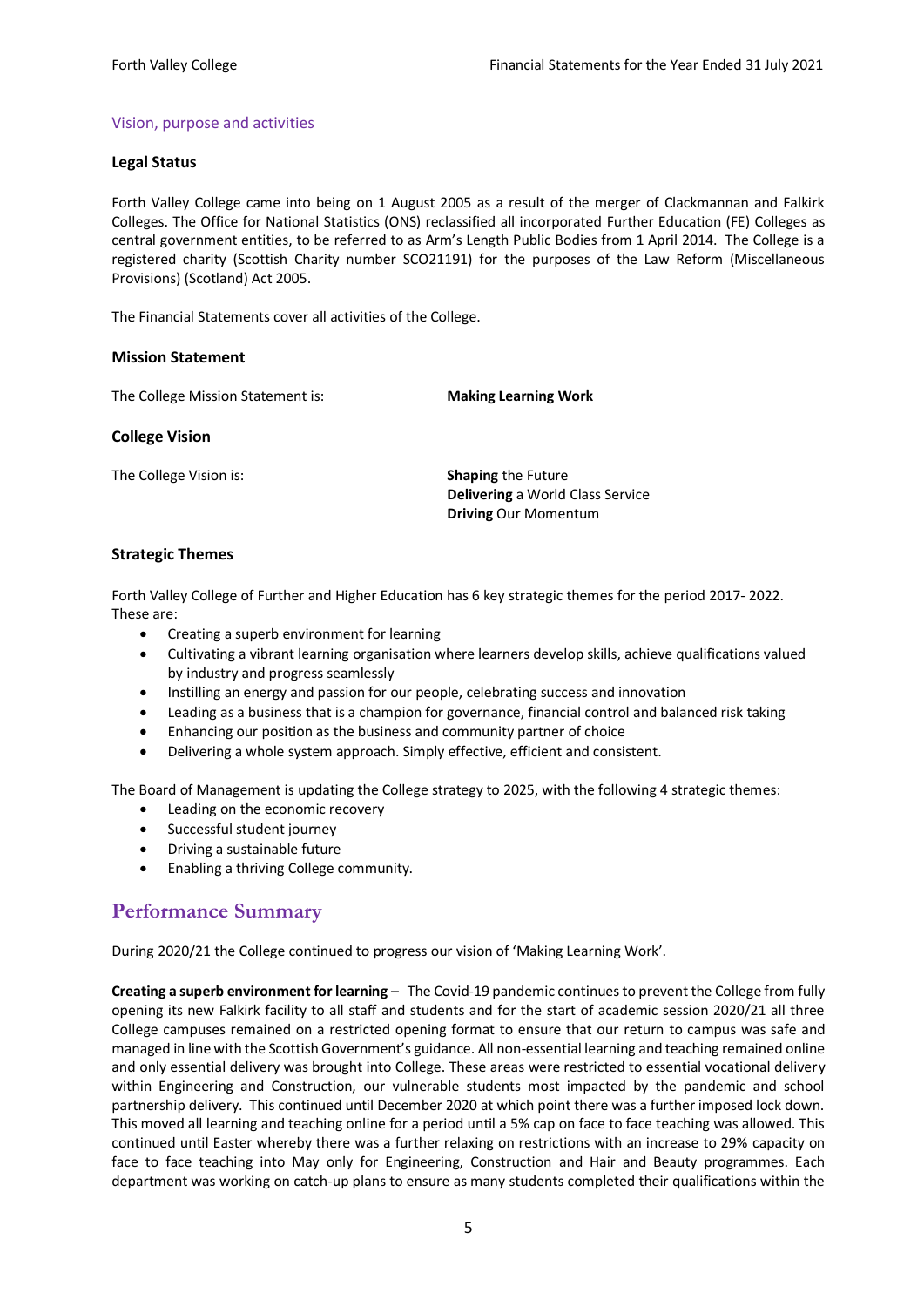academic year. The College has continued with its digital community on MS Teams to support our staff and students with online learning, and the focus and determination of staff to be able to continue to deliver engaging learning and teaching again under extremely challenging conditions should not be underestimated.

**Cultivating a vibrant learning organisation where learners develop skills, achieve qualifications valued by industry and progress seamlessly** – This theme is fundamental to ensuring we live up to our mission statement of "Making Learning Work".

At the start of academic session 2020/21 the College was operating in a hybrid delivery environment where the majority of staff were continuing to deliver learning and teaching from home, or work from home, based on Scottish Government guidance. Programmes being delivered in the College were centred on a needs based approach due to the essential nature of the delivery. For the start of session 2020/21 the Covid-19 emergency assessment strategy introduced for session 2019/20 was removed and curriculum teams were planning to deliver using normal assessment strategies. However, the on-going country wide restrictions saw the SQA reintroduce the Covid-19 emergency assessment strategy in November 2020 and curriculum teams were again using the SQA decision tree to identify the appropriate assessment guidance for courses. The College re-issued our specific guidance and the Learning and Quality team supported each curriculum department as they worked through the changes in their assessment procedures.

Education Scotland for the period of the pandemic suspended in-college assessment and also moved away from the previous reporting process of Evaluative Report and Enhancement Plan (EREP) and Progress Visits. This was replaced by fortnightly team meetings with the College's lead HMIE where various themes, centred around "How Good is Our College" (HGIOC), were discussed. Particular focus was on how the College was coping with online delivery and what processes were in place to support staff and students. Education Scotland also requested information around the following four themes.

- what arrangements are in place to ease and smooth transition into and out of college programmes?
- what arrangements are in place to enable assessment on and off campus?
- what arrangements are in place for determining future curriculum?
- what arrangements are in place to reflect on and evaluate progress made in relation to the 4 themes?

Due to the College's PI performance, our previous EREP endorsed grades, shown below, and our progress visit report, where there were no identified areas of further progress and actions required, the College is identified as low risk by Education Scotland and all interactions have been light touch over the last year.

| Outcomes and impact                                   | Very Good   |
|-------------------------------------------------------|-------------|
| Delivery of learning and services to support learning | l Verv Good |
| Leadership and quality culture                        | Excellent   |

The College continues to actively engage and promote the Developing the Young Workforce agenda and the associated Scottish Government's Young Person's Guarantee. The College has supported the introduction of School Coordinators in each secondary school across Forth Valley and worked closely with our DYW partner to ensure targets were met.

Throughout a very challenging 2020/21 the College has continued to deliver its senior phase offerings for school pupils, with over 1,000 pupils studying with the College across a wide offering of programmes. We have worked with our school partners to maintain the validity of the qualifications for 2021/22. Many of the programmes were put onto an emergency model of delivery with changes being made to the assessment strategy and work placements. This especially affected the Foundation Apprenticeship delivery throughout the year. We are also continuing with our co-partnership in-school delivery and we are delivering in 3 secondary schools across Forth Valley.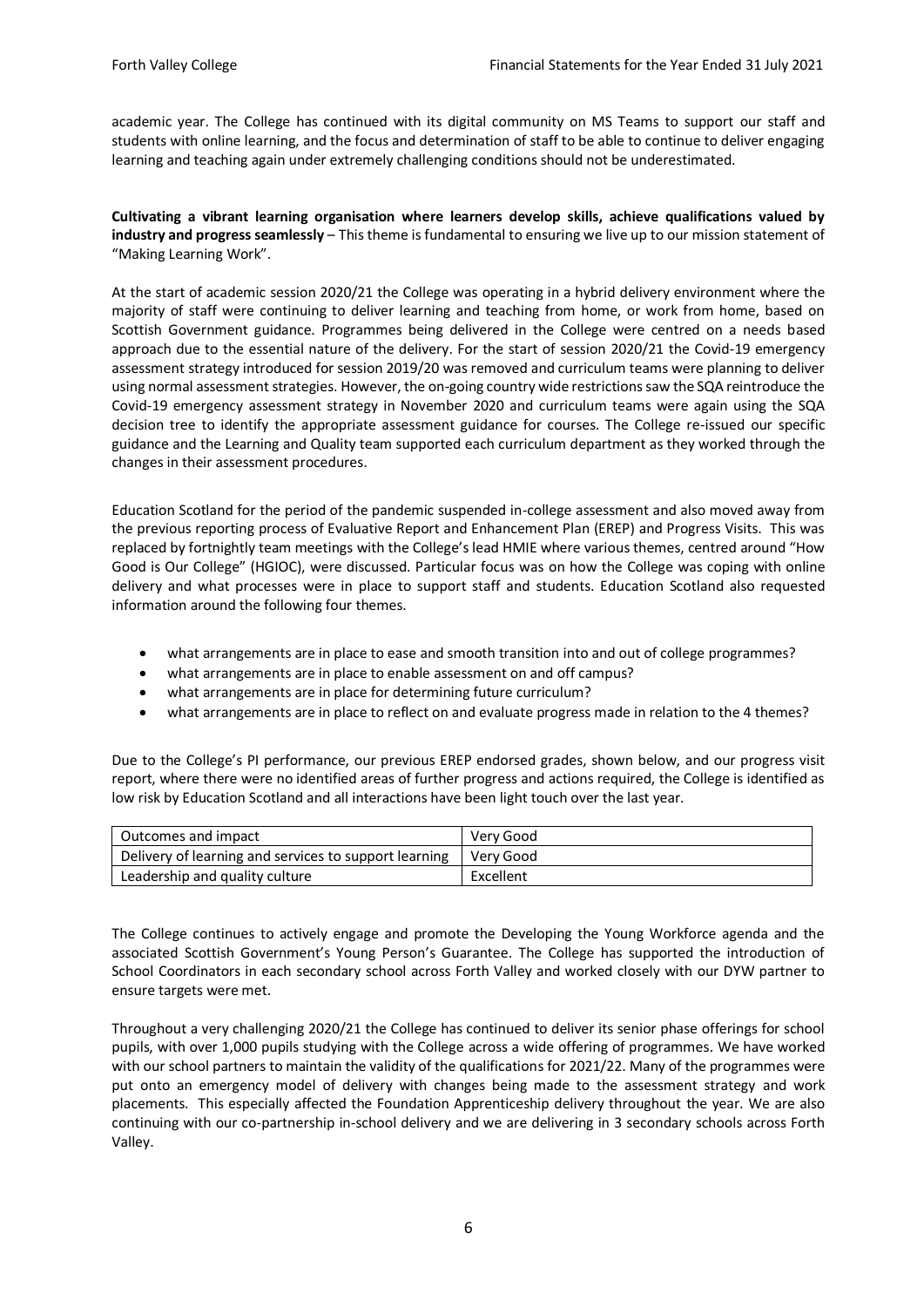The College's PrimarySTEM engagement programme was severely impacted by the pandemic and all face to face delivery was halted for 2020/21. However, the College remains ready to pick up and grow our STEM provision across our 3 local authority areas in session 2021/22.

The College continues to be sector leading in the creation of cutting edge performance support tools with the launch of a further analytics tool to help teaching departments to analyse the effectiveness of their curriculum. The College reviewed its ability to proactively review trend data to support action planning as part of the new Continuous Curriculum Improvement process and from that review the MIS Team were guided to develop the Course Review Tool. The Course Review Tool is a live analytics management tool and has been developed to help curriculum teams to access programme trend data in a more concise and easily accessible format, and will facilitate analysis to a granular level on programme performance related to: enrolments, retention, attainment and financial viability. The analysis of programme performance will form the backbone of improvement actions to be taken forward, and will drive improvement across the curriculum teams to deliver enhanced performance and a more responsive and financially stable curriculum. The Course Review Tool in conjunction with our Performance Indicators (PI) Prediction Tool and Student Support System (Triple S) will significantly enhance our curriculum review process and improve our curriculum delivery and student experience.

Retention across College programmes was slightly down by 2% on 2019/20 figures: FE down by 3% and HE up by 1%. FE retention for 2020/21 is still up on 2018/19 figures and is a positive position considering FE students have struggled most with engagement through 2020/21. FE attendance and engagement has been sporadic and Covid fatigue has set in with online learning, especially at the lower SCQF level programmes 4 to 6, where face to face in-college engagement is so important for the learning and teaching experience. HE programmes have shown more resilience and retention has improved.

Achievement for 2020/21 has performed well overall considering the operating environment. Full time FE is down by 1% on 2019/20 but still meeting our 2020/21 Outcome Agreement target. This drop can be attributed to a small number of FE students struggling to maintain engagement with on-line and home learning through the year due to Covid-19 delivery restrictions, with a number of students having to defer to the next session and complete by December 2021. The full time HE position replicates the performance of 2019/20 and is 1% above our 2020/21 Outcome Agreement target. HE students have again shown more resilience in being able to cope with on-line and home learning, and the format of on-line delivery has aligned better to HE programmes.

Part time FE is down by 1% on both 2019/20 and the 2020/21 OA target and again can be contributed to challenges faced by students through Covid-19 delivery restrictions. HE courses have fared better, achieving above our OA targets, but down on 2019/20 figures. The drop from 2019/20 can be attributed to an increase in a small number of students deferring at late stages of the academic year, again due to pressures brought on by Covid-19.

We continued to operate our successful "Listening to Learners" focus group process, through which, over 3,000 students contributed their views and helped to shape learning within their programmes of study. The SFC has reintroduced the student satisfaction survey for 2020/21, however, this information will not be available until session 2021/22. In terms of previous performance, the 2018/19 National Student Satisfaction and Engagement Survey, highlighted that 93% of Forth Valley College students reported that they were overall satisfied with their college experience.

**Instilling an energy and passion for our people, celebrating success and innovation** – The process of staff development has developed further with a review of our Personal Review and Development (PRD) process which consists of objective setting, review meetings, continuing professional development and reflective practice linked to professional standards. The College took part in a successful pilot for implementation of the General Teaching Council for Scotland (GTCS) registration which will be a mandatory requirement for all lecturers going forward. The College also continues to support staff development with over 80% of our lecturing staff having TQFE, a number of staff completing Assessors awards and during the year a further 5 staff commenced Graduate Apprenticeship programmes with Heriot Watt University. We have also recently introduced a staff mentoring scheme with Fife College.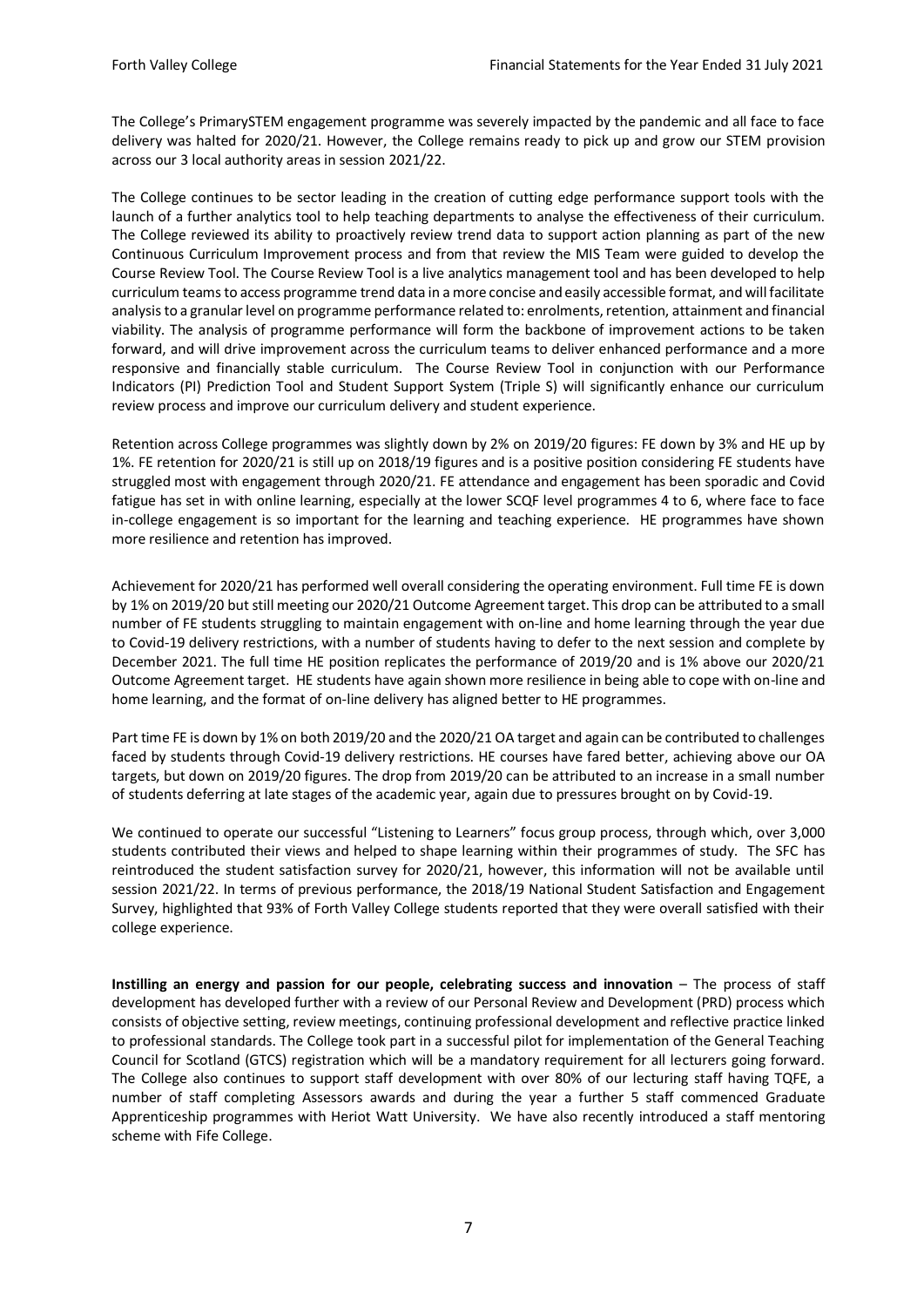A Learning and Digital Skills (LDS) Academy was created which takes a staff centred approach, continuing to support and ensure further digital skills development through the delivery of our Creative Learning and Technology Strategy alongside our People Strategy. The LDS team will be accessible and available to all staff, across all campuses in various ways; online, face-to-face, drop-ins and through organised mentoring and training sessions. The LDS Academy will provide the leadership for fully embedding a vibrant culture of creativity in learning and teaching throughout the whole organisation in this new digitally reliant landscape, so that staff and students routinely imagine, invent and implement creative approaches to learning. It will provide the leadership and professional input into college strategy and planning related to digital skills development, contemporary digital learning and teaching practice, and all digital aspects of a transformational, resilient and sustainable curriculum.

A restructure of Equality Inclusion and Learning Services was undertaken in 2021 which was designed to enhance the student facing support provision.

Forth Valley College is committed to the positive mental health of its employees and the resulting impact upon wellbeing, engagement and productivity. The College is committed to a shared goal of providing support for managers to hold open conversations with staff, and for individuals to be self-aware and request help when they need it. FVC has a comprehensive training programme for staff on improving awareness of mental health issues, and has introduced mental health ambassadors to supplement the support mediums already in place, which includes bullying and harassment advisors, workplace mediators and independent counselling. During lockdown the College introduced two initiatives to support staff; Time for You which allowed staff to block out 12 noon to 2pm in their diaires where they were not expected to attend meetings/respond to emails and a Weekly Recharge where staff were given 3 hours from the working week for themselves.

In response to our listening to emplyees forum we introduced our first Staff Awards which was held virtually in June 2021.

**Leading as a business that is a champion for governance, financial control and balanced risk taking** – The Board of Management approved the updated Code of Good Governance for Scotland's Colleges in December 2016 and continues to work within this framework. During the year the College completed a recruitment process for new Board members in line with the Sector Board Appointments: 2014 Ministerial Guidance. The appointment of 3 non-executive members was approved by Scottish Ministers in March 2021. During the year the Board of Management undertook and externally facilitated Board effectiveness review in line with the Code of Good Governance.

With the ongoing restrictions due to the global pandemic the Board of Management continued to operate virtually thoughout 2020/21. All scheduled Board and Board Committee meetings took place as planned using video conferencing.

The College follows an anti-bribery and corruption policy that demonstrates our commitment to ensuring the highest standards of financial probity, reliability and ethical behaviour.

A full report on the College's financial performance is included within the Performance Analysis section of this report. Overall the College's financial health continues to be good despite the challenges faced by Covid-19 which is demonstrated by the ability to generate significant levels of cash surplus on the day to day operational activities of the College. In 2020/21 this has been used to support the estates development programme for our new Falkirk campus. As an arms-length public body the College is not expected to retain reserves for future investment, however the Scottish Funding Council has agreed that the cash surplus generated in 2020/21 can be carried forward and utilised into 2021/22.

**Enhancing our position, as the business and community partner of choice –** Strong employer and stakeholder relationships have been key to maintaining our position as a partner of choice.

The Scottish Government Flexible Workforce Development Fund (FWDF) continued into 2020/21 for its fourth round, and indeed increased to include small & medium sized enterprises (SMEs). The focus of the fund is on delivering training with courses aimed at upskilling and reskilling the workforce to drive economic productivity.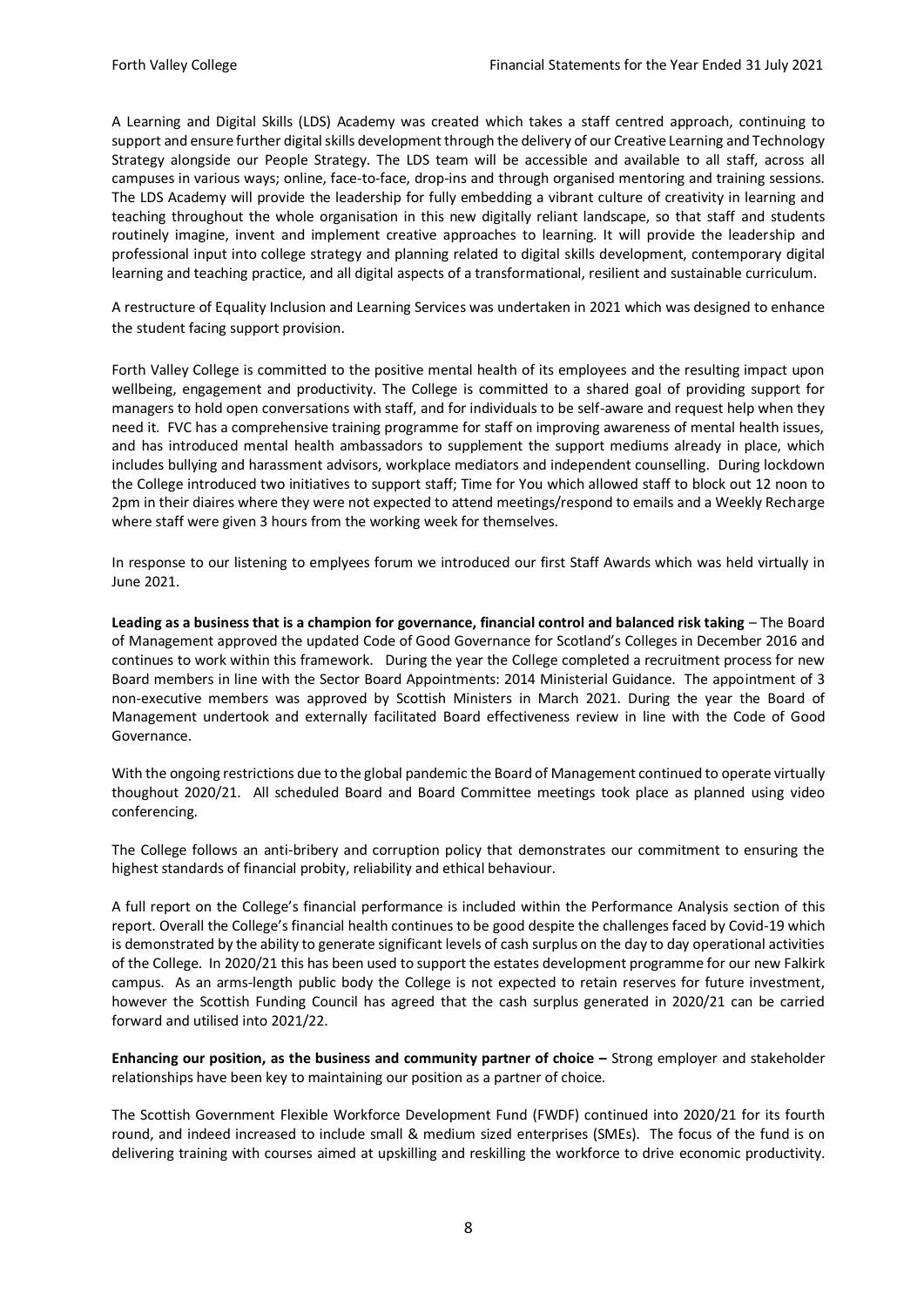By the end of the financial year, all of our FWDF allocation of £895k was fully committed, with training scheduled to be delivered by March 2022.

The College commercial course provision (Comp'Ex & Electrical Safety, Health & Safety, Business Skills, Soft Skills and First Aid) was performing well until the impact of Covid. Where appropriate and practical we quickly transitioned our delivery to digital and online, however given the practical and regulatory nature of some of our provision this was not always possible. We also suffered a reduction in demand in the early part of the year as businesses were reacting to their own emergent issues as a result of the pandemic, although there were encouraging signs of upturn in the later months of the year.

The allocation of MA places from Skills Development Scotland met our demand at the beginning of the year, however this too was impacted by Covid-19. A number of our apprentices were furloughed or unable to attend work, delaying progress in their apprenticeship journey. We have had a reduction in new MA starts in Engineering and Construction due to employers not willing to take on apprentices in the current climate, however we have developed pre-apprenticeship programmes to help bridge this gap. It is intended that we will be able to match these students into employment and MA places in the future.

All of the relationships and activities with our key employers and stakeholders have generated a tangible benefit to the College, supporting best practice and contributing towards the College's financial sustainability.

**Delivering a whole system approach. Simply effective, efficient and consistent –** We have continued to deliver on the College's Creative Learning and Technologies Strategy. In Session 2020/21 we have continued to live with Covid-19, and as such we have required to transform how we deliver learning to our students. We have invested in equipment in all of our classrooms to facilitate online learning, and invested in additional laptops, both through College funding and SFC funding through the Digital Poverty Fund, to enable students to engage in learning where they did not have access to IT equipment. We have also invested in securing our IT network and infrastructure as we adapt to home learning and home working, with the introduction of secure VPN access and multi factor authentication.

We have continually improved our online application process, supported by the functionality for applicants to create a bespoke prospectus on our website, to provide a clear and supportive system to new and returning students. We have simplified and improved the application process for evening and part time students, and we have fully embedded our record of interview processes, providing a more streamlined service for students, and providing transparency in the decision making process. We have also improved our application process for school pupils. We extended our online portal to not only enable local schools and Skills Development Scotland the ability to obtain real-time information on school pupil applications to the College, but to also allow stakeholder employers to review and monitor progress and attendance of their employees while they progress through their Modern Apprenticeship at College. This was extended last session to allow schools to monitor attendance and progress of students on school-college courses. The full roll-out of the use of an online e-portfolio has enabled more Modern Apprenticeship students to have access to a tool which provides them with a more detailed view of how they are progressing, and which also allows these students to upload evidence as they progress and interact with teaching staff. We also enhanced our online Student Funding Application process, enabling students to upload evidence documentation, and also streamlining the awarding of applications. As a result of Covid-19, we further streamlined our application process moving all face to face interviews to online meetings.

We have built on the success of the College Data dashboards. For students we further developed the My Info portal to include online enrolment confirmation and student photograph upload. For staff we further enhanced functionality within the HR area. We have also enhanced our Student Support System (Triple S) which brings together information stored in a number of disparate electronic and paper based systems on support that is being provided to our students across College functions. This system allows all staff to see interactions with all College functions, and allow for sharing of appropriate support information more timeously across the College. We also built the Performance Indicator Prediction and Tracking Tool, which allowed managers to track performance of their courses and students across the session. Crucially, this linked to the Triple S systems, so allowed for students who may be more vulnerable to be tracked, and also to highlight courses where there were clusters of students with additional support needs, to help identify earlier where more support may be required.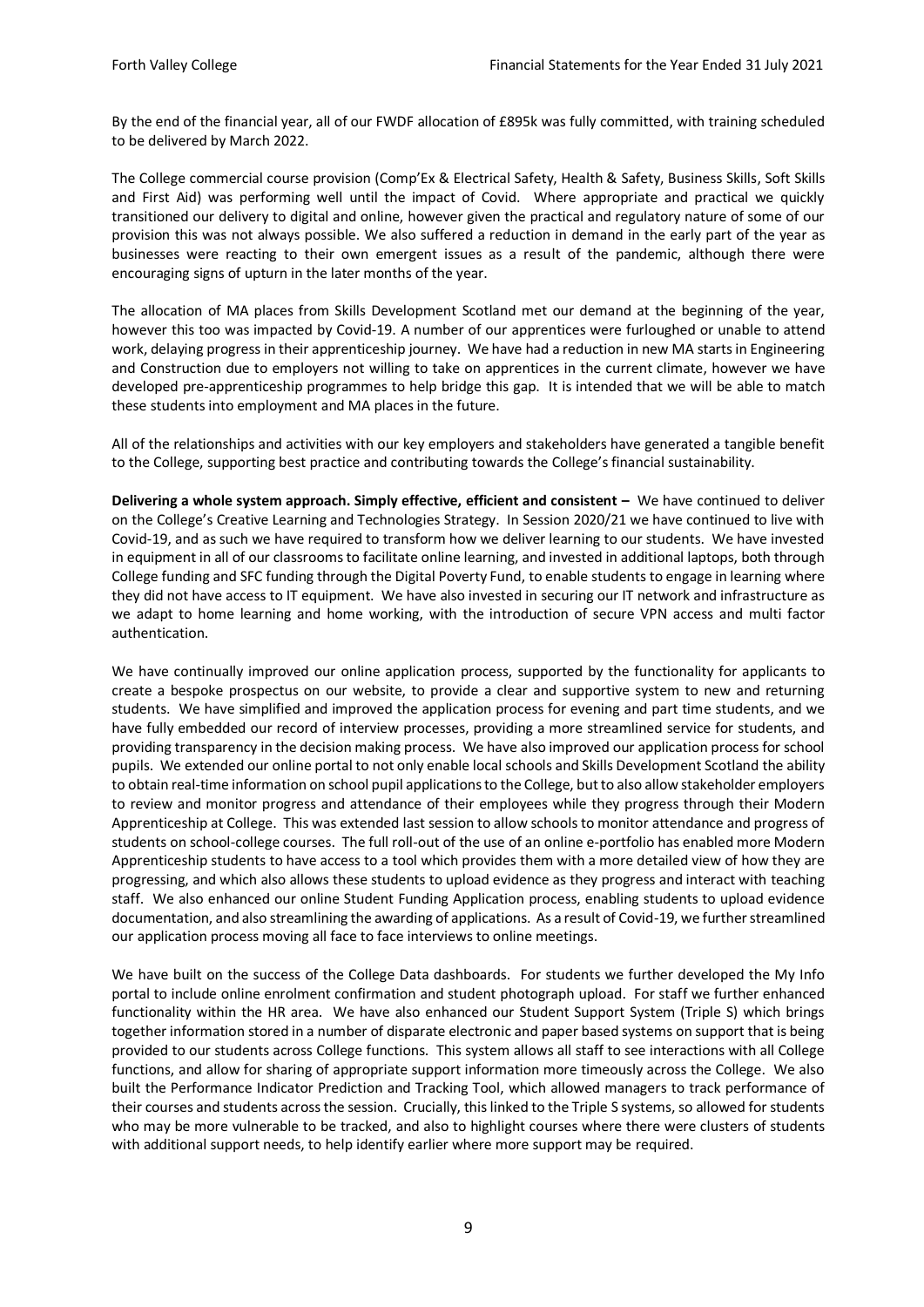# <span id="page-10-0"></span>**Estates Strategy**

The opening of the new Falkirk Campus in Janaury 2020 completed the delivery of our Estates Development Strategy. The new campus will service the current Falkirk Campus curriculum and will accommodate over 11,000 students, of which almost 2,000 will be full time. The campus is 20,720 sqm and incorporates state of the art and flexible teaching accommodation, low carbon initiatives such as Photovoltaics, a Ground Source Heat Pump system, and Combined Heat and Power boilers, along with other sustainable functions required to meet the Building Research Establishment Environmental Assessment Method (BREEAM) standard.

Going forward the significant capital investment in our estates will be supported with the implementation of an Estates Maintenance Strategy to ensure the estate is adequately maintained so that it remains fit for purpose and continues to provide a superb ennvironment for learning.

# <span id="page-10-1"></span>**Principal Risks and Uncertainties**

The College recognises the need to take informed and calculated risks to allow for the growth of the College. The College has comprehensive risk management systems in place to ensure that risks are fully analysed and receive the appropriate level of approval before activity commences. All risks identified within the College are monitored on an on-going basis and specialist registers are created for large individual projects such as estates developments. The College has updated the strategic risk register to reflect the recent changes across the sector. The register provides details of individual risks, their potential consequences and the mitigating actions put in place to manage these risks.

The College has robust risk management processes in place to ensure relevant risks are captured, assessed and (where possible) mitigated against. The College maintains a register of strategic risks which is reported on at each meeting of the Audit Committee as well as being reported to the Board of Management. A review of the Strategic Risk Register was completed by the Board in June 2021. At this time, the top risks on the Strategic Risk Register are:

| <b>Risk</b>                                                                                                                                                                      | <b>Mitigation</b>                                                                                                                                                                                                                                                                                    |
|----------------------------------------------------------------------------------------------------------------------------------------------------------------------------------|------------------------------------------------------------------------------------------------------------------------------------------------------------------------------------------------------------------------------------------------------------------------------------------------------|
| financial<br>Unable<br>maintain<br>to<br>sustainability due to insufficient<br>Scottish<br>funding<br>from<br>Government / SFC to support the<br>core activities of the College. | The College continues to review its operating structures and activities to<br>deliver efficiencies and grow commercially to ensure the ongoing financial<br>sustainability of the College.                                                                                                           |
| Unable to maximise the long term<br>return on investment on the<br>College estate due to insufficient<br>capital maintenance funding, and<br>changes in working practices.       | Effective monitoring of lifecycle maintenance programmes and discussions<br>with SFC regarding funding, development of commercialisation strategy<br>and review of campus utilisation.                                                                                                               |
| Failure to deliver a high quality<br>learning experience and meet<br>targets of Outcome Agreement<br>with SFC.                                                                   | Implementation of the Digital Skills Academy and Project NxGen<br>considering future curriculum needs. Student engagement and feedback.<br>Staff structures reviewed to support the student experience.                                                                                              |
| National Bargaining process will<br>negatively impact on the College.                                                                                                            | The outcomes of the National Bargaining process is outwith the control of<br>the College. The College continues to communicate regularly with staff<br>with the Principal holding briefing sessions with all staff twice a year.<br>Financial implications are reflected within financial forecasts. |
| A major incident prevents the<br>College from operating due to loss<br>of access to campuses / loss of IT.                                                                       | Business Continuity Plan regularly tested, with specifc IT cyber security<br>plan in place. Regualr testing of Health & Safety systems.                                                                                                                                                              |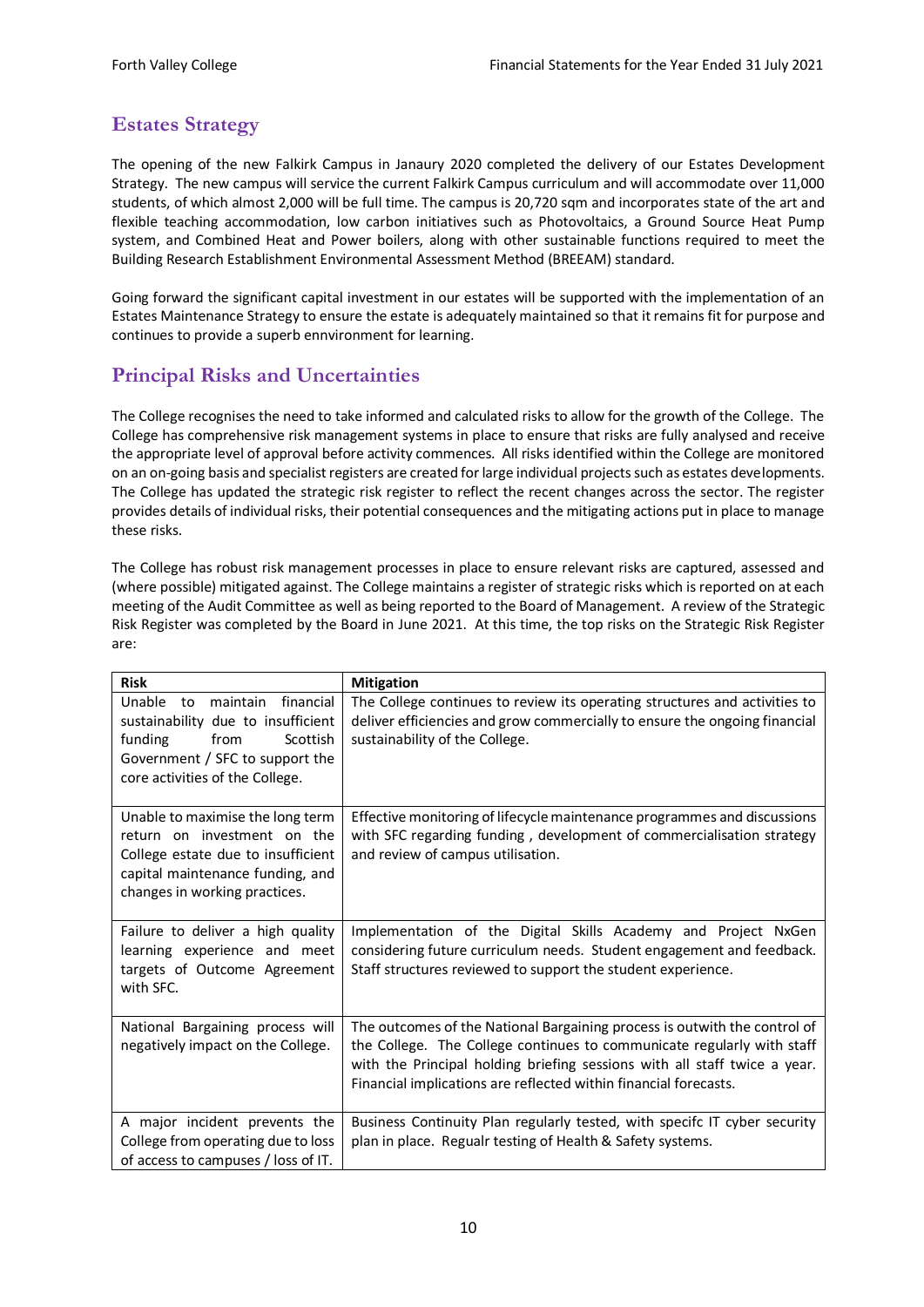# <span id="page-11-0"></span>**Going Concern**

The Board of Management has assessed the financial position of the College for the year ended 31 July 2021 and its future financial position to support the going concern basis of preparation in the financial statements, and ensure completeness and accuracy of related disclosures. Further detail is provided in Note 1.

The Board of Management of Forth Valley College has no reason to believe that future support from Scottish Funding Council will not be forthcoming. The College's medium term financial forecasts are showing underlying operating surpluses for each of the next 3 years after allowing for loan repayments, and the College has working cash of c£1.6m.

The conclusion from the assessment of financial position is that it is considered appropriate to adopt a going concern basis for the preparation of these annual financial statements.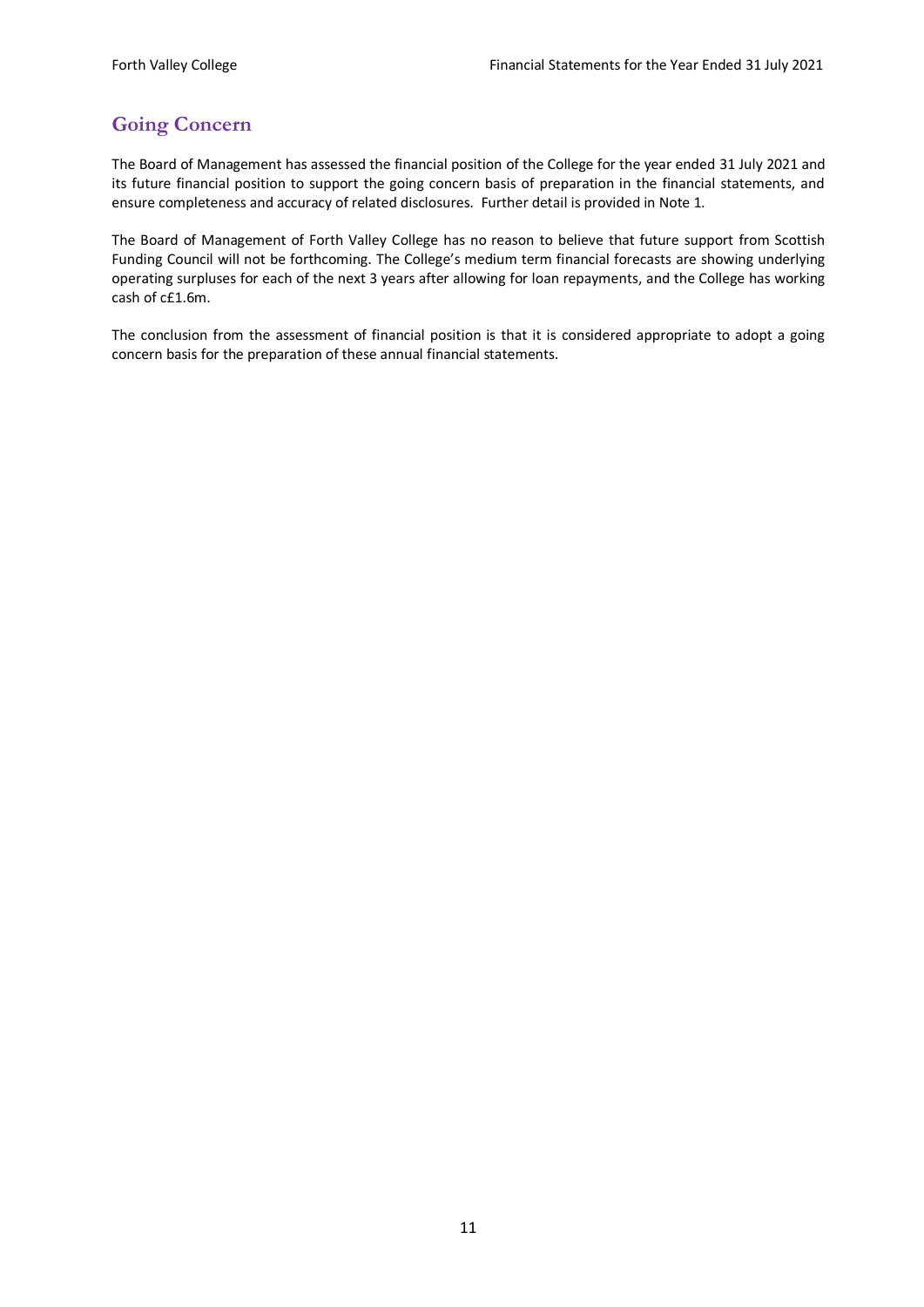# <span id="page-12-0"></span>**PERFORMANCE ANALYSIS**

## <span id="page-12-1"></span>**Performance Indicators**

The College delivered 87,229 Credits against a target of 87,087 which is 142 Credits (0.16%) above target for Academic Year 2020/21 (2019/20 – 0.2% above target of 86,320 credits). This target includes 84,201 core activity Credits, 1,686 Credits for the on-going SFC administered European Social Fund project, and 1,200 Credits for Young Person's Guarantee and National Transition Training Fund.

To monitor performance the College uses a range of performance indicators which are reviewed regularly by members of the Senior Management Team, and Board members through the College's Strategic Development Committee. Furthermore, performance down to curriculum area and course level is monitored through curriculum teams through the College's quality processes and procedures. Through its Outcome Agreement with SFC, the College sets a range of national targets and ambitions which are monitored through the College's Evaluative Report and Enhancement Plan, which involves external scrutiny and moderation by Education Scotland and SFC.

In relation to risk, failure to meet our Outcome Agreement targets is listed within the College's Risk Register as a risk, with mitigation of regular monitoring through the Senior Management Team and the Learning and Student Experience Committee. The College has adopted the core set of performance indicators which were developed by the Colleges' Finance Community of Practice. The table below details performance in 2020/21 and 2019/20.

|                                                                                                                                                                                                                                                         | Year<br><b>Ended</b><br>31 July<br>2021 | (Restated)<br>Year<br>Ended<br>31 July<br>2020 |
|---------------------------------------------------------------------------------------------------------------------------------------------------------------------------------------------------------------------------------------------------------|-----------------------------------------|------------------------------------------------|
| <b>Operating deficit as % of total income:</b> deficit on continuing activities (excluding<br>extraordinary donation) after depreciation of assets at valuation and loss of<br>revaluation of land and buildings, and before disposal of assets and tax | (7.2%)                                  | (6.6%)                                         |
| Non SFC Income as % of total income: total of non-SFC income expressed as a<br>percentage of total income.                                                                                                                                              | 24.5%                                   | 29.5%                                          |
| <b>Current assets: current liabilities:</b> ratio of total current assets to the total of<br>creditors: amounts falling due within one year.                                                                                                            | 0.87:1                                  | 0.69:1                                         |
| Days cash: cash and short-term investments divided by total expenditure less<br>depreciation and expressed in days.                                                                                                                                     | 44                                      | 35                                             |
| Staff turnover: FTE staff on a permanent contract of employment that leave for<br>whatever reason during the year divided by the total FTE permanent staff at the<br>college at the period end.                                                         | 6%                                      | 7%                                             |
| Working days lost through sickness absence: working days lost per staff FTE<br>through sickness absence divided by the total FTEs employed at the institution at<br>the period end (expressed as percentage).                                           | 3%                                      | 3%                                             |
| Credits per staff FTE: actual Credits delivered in the year per FES return divided<br>by total of FTEs involved in delivery of Credits.                                                                                                                 | 355                                     | 341                                            |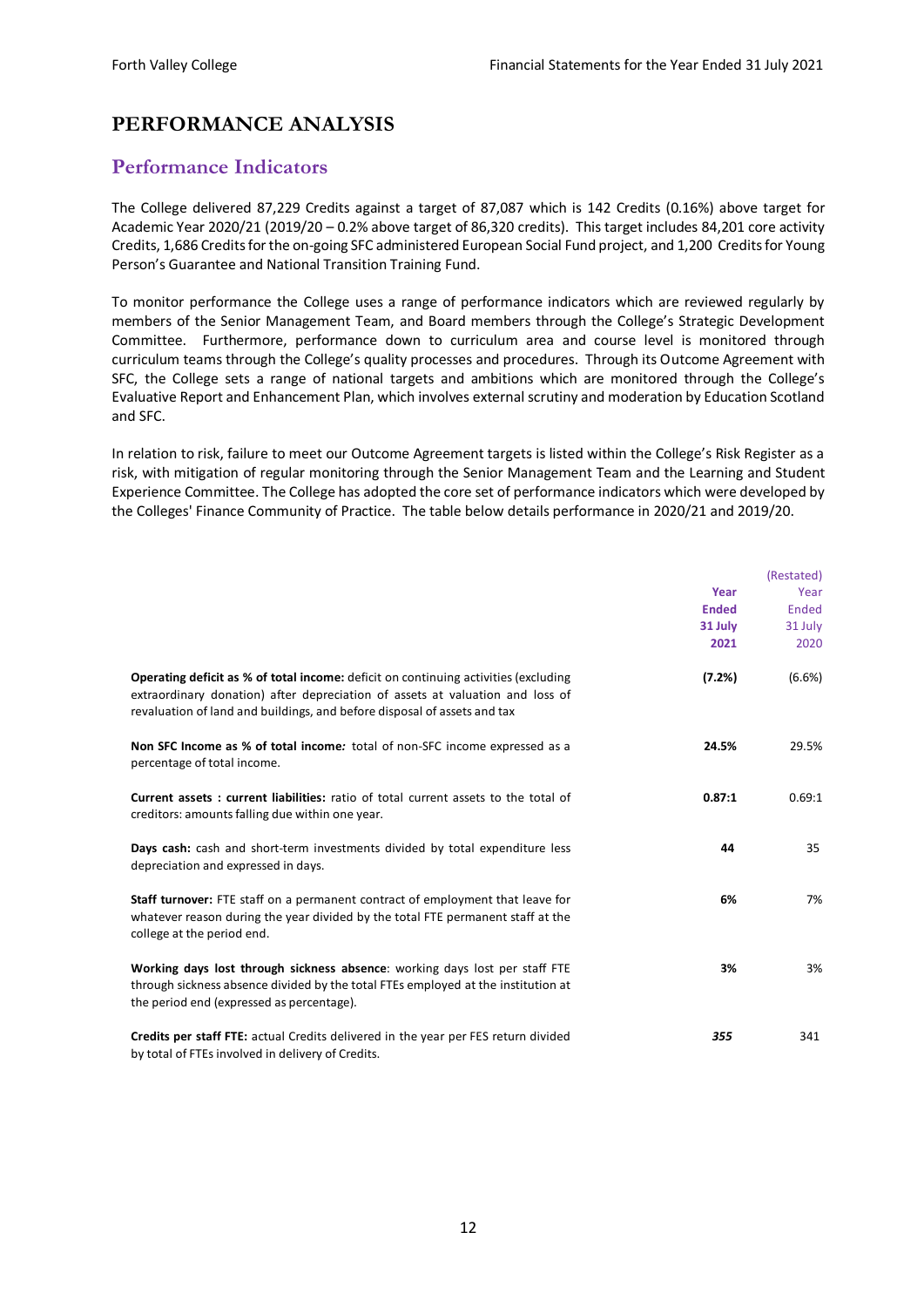|                                                                                    |                     | <b>Current</b>    | Achieved          |
|------------------------------------------------------------------------------------|---------------------|-------------------|-------------------|
|                                                                                    |                     | <b>Year Ended</b> | <b>Year Ended</b> |
|                                                                                    | V.                  | 31 July           | 31 July           |
|                                                                                    |                     | 2021              | 2020              |
|                                                                                    |                     |                   |                   |
| Performance against Credits: actual Credits delivered in-year divided by           |                     | 100%              | 100%              |
| target Credits.                                                                    |                     |                   |                   |
| <b>Student outcomes:</b> total enrolments for students completing programme with a | FE Full time        | 69%               | 70%               |
|                                                                                    |                     |                   |                   |
| national qualification aim, expressed as a percentage of all enrolments (per the   | FE Part time        | 89%               | 89%               |
| student and staff performance indicator publication).                              | <b>HE Full time</b> | 71%               | 71%               |
|                                                                                    | HE Part time        | 91%               | 92%               |
| Student retention: measures number of enrolments for which the student has         | FE Full time        | 77%               | 81%               |
|                                                                                    |                     |                   |                   |
| completed the programme, expressed as a percentage of all enrolments (per the      | FE Part time        | 94%               | 94%               |
| student and staff performance indicator publication).                              | <b>HE Full time</b> | 83%               | 85%               |
|                                                                                    | <b>HE Part time</b> | 97%               | 96%               |
|                                                                                    | FE Full time        |                   |                   |
| <b>Early student retention:</b> measures the number of enrolments for which the    |                     | 92%               | 92%               |
| student has reached the 25% date for funding purposes, expressed as a              | FE Part time        | 98%               | 97%               |
| percentage of all enrolments (per the student and staff performance indicator      | HE Full time        | 97%               | 95%               |
| publication).                                                                      | HE Part time        | 96%               | 99%               |

As a result of Covid-19 there are still a number of students completing their course of study for Session 2020/21. These students are currently excluded from the PI calculations. Scottish Funding Council has confirmed that, similar to last year Colleges will have opportunities up to January, to finalise outcomes, and therefore final PIs.

## <span id="page-13-0"></span>**Current & Future Developments**

We continue to rigorously review our overall curriculum portfolio, in the light of local and national skills priorities and sustain an excellent reputation with our employers, delivering industry-relevant courses within our campuses and bespoke training on employers' premises. We value these close links and utilise employer input to maintain the vocational relevance of the training we offer, and to secure the future employability of our learners.

In terms of learning and teaching, during 2020/21 we have predominately focused on developing a culture of digital learning, through the launch of our Digital Skills Academy. We have launched our Digital Skills Ambitions document which defines our commitment and clear direction to digital skills at Forth Valley College. We have also expanded the number of Digital Mentors working across our College teams and are expanding this to a further 100 lecturers through 2020/21. The Digital Skills team has also developed our Digital Skills self-assessment tool and this will be launched early in session 2021/22. Our digital community continues to go from strength to strength with over 400 staff engaged through MicroSoft Teams. The College recognises that there is a need to invest in both the digital skills of our staff and in digital content, thus empowering our staff to embrace advances in technology, enhance our digital pedagogy, and develop the skillset to create content for our students. This will put us in a position to design and develop a digital platform and content to meet the needs of our Creative Learning and Technologies strategy, and our industry and university partners, whilst maximising work already in place within our Moodle Virtual Learning Environment.

We will also continue to work closely with our university partners to maximise success and progression on our existing partnership degree programmes and to develop additional articulation agreements for Higher National (HN) graduates. In addition, we are exploring opportunities for expansion of our partnership degree activities into international markets and into other subject areas, including science and technology teacher education.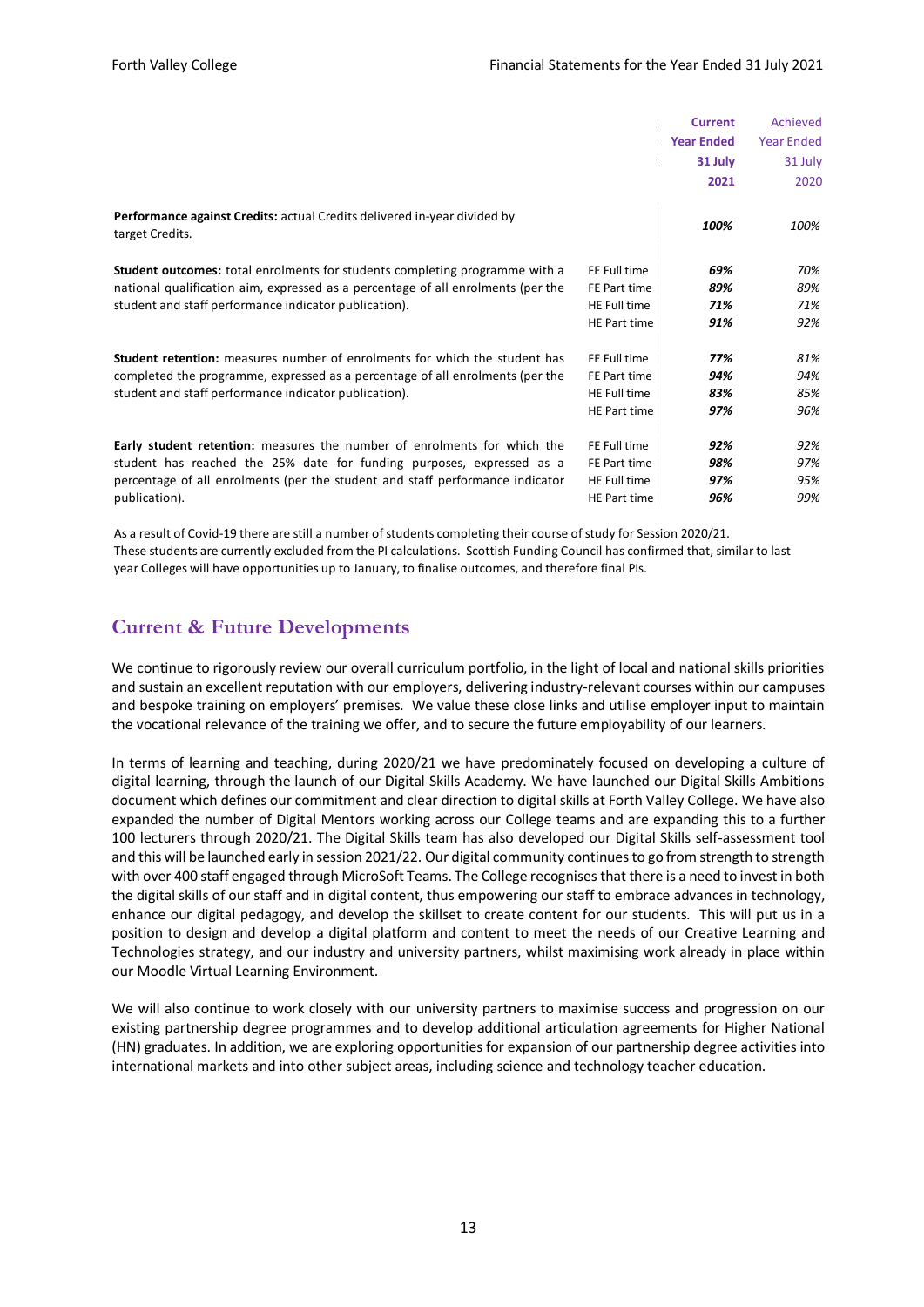# <span id="page-14-0"></span>**Financial Performance**

The finances of Forth Valley College are regulated by the Financial Memorandum between the Board of Management and the Scottish Funding Council (SFC) under which the Principal is designated as Accounting Officer, responsible to the Chief Executive of the SFC for the stewardship of the College's finances and assets.

The reclassification of the College as an arm's length public body, effective from 1 April 2014, means the College is also regulated by the Financial Reporting Memorandum (FReM) and also by the Scottish Public Finance Manual (SPFM). The financial statements have been prepared to comply with the Accounts Direction issued by SFC, the FReM and the revised Statement of Recommended Practice: Accounting for Further and Higher Education (SORP) which was issued in October 2018.

The College's financial objectives are:

- maintain a position of financial security in the context of significant internal and external demand upon resource
- optimise land and other assets in the interest of the College
- manage the impact of estates development upon financial security
- continue to seek increased allocations from SFC to meet demographic demand
- grow commercial activity rates and overall contribution to the College
- implement efficiencies and improvements identified through our business transformation activity
- embedded sustainability throughout College practices.

#### **Underlying Operating Performance**

The Statement Of Comprehensive Income presents the financial performance during the accounting period in accordance with the SORP. The Adjusted Operating Position (AOP) is intended to reflect the underlying performance after allowing for material one-off or distorting items required by the SORP or other items outwith the control of the College. The AOP is therefore designed to smooth any volatility in reported results arising from Financial Reporting Standard (FRS) 102 and also to recognise that some of the reported costs do not have an immediate cash impact on the College.

#### **The following table provides the adjusted operating position for Academic Year 2020/21:**

|                                                      |             |                   | (Restated)        |
|------------------------------------------------------|-------------|-------------------|-------------------|
|                                                      |             | <b>Year Ended</b> | <b>Year Ended</b> |
|                                                      |             | 31 July           | 31 July           |
|                                                      | <b>Note</b> | 2021              | 2020              |
|                                                      |             | £000              | £000              |
| Deficit before other gains and losses<br>Add back:   |             | (963)             | (4,526)           |
| Depreciation (net of deferred capital grant release) | SOCI, 2     | 2,059             | 1,269             |
| FRS 102 SWAP Rate valuation movement                 | 11          | (205)             | 87                |
| Pension adjustment - Net service cost                | 7           | 2,642             | 1,779             |
| Pension adjustment - Net interest cost               | 22          | 392               | 313               |
| Pension adjustment - Early retirement provision      | 9           | 540               | 553               |
| Donation to other public body                        | 10          | (1,887)           | 1,887             |
| Estates development costs                            | SOCI        | З                 | 1,755             |
| Less:                                                |             | 2,581             | 3,117             |
| Non-Government grant for estates development costs   | 4           | 0                 | 998               |
| Non-Government capital grants                        | 4           | 180               | 774               |
| CBP allocated to loan repayments                     | 17          | 184               | 175               |
|                                                      |             | 364               | 1,947             |
| <b>Adjusted operating surplus</b>                    |             | 2,217             | 1,170             |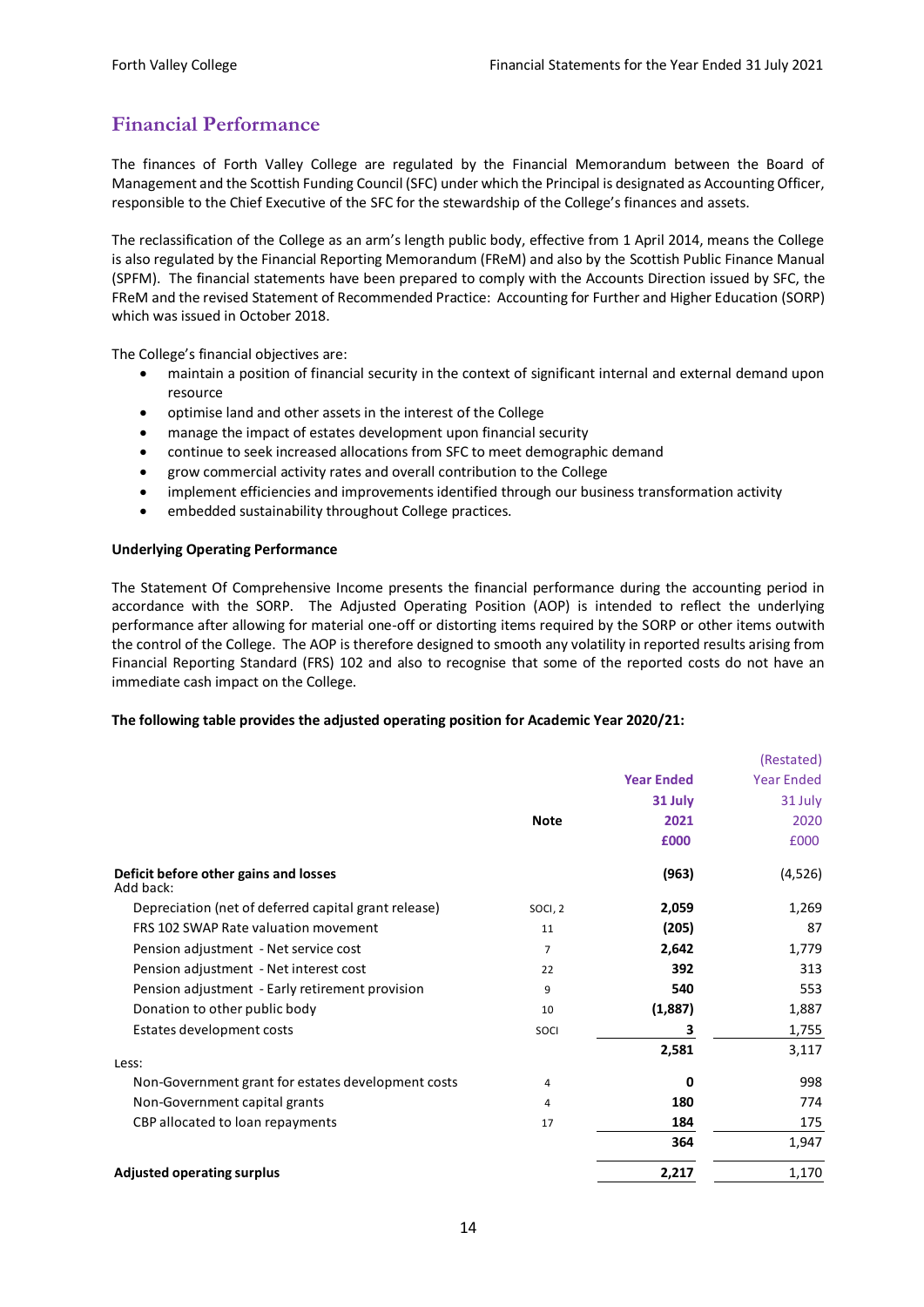The adjusted operating surplus of £2,217k demonstrates that the College is operating sustainably within its funding allocation and has been agreed with the Sottish Funding Council.

|                                                      |      |                   | (Restated)        |
|------------------------------------------------------|------|-------------------|-------------------|
|                                                      |      | <b>Year Ended</b> | <b>Year Ended</b> |
|                                                      |      | 31 July           | 31 July           |
|                                                      |      | 2021              | 2020              |
|                                                      |      | £000              | £000              |
| Depreciation charge                                  | SOCI | 5,417             | 4,567             |
| Deferred capital grant release                       | 2    | (3,358)           | (3, 298)          |
| Depreciation (net of deferred capital grant release) |      | 2,059             | 1,269             |
| Pension provision charge                             | 9    | 95                | 141               |
| Pension finance costs                                | 11   | 392               | 313               |
| Pension adjustment - Net interest cost               |      | 487               | 454               |
|                                                      |      |                   |                   |

#### **Explanation for adjusting items:**

**Note 1**: Depreciation does not have an immediate cash impact on the College and, in any case, capital expenditure will largely be funded by government or ALF grants so the charge is removed.

**Note 2**: The swap rate adjustment is the movement on the valuation of the fair value of derivative financial instruments.

**Note 3**: The adjustments to the pensions charge represent the net service cost (ie the present value of projected benefits resulting from employee service in the year less cash contributions paid).

**Note 4**: The net interest cost is the interest accumulated on the pension liability and this is offset against the current year's interest earned on pension assets.

**Note 5**: The early retirement provision adjustment relates to the gain/loss arising from the actuarial valuation during the year. This excludes any adjustments to valuations as a result of adding or removing employees.

**Note 6**: The donation to other public body through the prior year Statement of Comprehensive Income relates to the sale proceeds of the former Falkirk campus. Following the signing of the 2020 financial statements, Scottish Funding Council changed the nature of this transaction and, and instead of FVC donating the sale proceeds to another College, SFC amended the related advance to be deferred capital grant and requested return of the £1.9m proceeds, thus reversing the accounting treatment in 2020-21. This is not part of the day-to-day operations and is therefore removed.

**Note 7:** The estates development costs expensed through the Statement of Comprehensive Income have been identified separately and comprise professional advisors fees and staff time in relation to the project management for the new campus. These costs are not part of the day-to-day operations and are therefore removed.

**Note 8**: Capital grant income is not matched by SOCI expenditure as it has been used to fund capital assets which will be depreciated over the life of the asset.

**Note 9**: Cash Budget for Priorities is included in income but the loan repayment is not reflected in the costs therefore this amount is adjusted.

#### **Balance Sheet**

As required by FRS102 valuations were sought for all 3 campuses at Alloa, Falkirk and Stirling as at 31 July 2020. This resulted in all the buildings being revalued upwards, along with the land at the new Falkirk campus, totalling an increase in revaluation reserve of £21.2m. A review of the campus values as at 31 July 2021 confirmed that there was no impairment to the properties to be recognised in these financial statements.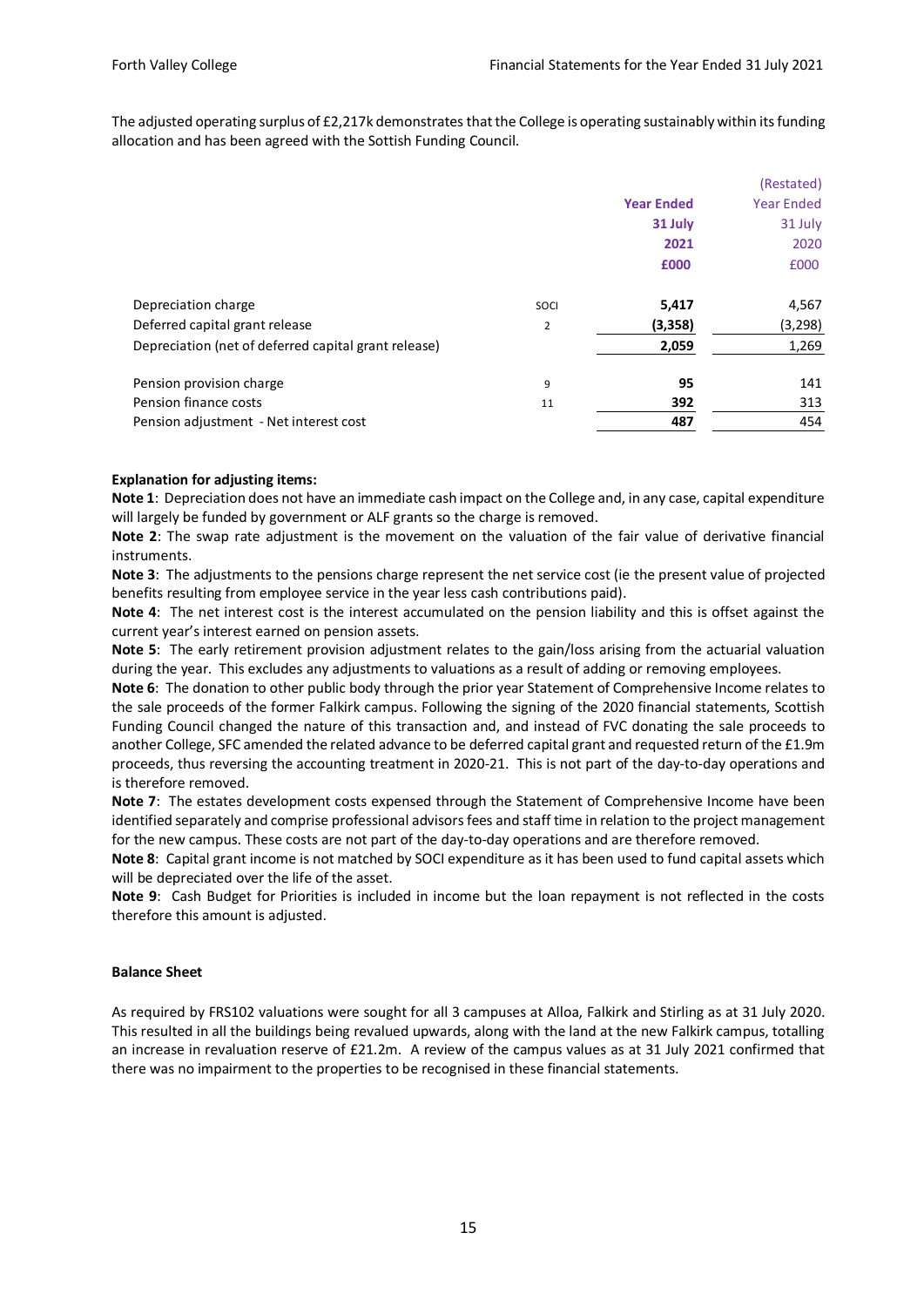#### **Spend of Cash Budget for Priorities**

Following its reclassification as a central government body, the College is required to comply with Central Government budgeting rules. In addressing the impact of these budgeting rules, Scottish Government and SFC committed to providing the cash budget previously earmarked for depreciation for use on specified priorities. The College has been given a fixed cash budget for priorites which must be spent on agreed government priorities as outlined in the table below. Spend of the College's cash budget for priorities, and the impact on the operating position for the academic year, is detailed below.

#### **Table of cash budget for priorities spend**

|                                        | 31 July | 31 July |
|----------------------------------------|---------|---------|
|                                        | 2021    | 2020    |
|                                        | £000    | £000    |
| Revenue                                |         |         |
| The 2015/16 pay award                  | 65      | 65      |
| Estates related revenue costs          | 364     | 373     |
| Total impact on operating position     | 429     | 438     |
| Capital                                |         |         |
| Loan payments                          | 184     | 175     |
| <b>Total Capital</b>                   | 184     | 175     |
|                                        |         |         |
| Total cash budget for priorities spend | 613     | 613     |

# <span id="page-16-0"></span>**Creditor Payment Performance**

The College has a policy of paying suppliers within agreed terms unless the invoice is contested. Disputes and complaints are handled as quickly as possible. Every effort is made to take advantage of additional discount where this is offered for prompt payment. The College did not make any late interest payments during the year.

Standard creditor terms are set on our finance system to be 30 days and can be amended to adhere to supplier terms if authorised by Finance team management. Invoices are paid on a weekly basis by the due date and only if they are authorised for payment on the finance system. The average number of days taken to pay suppliers in the financial period being reported was 34 days, this has improved on the prior year but is more than our standard terms due to the impact of Covid-19 and associated closures for organisations throughout the year. (2019/20 - 37 days).

## <span id="page-16-1"></span>**Sustainability Report**

The College recognises that the changing climate will have far reaching effects on Scotland's economy, people and environment. Consequently, the commitment to carbon reduction remains a key strategic objective for the College, within the College mission statement of Making Learning Work.

Our vision is to lead by example in all our activities and to ensure that learners are aware of the impact their actions will have, on the environment. This commitment is supported by the College Green Sustainability Statement that is approved annually by the Chairman of the Board of Management and our College Principal.

The College has an established Sustainability Committee which performs a strategic function to set, and measure sustainability progress throughout the College. The Committee representatives agree a series of performance indicators annually, which are monitored and progressed. The Committee is currently led by the Vice Principal for Infrastructure and Communications.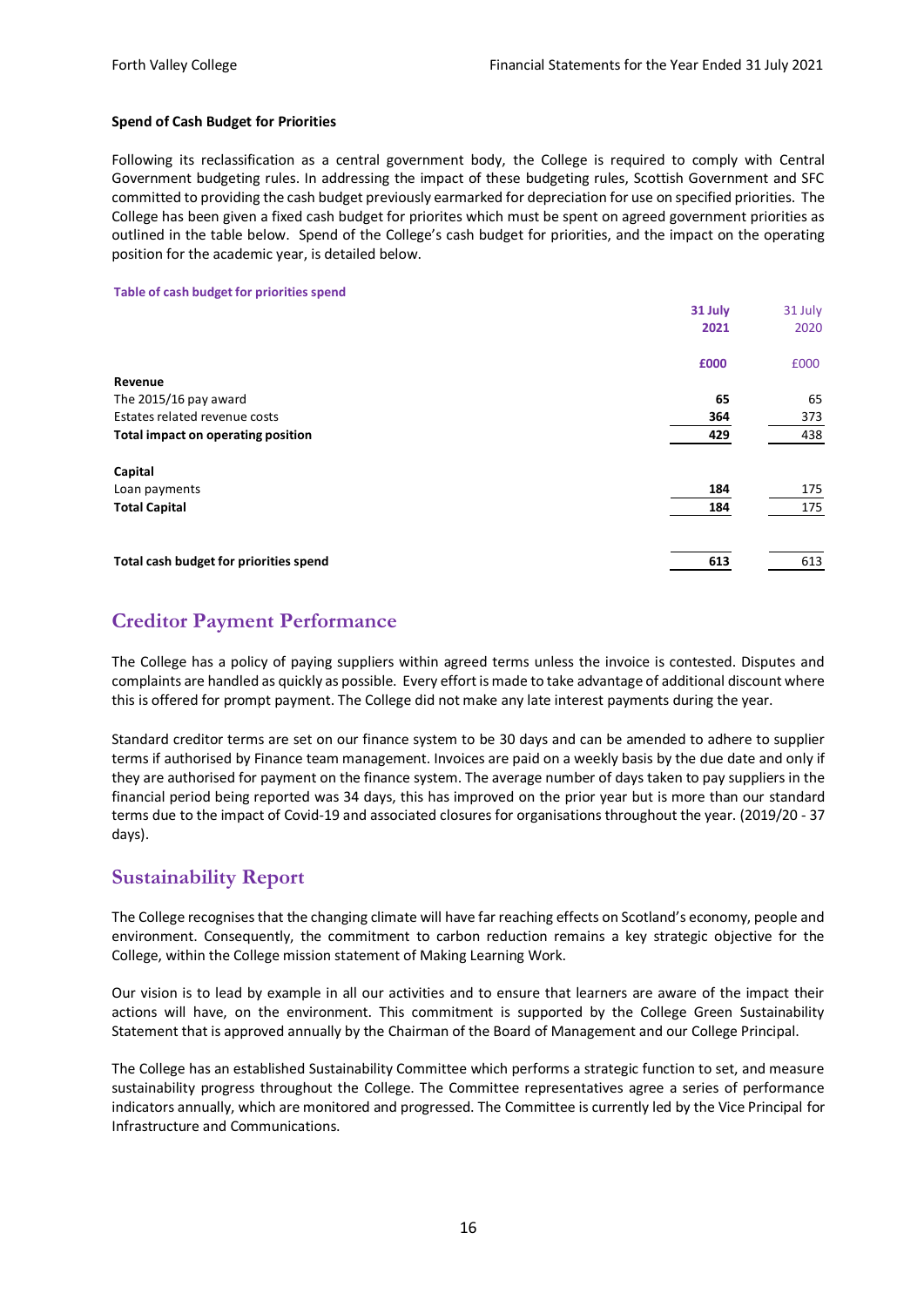A significant area of measurement is the College Carbon Management Plan (CMP) which was developed as a result of the College signing the Universities and Colleges Climate Commitment for Scotland (UCCCfS) in partnership with the EAUC (Environmental Association of Universities and Colleges). The CMP reflects all carbon associated with waste, fleet travel and utilities at each site. The College's estate has altered considerably since the CMP baseline year of 2008/09, with the opening of our new campus in Alloa (2011), which received an "Excellent" rating award for the (Building Research Establishment Environmental Assessment Method) BREEAM, and new campus in Stirling (2012) which was awarded a "Very Good" Rating, as was the College's new Falkirk Campus which opened in January 2020. The College hit our target to reduce carbon dioxide (tCO2) levels by 25% from the baseline figure of 2,873.62 tCO2. The figures are calculated annually, each November, in line with the Public Sector Climate Change Duties (2016) submission to Sustainable Scotland Network (SSN). We have continued to build on our previous reduction of 17.04% (November 2018) from our 2008 baseline and with the inclusion of our new Falkirk Campus, achieved the 25% reduction on the original baseline figure. Further numbers and data have been difficult to obtain due to the transitioning and commissioning of the new campus paired with the Government lockdowns which has seen a significant drop in building usage hence influencing data. We look forward to establishing a clearer benchmark based on a year of full occupancy within the College's new campus.

With the now mandated Net Zero 2040 (2045) coming into effect the department is seeking solutions to decarbonise the college buildings with the sustainable and efficient use of capital grant money, clever lifecycle replacements and by accessing the £95m funding for decarbonising public sector buildings as made available in lots over the next 5 years from the Scottish Government.

The college has since established a partnership with two other mainstream colleges and the EAUC to help collaborate and deliver on the Scottish Government's 5 year route map as a commitment to delivering Net Zero by 2040. Whilst ever present at CDN's Climate emergency group the college partnership including EAUC have developed the shared resource role of Sustainability Project Manager to help aid access to funding and have a cradle to grave approach to the sustainability projects.

The College has targeted the majority of projects that have a positive carbon reduction with the lowest capital investment, however it is becoming increasingly challenging to identify further reductions without significant capital expense. The most significant project completed to date with low carbon benefits is the completion of the new Falkirk Campus, which officially opened to staff and students in January 2020. The new Campus has been designed with an Energy Performance Certificate rating of B and has achieved a BREEAM rating of Very Good and includes, but not limited to, photovoltaic panels to supplement electricity, ground source heat pumps to assist with gas consumption, LED lighting throughout and a chilled beam heating and cooling system. Co-ordinated with this, is the revision of our College Strategic Travel Plan 2017-2022 to progress an increase in active travel and health and wellbeing initiatives.

A new state of the art renewables workshop was installed within the Falkirk campus to allow the College to stay ahead of the curve in the drive to learn and teach renewables. The workshop is complete with live, fully demonstrable grey water, air source ground source pump units and photovoltaics placed within a domestic setting.

The College supports the mandatory reporting of targets made in the Climate Change (Scotland) Act 2009, required by the Scottish Government from 2016, using a specific template created by Sustainable Scotland Network (SSN) in association with the EAUC and Keep Scotland Beautiful. The College is committed to continually improve carbon reduction and monitors this annually with the review of the Carbon Management Plan, including the submission of the mandatory annual SSN reporting and is fully committed to achieve Net Zero and meet the Scottish Government's mandate

 $\sim$ 

**Dr Ken Thomson OBE** Principal and Chief Executive 24 February 2022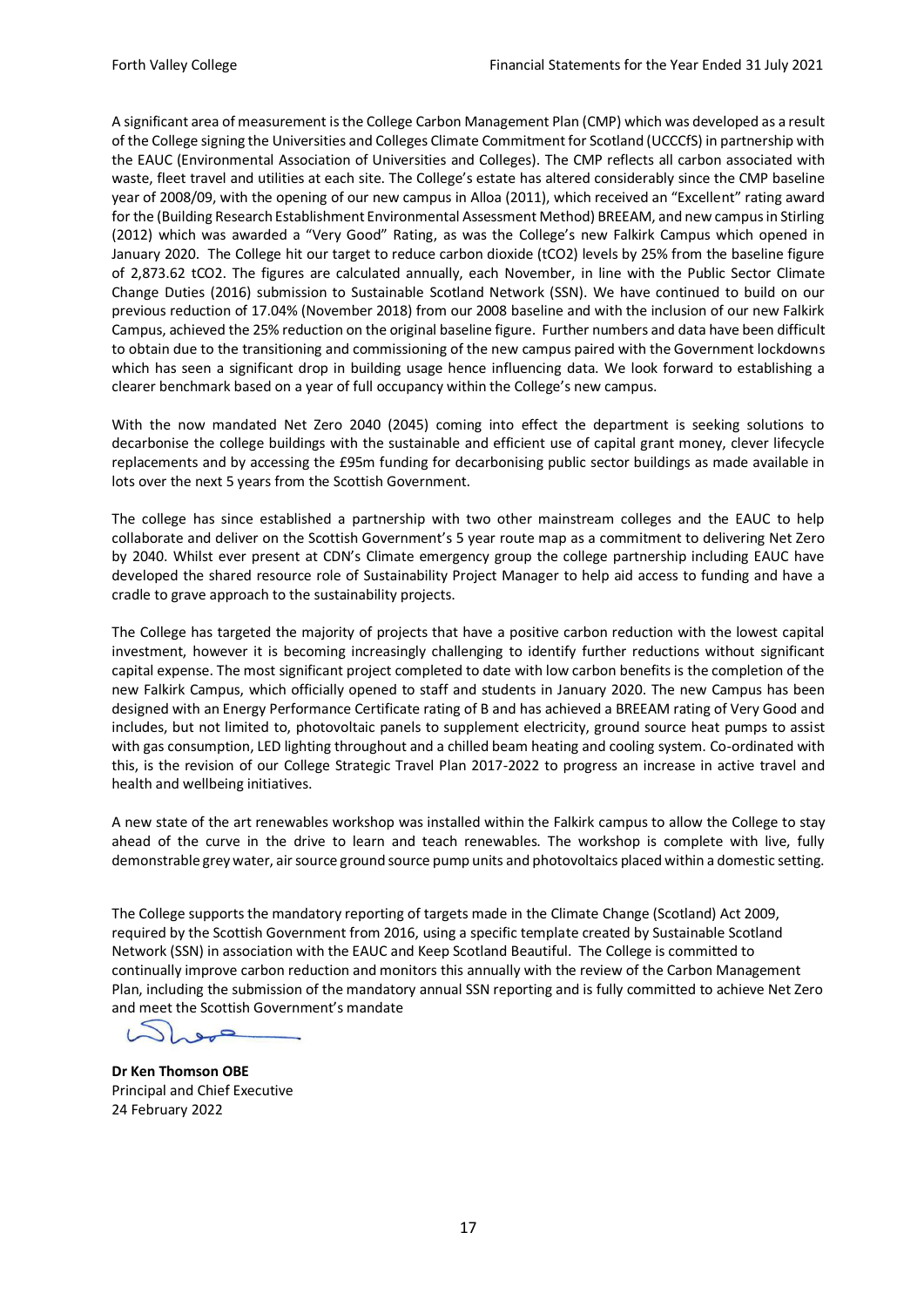# ACCOUNTABILITY REPORT

# <span id="page-18-0"></span>**CORPORATE GOVERNANCE REPORT**

Forth Valley College of Further and Higher Education is committed to demonstrating best practice in Corporate Governance and the following statements are designed to provide an overview of governance arrangements in place.

The Corporate Governance Report consists of the following sections:

- Board of Management and Senior Management overview
- Statement of The Board of Management's Responsibilities
- Governance Statement
- Governance Structure
- Assessment of corporate governance
- Internal Control
- Going Concern

## <span id="page-18-1"></span>**Board of Management**

#### **Membership of the Board of Management**

The Post 16 Education (Scotland) Act 2013 requires that the board of a regional College should consist of no fewer than 15, nor more than 18 members. The Board of Management members who held office during the year and up to the date of signing these financial statements were as follows:

| Mr R Martin      | <b>Regional Chair</b>             | Re-appointed 01/08/2021 |
|------------------|-----------------------------------|-------------------------|
| Dr K Thomson OBE | Principal                         |                         |
| Miss N Akram     | Non-Executive member              |                         |
| Mrs H Burt       | Non-Executive member              |                         |
| Mr A Caldwell    | Non-Executive member              |                         |
| Mr A Carver      | Non-Executive member              | Tenure ended 25/03/21   |
| Ms T Craggs      | Vice Chair & non-executive member | Re-appointed 07/12/20   |
| Mr P Devoy       | Non-Executive member              | Appointed 29/04/21      |
| Ms L Dougall     | Non-Executive member/             |                         |
|                  | Senior Independent member         |                         |
| Ms P Duncan      | Staff                             | Tenure ended 01/09/20   |
| Mr D Flynn       | Vice Chair & non-executive member | Re-appointed 07/12/20   |
| Mrs K Graham     | Non-Executive member              |                         |
| Ms C Green       | Student                           | Appointed 01/07/21      |
| Ms B Hamilton    | Non-Executive member              | Tenure ended 25/03/21   |
| Ms L Hastie      | Non-Executive member              | Appointed 29/04/21      |
| Ms J Hogarth     | <b>Staff</b>                      |                         |
| Ms A Little      | Student                           | Appointed 01/07/21      |
| Mr L McCabe      | Non-Executive member              |                         |
| Mr A McKean      | Staff                             |                         |
| Ms E Meridith    | Non-Executive member              | Appointed 29/04/21      |
| Mr A Petrovskis  | Student                           | Tenure ended 30/06/2021 |
| Mr K Richardson  | Non-Executive member              |                         |
| Mr S Tolson      | Non-Executive member              | Resigned 10/08/2020     |
| Mr A Smirthwaite | Student                           | Tenure ended 30/06/2020 |
|                  |                                   |                         |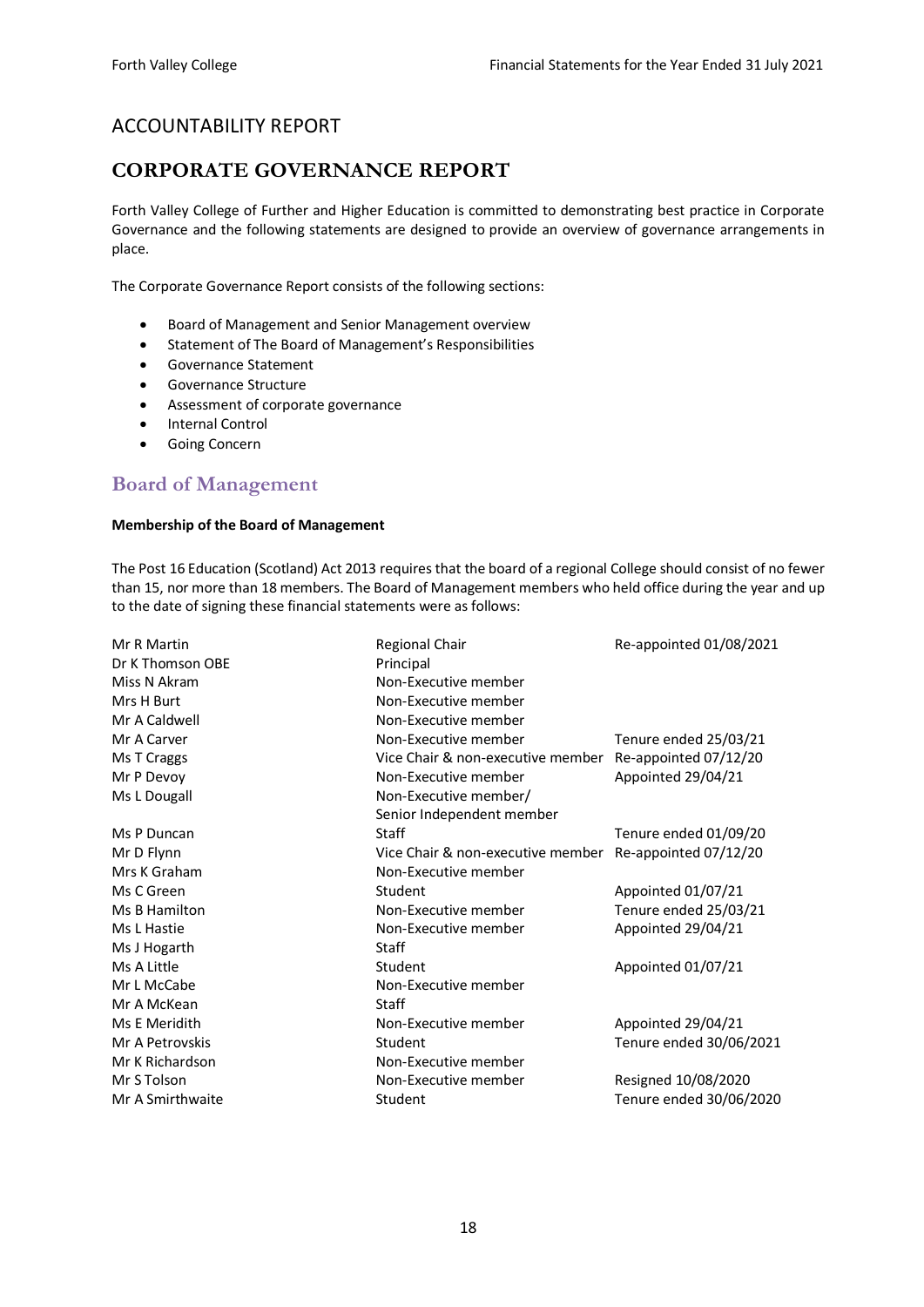#### **Membership of the Senior Management Team**

The SMT is responsible for the day to day management of Forth Valley College's activities and operations and consists of:

| Dr K Thomson OBE | Principal                                                             |
|------------------|-----------------------------------------------------------------------|
| Mr A Lawson      | Depute Principal and Chief Operating Officer (retired 8 January 2021) |
| Mr D Allison     | Vice Principal Information Systems and Communications                 |
| Mrs A Stewart    | Vice Principal Finance and Corporate Affairs                          |
| Mr K MacInnes    | Vice Principal Learning and Student Experience                        |

#### **Conflicts of Interest procedures**

Forth Valley College has comprehensive procedures for dealing with potential conflicts of interest. These include holding, and updating at least annually, a Register of Board Members Interests. The register is available to any member of the public who wishes to examine it and is available on the college website, http://www.forthvalley.ac.uk. Interests that must be registered, in terms of the name and nature of the organisation in which the interest is held, include: remuneration, related undertakings, contracts, houses, land and buildings, shares and securities, and non-financial interests. Declarations by Board members of any conflicts of interest are recorded in the minutes of the appropriate Board meetings.

#### **Personal data related incidents**

Section 417 of the Companies Act 2006 requires that organisations report on personal data related incidents. In 2020/21, the College had no reported personal data incidents. (2019/20: no incidents).

 $26$ 

**Dr Ken Thomson OBE** Principal and Chief Executive 24 February 2022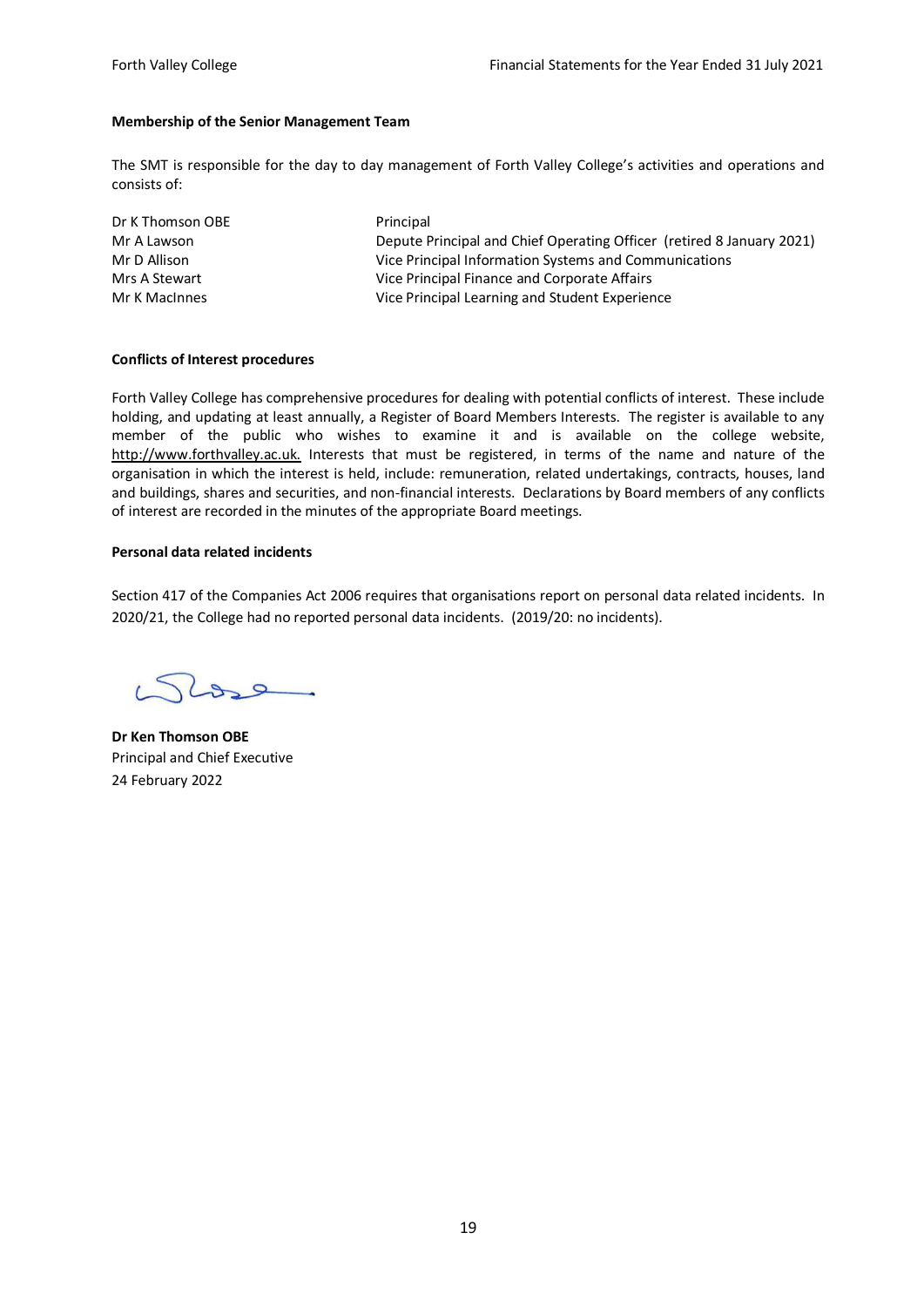# <span id="page-20-0"></span>**Statement of The Board of Management's Responsibilities**

The Board of Management are required to present audited financial statements for each financial period.

In accordance with the Further and Higher Education (Scotland) Act 1992 and 2005, the Board of Management is responsible for the administration and management of the College's affairs, including ensuring an effective system of internal control, and is required to present audited financial statements for each financial period.

The Board of Management is responsible for keeping proper accounting records which disclose, with reasonable accuracy at any time, the financial position of the College and enable it to ensure that the financial statements are prepared in accordance with the Further and Higher Education (Scotland) Act 1992, the 2019 Statement of Recommended Practice - Accounting for Further and Higher Education Institutions and other relevant accounting standards. In addition, within the terms and conditions of a Financial Memorandum agreed between the Scottish Funding Council and the College's Board of Management, the Board of Management, through its designated office holder, is required to prepare financial statements for each financial period which give a true and fair view of the College's state of affairs and of the surplus or deficit and cash flows for that period. These financial statements comply with the Accounts Direction issued by the Scottish Funding Council.

In preparing the financial statements, the Board of Management has ensured that:

- suitable accounting policies are selected and applied consistently
- judgements and estimates are made that are reasonable and prudent
- applicable accounting standards have been followed, subject to any material departures disclosed and explained in the financial statements
- financial statements are prepared on the going concern basis unless it is inappropriate to presume that the Institution will continue in operation. The Board of Management is satisfied that it has adequate resources to continue in operation for the foreseeable future: for this reason the going concern basis continues to be adopted in the preparation of the financial statements.

The Board of Management has taken reasonable steps to:

- ensure that funds from the Scottish Funding Council are used only for the purposes for which they have been given and in accordance with the Financial Memorandum with the Funding Council and any other conditions which the Funding Council may from time to time prescribe
- ensure that there are appropriate financial and management controls in place to safeguard public funds and funds from other sources
- safeguard the assets of the College and prevent and detect fraud
- secure the economical, efficient and effective management of the College's resources and expenditure
- ensure sound corporate governance and proper conduct of the College's operations.

The key elements of the College's system of internal financial control, which is designed to discharge the responsibilities set out above, include the following:

- clear definitions of the responsibilities of, and the authority delegated to, directors of academic and heads of administrative departments
- a comprehensive medium and short-term planning process, supplemented by detailed annual income, expenditure, capital and cash flow budgets
- regular reviews of key performance indicators and business risks and quarterly reviews of financial results involving variance reporting and updates of forecast outturns
- clearly defined and formalised requirements for approval and control of expenditure, with investment decisions involving capital or revenue expenditure being subject to formal detailed appraisal and review according to approval levels set by the Board of Management
- comprehensive Financial Regulations, detailing financial controls and procedures, approved by the Finance Committee
- a professional internal audit team whose annual programme is approved by the Audit Committee and endorsed by the Board of Management and whose head provides the Board of Management with a report on internal audit activity within the College and an opinion on the adequacy and effectiveness of the College's system of internal control, including internal financial control.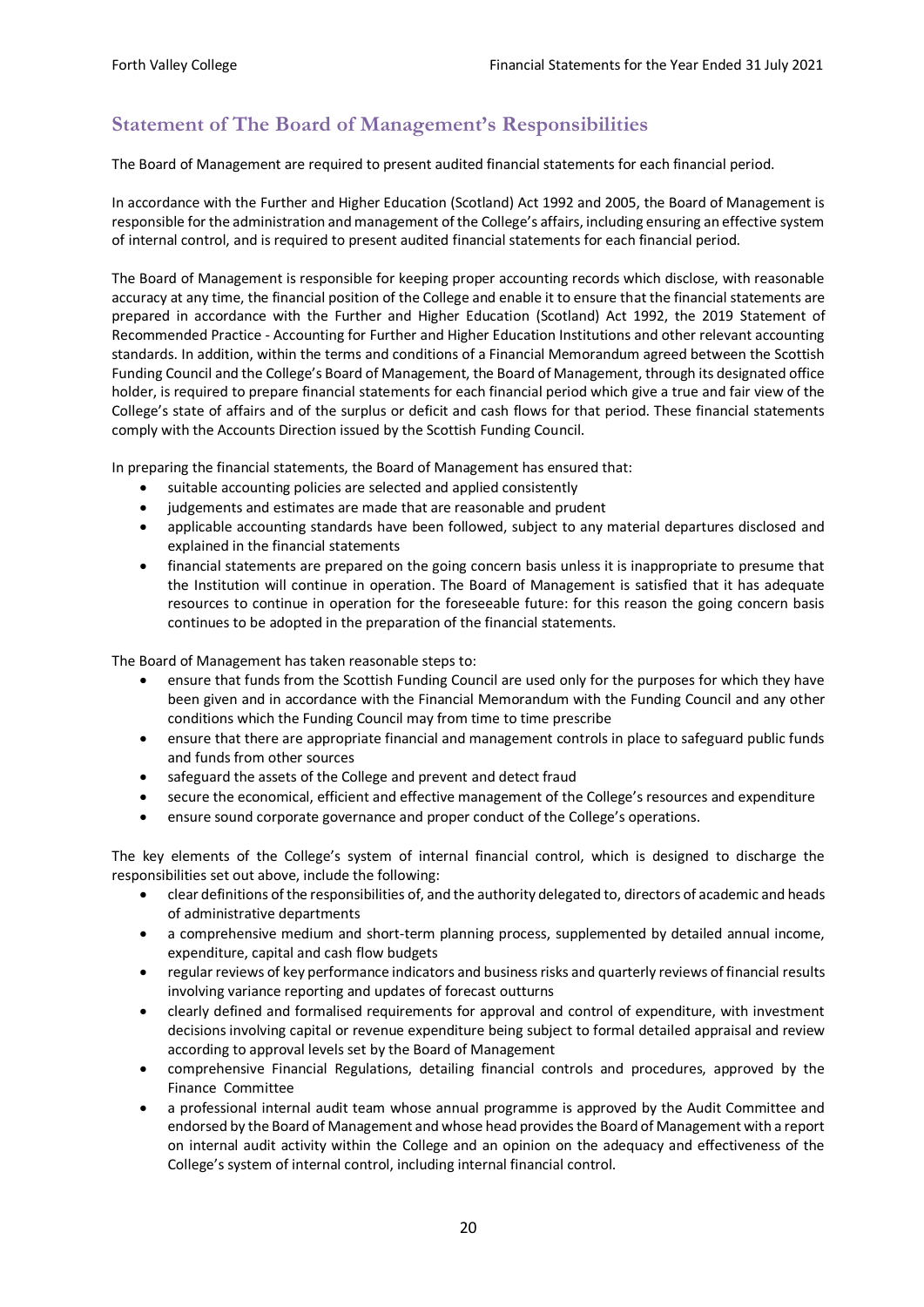Any system of internal financial control can, however, only provide reasonable, but not absolute, assurance against material misstatement or loss.

In October 2010, the UK Office for National Statistics (ONS) decided to reclassify incorporated further education colleges throughout the UK so that they would be treated as part of central government for financial budgeting and reporting purposes. The UK ONS's reclassification decision is the consequence of the current level of Ministerial control and does not relate to the plans for improved governance that feature in the Post-16 Education (Scotland) Act 2013.

The implications of this are material and impact upon the ability of the College to generate and retain income, to generate and retain surpluses (reserves), to protect and use existing reserves, and to access capital funding and commercial borrowing. The use of Arm's Length Foundations on a sector wide basis to shelter on-going College reserves was approved by Scottish Government Ministers. Forth Valley College Foundation was incorporated in December 2013 and has been awarded charitable status from the Office of the Scottish Charity Regulator (OSCR).

#### **Auditor**

The Auditor General for Scotland has appointed Ernst & Young to undertake the audit for the year ended 31 July 2021.

### **Disclosure of information to auditors**

The Board members who held office at the date of approval of this report confirm that, so far as they are each aware, there is no relevant audit information of which the College's auditors are unaware; and each Board member has taken all the steps that he or she ought to have taken to be aware of any relevant audit information and to establish that the College's auditors are aware of that information.

Approved by order of the members of the Board on 24 February 2022 and signed on its behalf by:

Ross R Man

**Ross Martin** Chair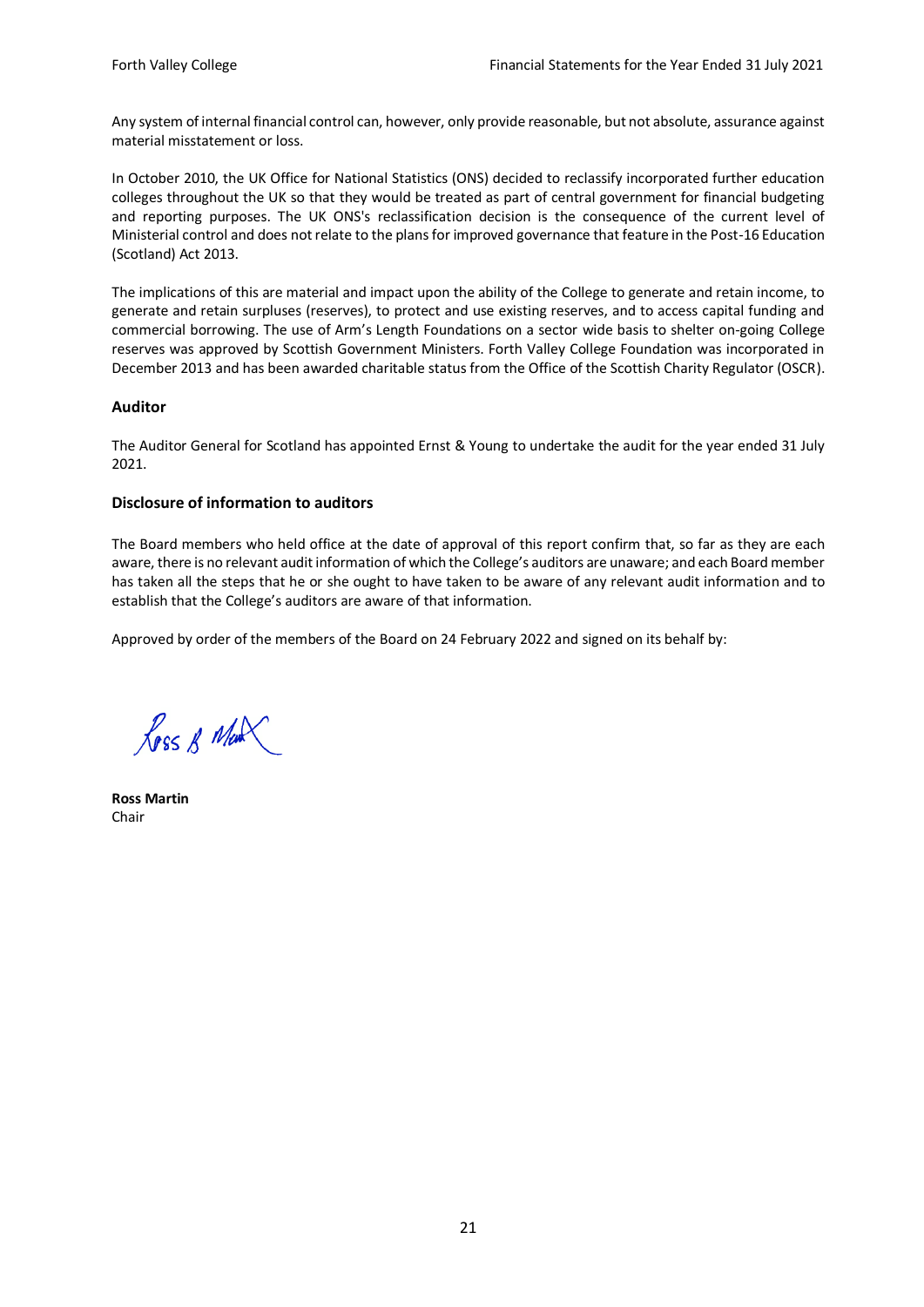# <span id="page-22-0"></span>**Governance Statement**

#### **Introduction**

The College is committed to exhibiting best practice in all areas of corporate governance. This summary describes the manner in which the College has applied the principles in the 2016 Code of Good Governance for Scotland's Colleges.

This governance statement is designed to supplement the information provided in the financial statements. It sets out the governance structures, risk management and internal control processes that have been operating in Forth Valley College in the year to 31 July 2021 and reports the Board's assessment of the effectiveness of these arrangements.

#### **Governance Structure**

The College has a robust and effective Board and Committee structure in place. This was reviewed and amended by the Board of Management in September 2018 to reflect the changing needs of the Board.



#### **Board of Management Committees**

#### **Audit Committee**

The committee met on three occasions. Its role is to contribute to good governance by providing assistance to the Board of Management on issues of compliance, risk, financial probity and the overall effectiveness of internal College control systems. The internal and external auditors normally attend meetings.

#### **Finance Committee**

The committee met on four occasions during the period. Its role is to contribute to good governance by providing independent advice to the Board of Management on the financial management of the College, providing a strategic overview of the College's financial direction while ensuring a position of financial security and that all relevant audit and legislative requirements are met.

#### **HR Committee**

The committee met on two occasions during the period. Its role is to advise on HR strategy (including industrial relations matters), oversee the Board's health & safety responsibilities, and monitor the Board's equal opportunities aspirations.

#### **Remuneration Committee**

The committee met on two occasions during this period. Its role is to provide good governance advice and assistance to the Board of Management on the remuneration of senior College staff, considering sectoral guidance and maintaining comparability with relevant external bodies.

#### **Learning and Student Experience Committee**

The committee met on three occasions. Its role is to contribute to good governance by providing assistance to the Board of Management on the educational performance of the College, to act as the primary linkage between the Board of Management and the Student Association Executive, and to consider matters relating to the interests of learners in the College.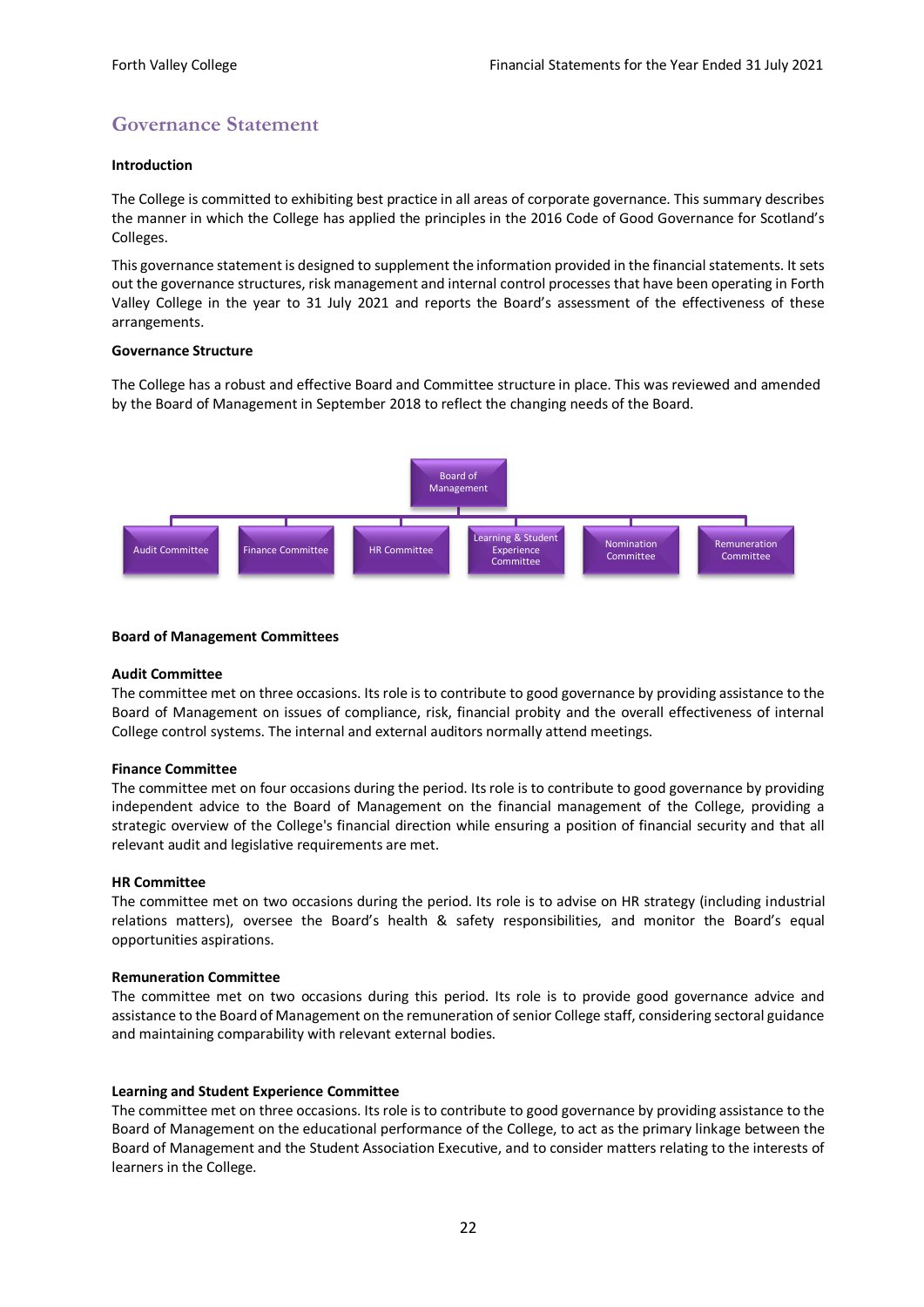## **Board of Management Members**

As at 31 July 2021, the Board gender split was 56% male, and 44% female.

Membership now consists of 18 members as follows:

- Chair
- 12 Independent Non-executive members
- 2 Student Members
- 2 Staff Members
- Principal

There is a clear differentiation in the roles of the Chair of the Board and that of the Principal. Matters reserved to the Board of Management are set out in the Standing Orders and Operating Guidelines, the Scheme of Delegation, and under the Financial Memorandum with the Scottish Funding Council. The Board of Management is responsible for the on-going strategic direction of the College, approval of major developments and the approval of annual budgets.

Members of the Board have a collective responsibility for the proper conduct of the College's affairs. Members have full and timely access to information they consider to be relevant to enable them to perform their roles effectively. Members' roles and responsibilities are described in the Code of Good Governance for Scotland's Colleges and the Guide for Board Members in the College Sector.

#### **Board Effectiveness**

The Board of Management has adopted the Code of Good Governance for Scotland's Colleges. The code outlines the activity to be undertaken by a Board. The Board of Management has an effective mix of skills in place, supplemented by a comprehensive induction process which is further enhanced by Board training activities such as the provision of equalities training.

There are self-evaluation processes, led by the Chair and an evaluation process for the activity of the Chair led by the Vice-Chair. These offer a mechanism for members to feedback on their perceptions of the Board, their contribution and any future training needs. The performance of the Chair is also evaluated by the Scottish Government, as regional college chairs are appointed by Scottish Ministers and are personally accountable to them.

An externally conducted effectiveness review was undertaken and completed by the March 2021 deadline. The outcomes of the review were considered by the Board at its schedule meeting on 29 April 2021. The report has been published on the College's website.

#### **Attendance**

The Board of Management normally meets formally six times per year and has a number of committees which are formally constituted with terms of reference.

The ongoing Covid 19 pandemic meant that access to the College campuses remained limited and the Board of Management therefore continued to operate virtually. All scheduled Board and Board Committee meetings took place as planned using video conferencing.

Overall there were 6 Board of Management meetings in 2020/21.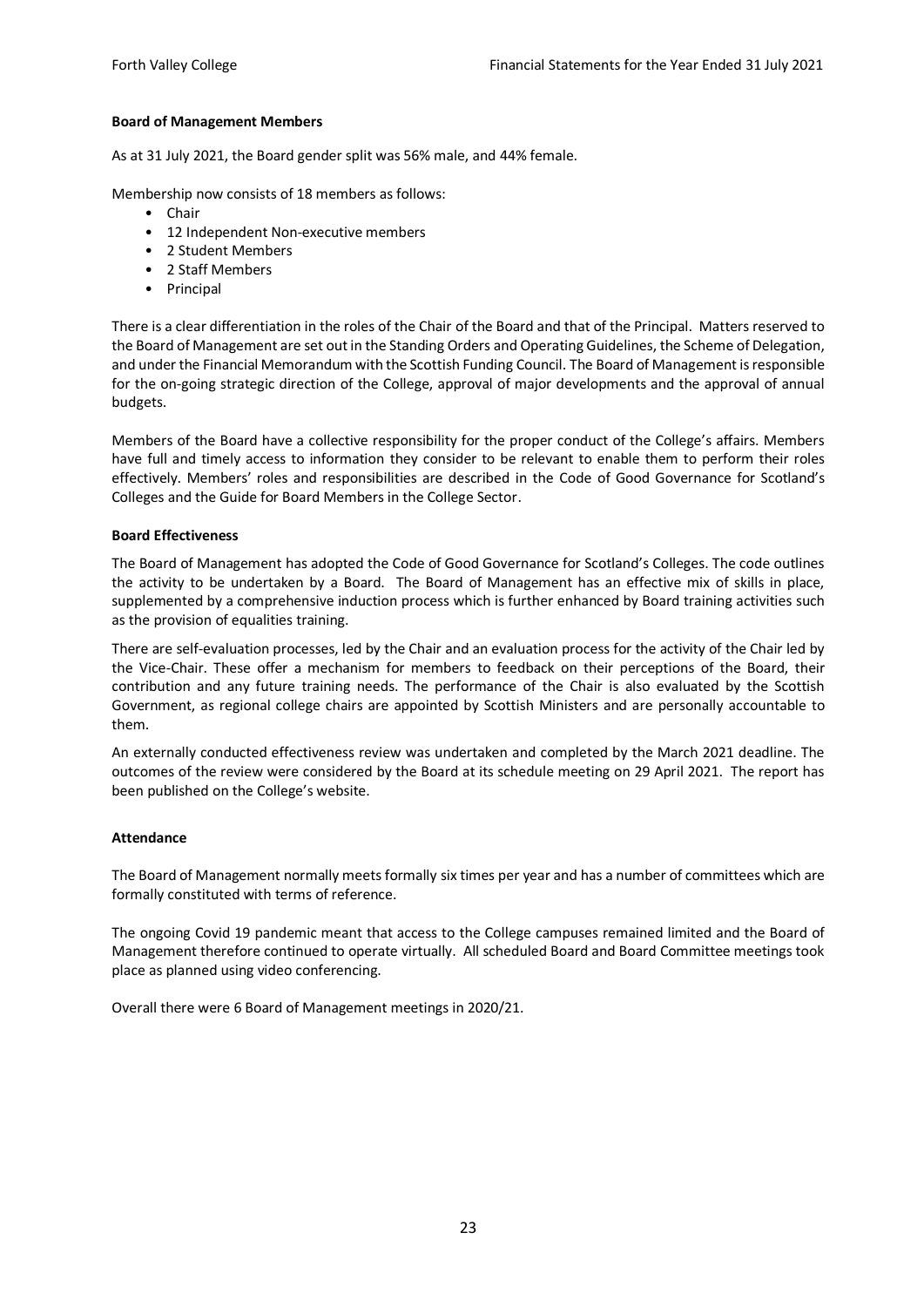|                              | <b>Status</b>                                 | Date of Appointment/Re-<br>Appointment | Date of Retiral/Resignation<br>(If Applicable) | <b>Board of Management</b> | <b>Audit Committee</b>  | Finance Committee       | <b>HR Committee</b>     | Remuneration Committee  | Learning & Student Experience<br>Committee |
|------------------------------|-----------------------------------------------|----------------------------------------|------------------------------------------------|----------------------------|-------------------------|-------------------------|-------------------------|-------------------------|--------------------------------------------|
| Number of<br><b>Meetings</b> |                                               |                                        |                                                | 6                          | $\overline{\mathbf{3}}$ | $\overline{\mathbf{4}}$ | $\overline{\mathbf{2}}$ | $\overline{\mathbf{2}}$ | $\overline{\mathbf{3}}$                    |
| R Martin                     | Regional<br>Chair                             | 01/08/21                               |                                                | 6                          |                         |                         |                         | $\mathbf 2$             |                                            |
| Dr K Thomson OBE             | Principal                                     | 01/08/13                               |                                                | 6                          |                         |                         |                         |                         |                                            |
| N Akram                      | Non-Exec                                      | 01/02/20                               |                                                | $1$ of $1$                 |                         |                         |                         |                         |                                            |
| H Burt                       | Non-Exec                                      | 01/02/20                               |                                                | 6                          | $\mathsf{3}$            |                         |                         |                         |                                            |
| A Caldwell                   | Non-Exec                                      | 01/03/20                               |                                                | 5                          |                         | 3                       |                         |                         |                                            |
| A Carver                     | Non-Exec                                      | 26/03/17                               | 25/03/21                                       | 4 of 4                     |                         | 1 of 2                  |                         |                         |                                            |
| T Craggs                     | Vice Chair/<br>Non-Exec                       | 07/12/20                               |                                                | 4                          |                         | $\overline{2}$          | $\overline{2}$          | $\overline{2}$          |                                            |
| P Devoy                      | Non-Exec                                      | 29/04/21                               |                                                | $2$ of $2$                 | 1 of 1                  |                         |                         |                         |                                            |
| L Dougall                    | Non-Exec /<br>Senior<br>Independent<br>member | 26/03/19                               |                                                | 6                          | 3                       |                         |                         | $\overline{2}$          | 3                                          |
| P Duncan                     | Staff                                         | 05/09/16                               | 04/09/20                                       | 1 of 1                     |                         |                         |                         |                         |                                            |
| D Flynn                      | Vice Chair/<br>Non-Exec                       | 07/12/20                               |                                                | 6                          |                         |                         | $\overline{2}$          | $\mathbf 2$             | 3                                          |
| K Graham                     | Non-Exec                                      | 01/07/20                               |                                                | 6                          |                         |                         | $\overline{2}$          |                         | $2$ of $2$                                 |
| <b>B Hamilton</b>            | Non-Exec                                      | 26/03/17                               | 25/03/21                                       | 2 of 4                     | $1$ of $2$              |                         | $\pmb{0}$               |                         |                                            |
| L Hastie                     | Non-Exec                                      | 29/04/21                               |                                                | 1 of 2                     |                         | 1 of 1                  |                         |                         |                                            |
| J Hogarth                    | Staff                                         | 27/06/19                               |                                                | 6                          |                         |                         |                         |                         | $\overline{L}$                             |
| L McCabe                     | Non-Exec                                      | 26/03/19                               |                                                | $\overline{\mathbf{4}}$    |                         | 3                       |                         | $\overline{2}$          |                                            |
| A McKean                     | Staff                                         | 15/09/20                               |                                                | 5 of 5                     | $1$ of $1$              |                         |                         |                         |                                            |
| E Meredith                   | Non-Exec                                      | 29/04/21                               |                                                | $2$ of $2$                 |                         |                         |                         |                         | 1 of 1                                     |
| A Petrovskis                 | Student                                       | 29/06/20                               | 30/06/21                                       | 6                          |                         |                         |                         |                         | $2$ of $2$                                 |
| K Richardson                 | Non-Exec                                      | 26/03/19                               |                                                | 5                          |                         | 4                       |                         |                         |                                            |
| A Smirthwaite                | Student                                       | 29/06/20                               | 30/06/21                                       | 6                          |                         | 4                       |                         |                         | $1$ of $1$                                 |
| S Tolson                     | Non-Exec                                      | 26/03/19                               | 10/08/20                                       | 1 of 1                     |                         |                         |                         |                         |                                            |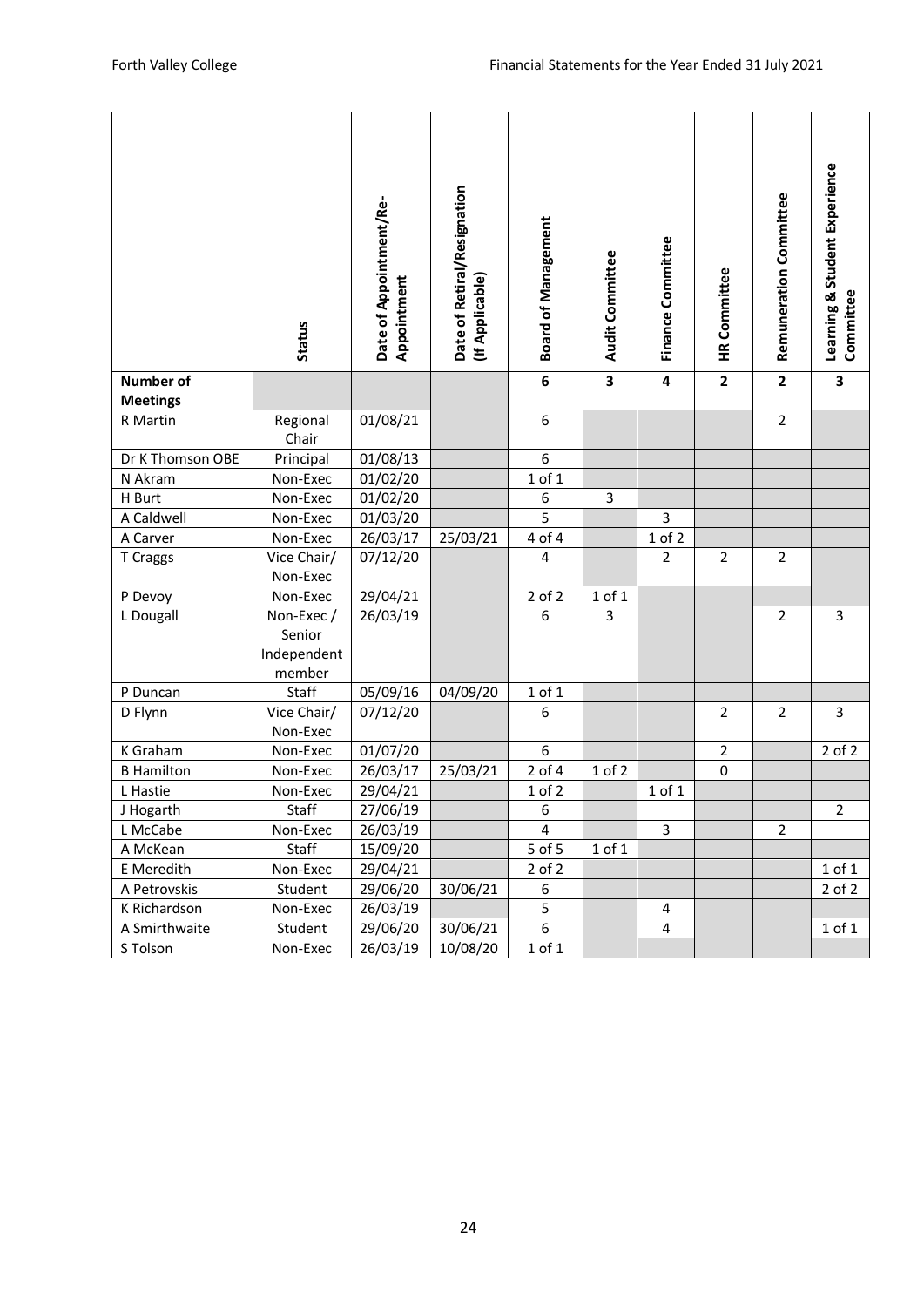# <span id="page-25-0"></span>**Assessment of corporate governance**

The College complies with all the principles of the 2016 Code of Good Governance for Scottish Colleges with the exception of the role of Secretary to the Board. The Code of Good Governance states; "The board secretary may be a member of the senior management team in their board secretary capacity, but they cannot hold any other senior management team position at the same time".

The Board of Management recognises the importance of the Board Secretary being able to report directly to the Chair independently of the Principal in order to prevent any conflicts of interests, however we believe that this can be achieved without the requirement to appoint a Board Secretary without other Senior Management Team responsibilities. The Board of Management has appointed the Vice Principal Finance & Corporate Affairs as Secretary to the Board along with the Corporate Governance & Planning Officer as Deputy Secretary to the Board, both of whom will report directly to the Chair in relation to the Board Secretary duties. The Board of Management believes any risk of non-disclosure or non-compliance not being reported to the Board of Management due to a conflict of interest is mitigated by the appointment of two individuals with direct reporting to the Chair. The Board of Management considers that governance is strengthened rather than weakened by the Vice Principal Finance & Corporate Affairs having a dual role within the Senior Management Team. This arrangement is not unusual in either the public or the private sector. The Board of Management reviewed the existing arrangement in September 2021 and agreed that this should continue unchanged.

#### **Risk Management**

The Board of Management has overall responsibility for ensuring the effective identification, mitigation and monitoring of strategic risks within the College. The Audit Committee has delegated authority from the Board of Management to approve the Risk Management Policy and to review regular reports from the College Senior Management Team regarding risk.

All Board Committees are able to request risks be added to the strategic risk register.

The College operates a Strategic Risk Register which identifies the most significant risks to the College. This register is taken to every meeting of the Audit Committee for comment and challenge. It is also provided annually to the Board of Management. There are currently 7 risks on the Strategic Risk Register covering areas such as the ongoing financial sustainability, estates maintenance, our people and ensuring the College continues to meet student expectations.

The Principal is responsible for the maintenance of the College Strategic Risk Register and for ensuring appropriate risk mitigation actions are implemented to address significant risks to College operations and strategic objectives. Senior Management Team members are responsible for establishing controls to mitigate identified risks wherever possible. This information is included on the Strategic Risk Register in summary form.

Risk Management is embedded in the operations of the College. The identification and mitigation of risk is a component in all decision making and is a standing item at all Senior Management Team, Board Committee and Board of Management meetings. The College also operates a risk management system whereby areas of significant risk to the College have their own specific risk register.

In recognition of the unprecedented challenges posed by the COVID-19 situation, and in compliance with the College Risk Management Policy, a specific COVID-19 risk register was created to manage the risks arising from this situation and changes to the operational practices in the College to respond to this. This register was also presented to the Audit Committee and the Board of Management, although the decision was taken at the Audit Committee meeting of 20 May 2021 to retire this register as the risks identified had either not come to fruition or the relevant mitigating factors had worked as anticipated. A new risk register linked to the steps taken to return to campus operations and beyond, known as the Springback project, was approved at this meeting for creation and to keep the Board apprised of progress.

Delegation of responsibility for managing the key risks in the risk registers is essential if risk management is to be effective. The risk registers, therefore identify "owners" for each risk.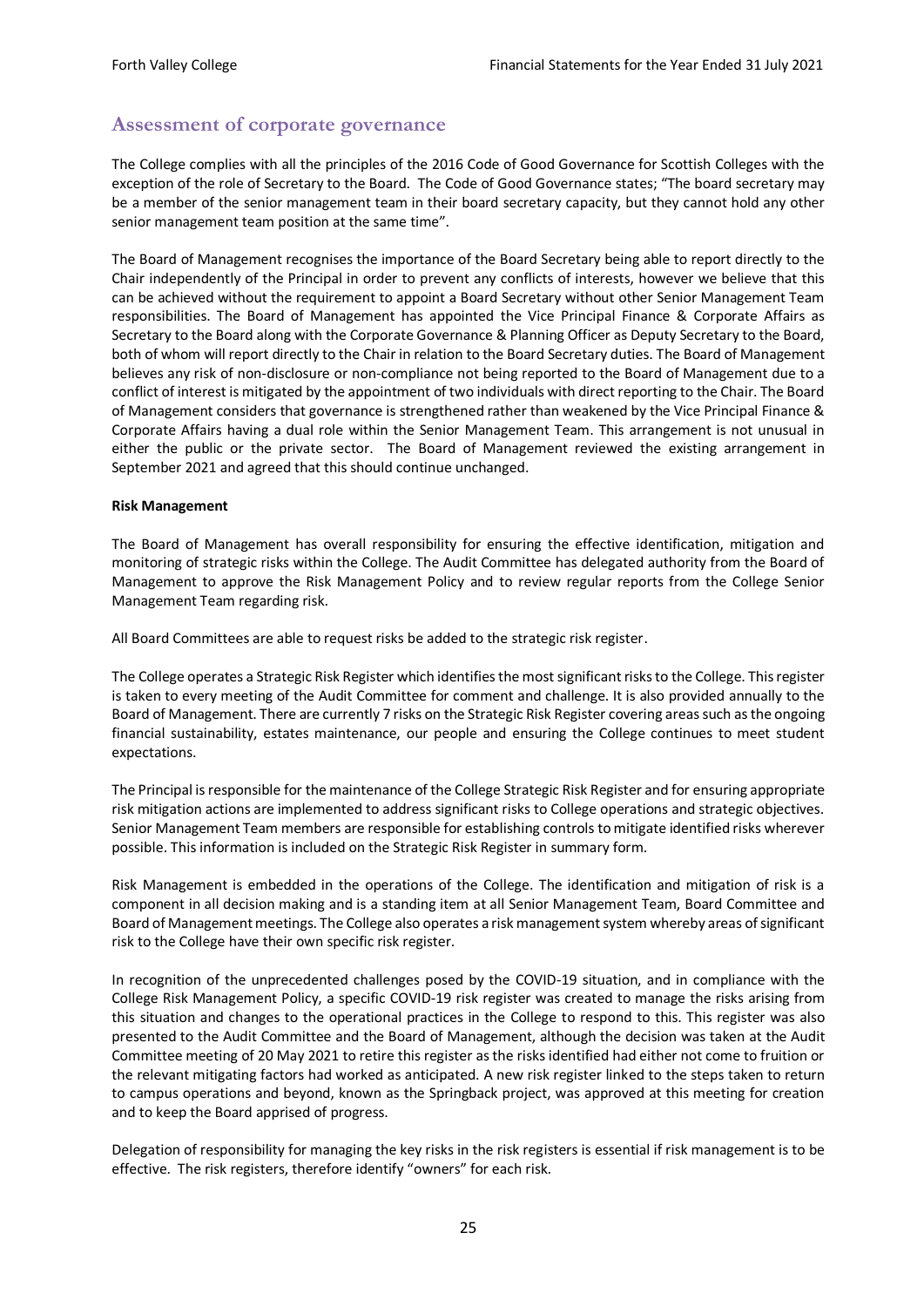#### **Internal Audit**

The College has an internal audit service, the work of which concentrates on areas of key activities determined by an analysis of the areas of greatest risk, input from Senior Management Team and areas of significant change to operational systems/practices and in accordance with the annual internal audit plan approved by the Audit Committee. The internal auditor reports to the Principal and to the Audit Committee on a regular basis and has direct access to the Chair of the Audit Committee. The internal audit plan, while an annual document, does take into account medium and longer term planning to ensure key areas are audited on a rolling basis.

The internal auditor has issued an annual report which gives an opinion on the adequacy, reliability and effectiveness of the College's internal control systems. On the basis of the work undertaken during the period the auditor has expressed an opinion that the College has a framework of controls in place that provides reasonable assurance regarding the effective and efficient achievement of objectives and the management of key risks and proper arrangements are in place to promote value for money and deliver best value.

## <span id="page-26-0"></span>**Internal Control**

The Board of Management is aware of the need for effective internal control and acknowledges its responsibility for such a control system to be in place. The system can provide only reasonable and not absolute assurance that assets are safeguarded, transactions authorised and properly recorded, and that material errors or irregularities are either prevented or would be detected within a timely period.

The system of internal control is based on a framework of regular management information, financial regulations and administrative procedures.

In particular it includes:

- comprehensive budgeting systems with an annual budget approved by the Board of Management
- regular reviews by the Finance Committee of quarterly and annual financial reports which indicate financial performance against forecasts
- setting targets to measure financial and non-financial performance.

#### **Assessment of the effectiveness of internal controls**

The Board of Management is of the view that there is an on-going process for identifying, evaluating and managing the College's significant risks. This process is reviewed by the Board of Management through the Audit Committee. A formal Business Continuity Plan is maintained within the College.

For the period to 31 July 2021, the Internal Auditor reported completion of all reviews in the Audit Plan which was revised during the year to reflect the impact of the ongoing Covid 19 pandemic. Internal Audit was of the opinion that the College has a framework of controls in place that provides reasonable assurance regarding the effective and efficient achievement of objectives and the management of key risks and proper arrangements are in place to promote value for money and deliver best value.

The external auditor has given an unqualified audit opinion on the financial statements for the period to 31 July 2021 and on the regularity of transactions reflected in the financial statements. No further significant issues have been identified as part of their audit process.

On the basis of the assurances provided from the sources of assurance outlined above, we can confirm that sound systems of governance, risk management and internal control, consistent with the requirements of the SPFM, have operated for the period ended 31 July 2021 and up to the date of approval of the annual report and financial statements.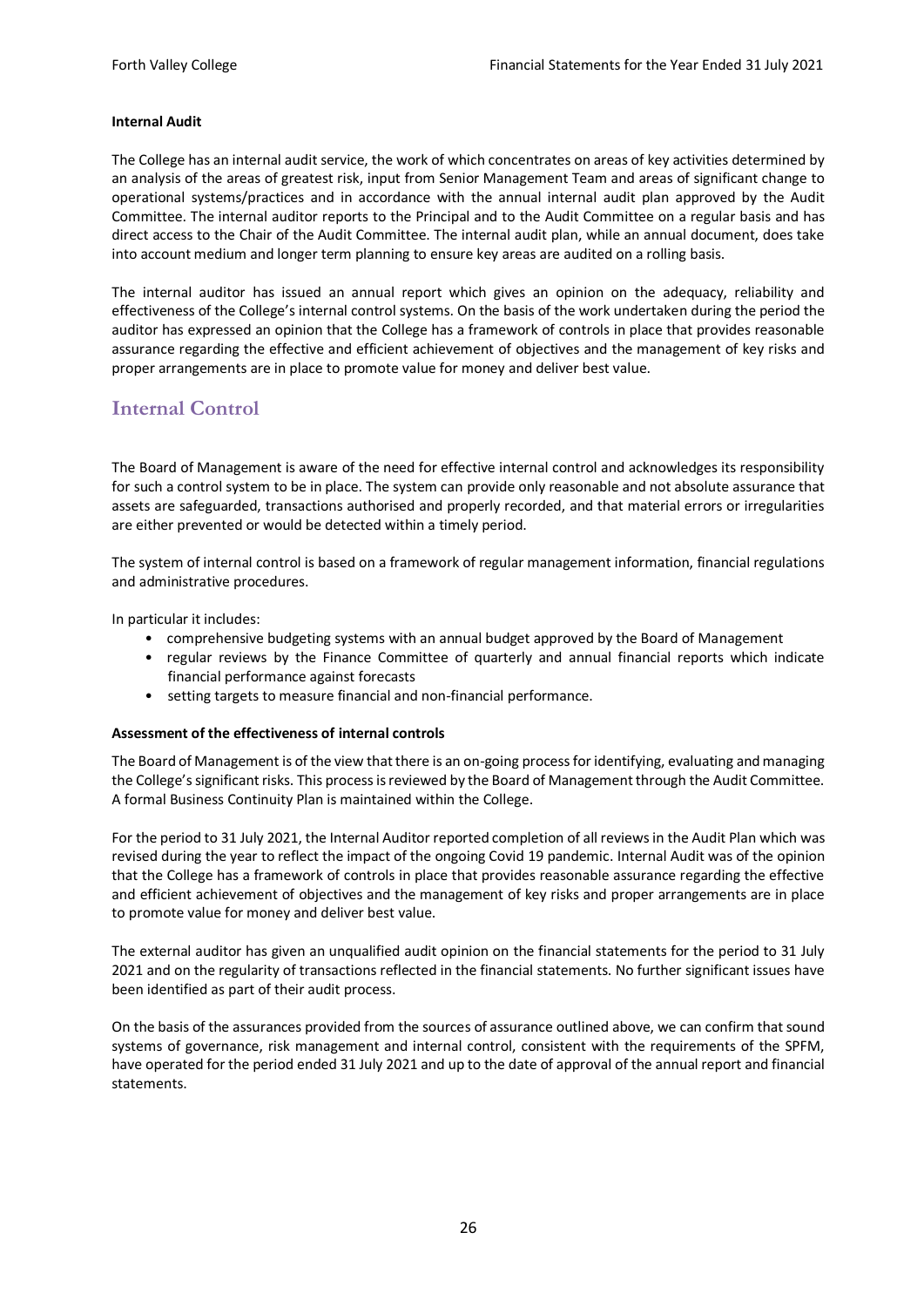# <span id="page-27-0"></span>**Going Concern**

The Board of Management has assessed the future financial position of the College, and believes that it is appropriate for these financial statements to be prepared on a going concern basis. This assessment and conclusion is supported by Audit Scotland in their publication of December 2020, "Going Concern in the Public Sector". As stated in the Performance Report overview section, the Board of Management has no reason to believe that future support from Scottish Funding Council will not be forthcoming. Further detail on going concern is expanded on in Note 1 of the financial statements.

## **Conclusion**

The Board of Management's opinion is that the College has an appropriate framework of internal controls, and these provide reasonable assurance regarding the effective and efficient deployment of resources to achieve the College aims.

Approved by order of the members of the Board on 24 February 2022 and signed on its behalf by:

Loss & Mark

West

**Ross Martin Dr Ken Thomson OBE** Chair Principal and Chief Executive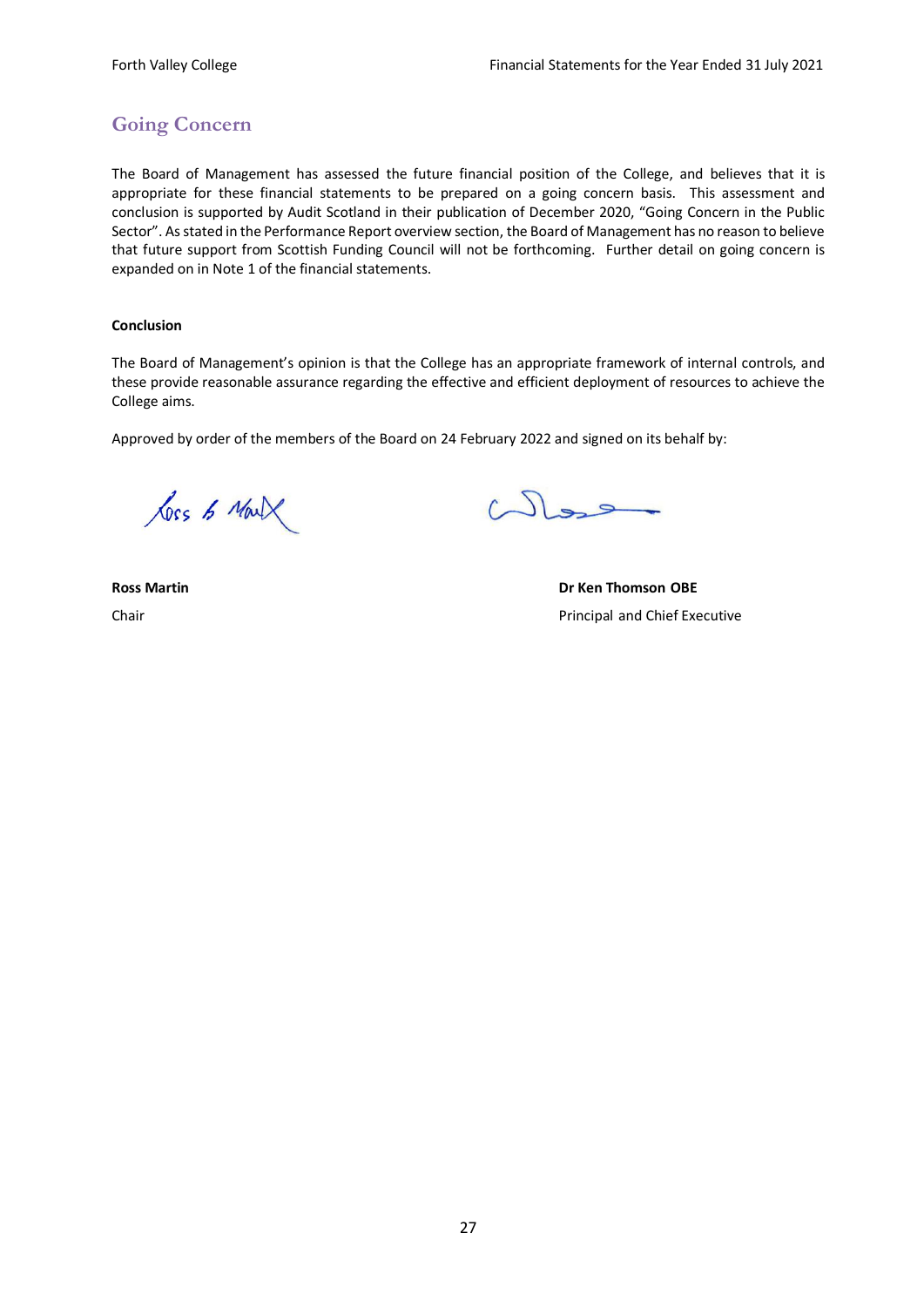# <span id="page-28-0"></span>**REMUNERATION AND STAFF REPORT**

# <span id="page-28-1"></span>**Remuneration Report**

This report outlines the remuneration policy of Forth Valley College for the Board of Management and the Senior Management Team (SMT), and provides details of members remuneration for the year ended 31 July 2021.

All information disclosed in the tables in this report will be audited by the College's external auditor and all other sections of the Remuneration Report will be reviewed to ensure they are consistent with the financial statements.

### **Board of Management**

Forth Valley College Board Members, with the exception of the Principal nd Chief Executive Officer, are appointed for a fixed period, normally, four years. With the exception of the Principal and Chief Executive Officer and elected staff representatives, these members do not have contracts of service with Forth Valley College.

FVC Chair, Ross Martin, was appointed in August 2017 by Scottish Ministers, and subsequently reappointed in August 2021. The level of remuneration for the Chair is set by Scottish Government who informs Forth Valley College on an annual basis of any increase to be awarded.

#### **Senior Management Team**

The SMT is responsible for the day to day management of Forth Valley College's activities and operations. The Principal and Chief Executive Officer, Dr Ken Thomson, is a member of both the Board and the SMT.

The Principal and Chief Executive Officer and other SMT members are on standard Forth Valley College contracts of employment. Their contracts provide for a notice period of 3 months. For 2020/21 there was no bonus scheme in operation in Forth Valley College.

If an SMT member's employment with Forth Valley College is terminated on the grounds of redundancy or in the interests of the efficiency of the organisation, severance payments will apply based on age and on length of service and are subject to approval by the Scottish Funding Council. This basis is identical to that applied for all other employees.

#### **Remuneration Committee**

The Remuneration Committee determines the policy for the remuneration of the members of the SMT, including the Principal and Chief Executive Officer and other such members of the management team as it is designated by Forth Valley College to consider. This policy is set within the context of the applicable Government guidelines. With input from the Chair,Principal and Chief Executive Officer it determines the total individual remuneration packages of members of the SMT.

The membership of the Remuneration Committee is made up of the Chair of the Board of Management plus the Chairs of each of the Board Sub-Committees. All members have completed the mandatory online College Development Network Remuneration Committee training. During 2020/21 the Commiteee met twice and approved all of the remuneration disclosed in the table below.

#### **Senior Management Team Remuneration**

As part of Forth Valley College's performance management system, each SMT member agrees with the Principal their personal performance objectives.

Forth Valley College aims to ensure that the remuneration packages offered to SMT:

- enable Forth Valley College to attract, retain and motivate high calibre leaders
- remunerate individuals fairly for individual responsibility and contribution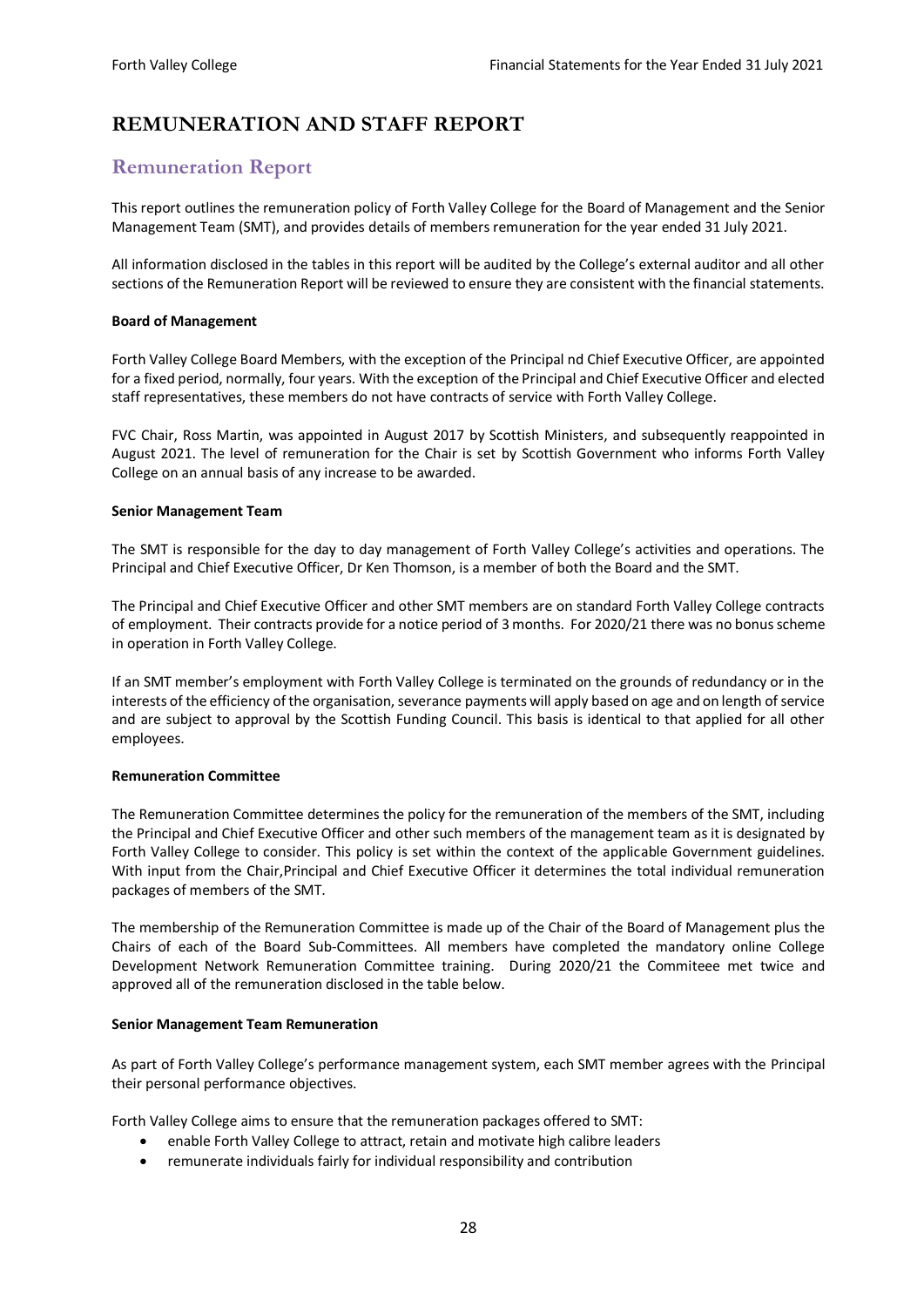• take account of salary policy within the rest of Forth Valley College and the relationship that should exist between the remuneration of the Senior Management Team and that of other employees.

Basic salaries are reviewed annually from 1 August. Salary levels are established after taking into account external market levels and internal comparisons as well as individual responsibilities and performance. All senior posts are evaluated as part of our job evaluation process to ensure they reflect the responsibility and accountability of the role and are graded appropriately. An equal pay audit, that takes into account our Colleges Job Evaluation system is externally audited every two years. Salary payments are made monthly.

With the exception of Dr Ken Thomson, SMT members are members of either the Scottish Teachers' Superannuation Scheme (STSS) or the Local Government Pension Scheme (LGPS). As ordinary members, they contribute a rate of pensionable salary dependant on salary. In the financial period being reported the rates were between 9.5% to 11.9%. Forth Valley College contributed 23% of the employees' pensionable salary to the STSS throughout the year. Contributions for the LGPS were 22.4% for the year. These schemes are defined benefit schemes. The LGPS scheme provides benefits at a normal retirement age of 65 for all LGPS benefits paid prior to 1 April 2015. For all LGPS benefits paid after 1 April 2015 and for STSS, benefits are provided at the state pension age. The pension benefits consist of an annual pension, based on a final pensionable salary calculation up to 31 March 2015 and a career average pensionable salary with effect from 1 April 2015. For members who joined before 1 April 2007 for STSS and 1 April 2009 for LGPS a tax free lump sum will be paid automatically.

Remuneration of the Principal and other Senior Management Team who served during the year to 31 July 2021, including salary, pension benefits and other allowances was:

|                | Year Ended 31 July 2021<br><b>Pension</b> |                |              |         | Year Ended 31 July 2020<br>Pension |           |  |
|----------------|-------------------------------------------|----------------|--------------|---------|------------------------------------|-----------|--|
|                |                                           |                |              |         |                                    |           |  |
|                | <b>Salary</b>                             | <b>Benefit</b> | <b>Total</b> | Salary  | <b>Benefit</b>                     | Total     |  |
|                | £'000                                     | £'000          | £'000        | £'000   | £'000                              | £'000     |  |
| Ken Thomson    | 165-170                                   | 0              | 165-170      | 160-165 | 0                                  | 160-165   |  |
| Andy Lawson    | 50-55                                     | 4              | 55-60        | 110-115 | 13                                 | 125-130   |  |
| Kenny MacInnes | 80-85                                     | 49             | 130-135      | 70-75   | 10                                 | 80-85     |  |
| Alison Stewart | 100-105                                   | 50             | 150-155      | 100-105 | 30                                 | 130-135   |  |
| David Allison  | 90-95                                     | 52             | 145-150      | 90-95   | 32                                 | 125-130   |  |
| Fiona Brown    | 0                                         | 0              | 0            | 10-15   | 20                                 | $30 - 35$ |  |

The Principal received no benefits in kind during 2020/21 (2019/20:nil). For 2020/21 and 2019/20 no bonus schemes were in operation. The information in this table has been subject to audit.

#### **Salary**

Salary information includes gross salary, overtime and allowances to the extent that they are subject to UK taxation. This report is based on accrued payments made by the College and thus recorded in these financial statements.

As a result of reaching the HMRC Lifetime Allowance limit, Dr Ken Thomson left the STSS pension scheme on 31 March 2018. From this date the pension payments that Forth Valley College would have made to Dr Thomson's pension scheme, are paid as salary, and amounted to £28,154 (2020:£27,100) This policy of paying pension contributions as salary for individuals who reach the HMRC Lifetime Allowance limit is in line with business practice, and was approved by the Remuneration Committee.

#### **Chair Remuneration**

For the year to July 2021 the Chairman was entitled to claim remuneration of £211 per day up to a maximum total fee of £21,944. The Chair is not entitled to a pension in respect of their office. For the year to 31 July 2021 the chairman was paid remuneration of £26,481 (2019/20: £20,394). This is £4,537 above the maximum threshold and retrospective approval was refused by Scottish Government. Repayment of this additional amount will be recorded in the financial statements for the year to 31 July 2022.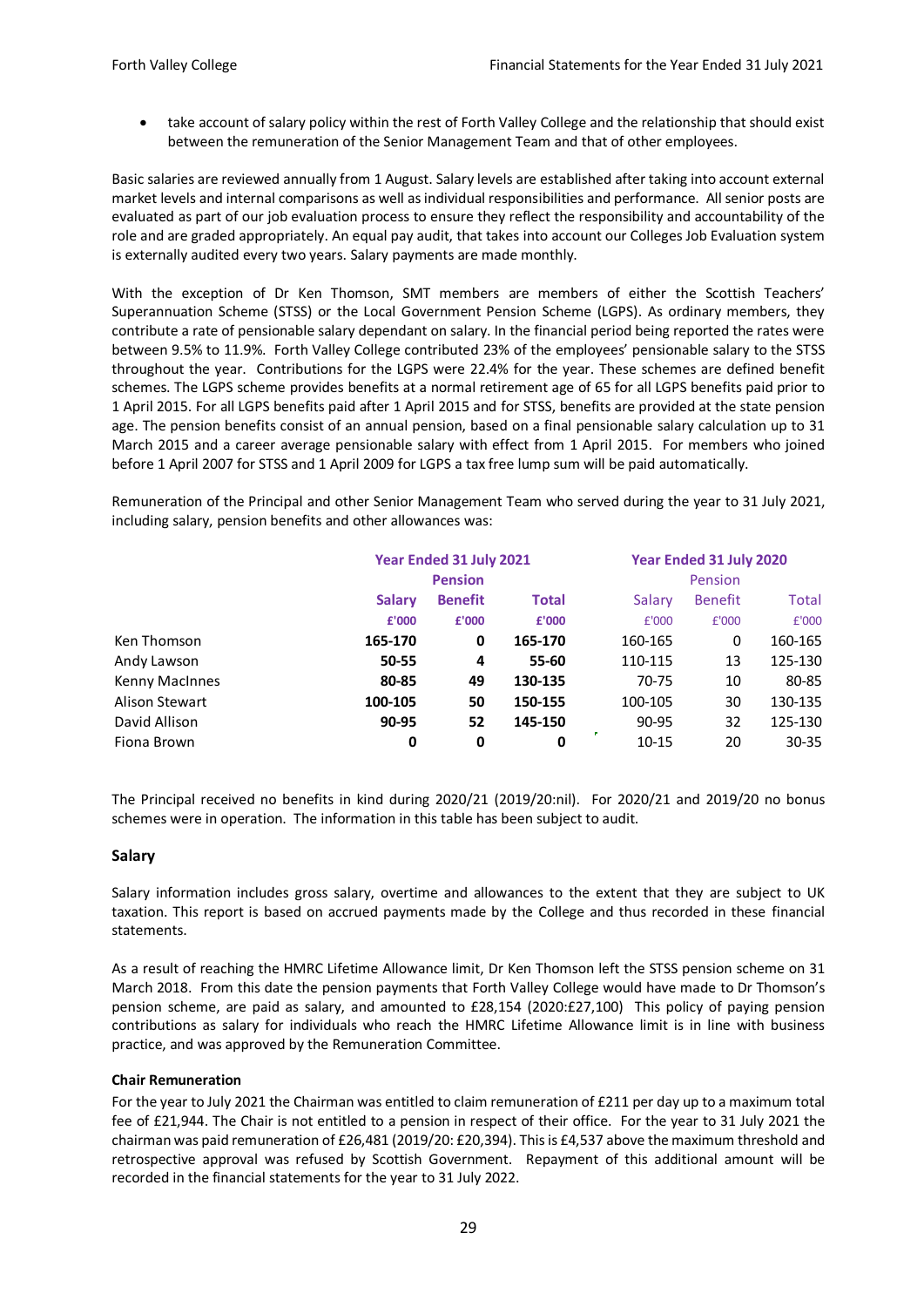#### **Median Pay Multiples**

The relationship between the remuneration of the highest paid member of the Senior Management Team and the median remuneration of the employees of Forth Valley College is as follows:

|                                                                                  | <b>Year Ended</b> | <b>Year Ended</b> |
|----------------------------------------------------------------------------------|-------------------|-------------------|
|                                                                                  | 31 July           | 31 July           |
|                                                                                  | 2021              | 2020              |
|                                                                                  | £                 | £                 |
| Annualised remuneration of the highest paid member of the Senior Management Team | 167,653           | 165,245           |
| Median Remuneration of Forth Valley College Employees                            | 38,264            | 37,778            |
| <b>Remuneration Ratio</b>                                                        | 1:4.38            | 1:4.37            |

The median remuneration of Forth Valley College's employees is based upon the annualised full-time equivalent salary of the employees at 31 July. Including severance payments, no employee (2020: no employee) received remuneration in excess of the highest paid member of the Senior Management Team.

#### **Pension Benefits**

Forth Valley College operates two pension schemes, the Scottish Teachers' Superannuation Scheme (STSS) and the Local Government Pension Scheme (LGPS). Pension benefits are provided to the Senior Management Team on the same basis as all other staff and an explanation of how benefits accrue is detailed below. The accrued retirement benefits of the Senior Management Team for the year to 31 July 2021 are:

|                       |                           |                    |            | <b>Cash Equivalent Transfer Value</b> |                      |
|-----------------------|---------------------------|--------------------|------------|---------------------------------------|----------------------|
|                       | <b>Accrued Pension at</b> | Real increase in   |            |                                       |                      |
|                       | pension age as at 31      | <b>Pension and</b> |            |                                       |                      |
|                       | July 2021 and related     | related lump sum   | At 31 July | At 31 July                            | <b>Real increase</b> |
|                       | lump sum                  | at pension age     | 2021       | 2020                                  | in CETV              |
|                       | £000                      | £000               | £000       | £000                                  | £000                 |
|                       | $50 - 55$                 | $0 - 2.5$          |            |                                       |                      |
|                       | plus lump sum of          | plus lump sum of   | 1,310      | 1,303                                 | 0                    |
| Ken Thomson           | $160 - 165$               | $0 - 2.5$          |            |                                       |                      |
|                       | $40 - 45$                 | $0 - 2.5$          |            |                                       |                      |
|                       | plus lump sum of          | plus lump sum of   | 1,033      | 1018                                  | 4                    |
| Andy Lawson           | $125 - 130$               | $0 - 2.5$          |            |                                       |                      |
|                       | $10 - 15$                 | $2.5 - 5$          |            |                                       |                      |
|                       | plus lump sum of          | plus lump sum of   | 302        | 292                                   | 48                   |
| Kenny MacInnes        | $40 - 45$                 | $7.5 - 10$         |            |                                       |                      |
|                       | $20 - 25$                 | $2.5 - 5$          |            |                                       |                      |
|                       | plus lump sum of          | plus lump sum of   | 319        | 283                                   | 27                   |
| <b>Alison Stewart</b> | $0 - 5$                   | $0 - 2.5$          |            |                                       |                      |
|                       | $40 - 45$                 | $2.5 - 5$          |            |                                       |                      |
|                       | plus lump sum of          | plus lump sum of   | 642        | 597                                   | 37                   |
| David Allison         | $55 - 60$                 | $0 - 2.5$          |            |                                       |                      |

Mr Lawson retired on 8 January 2021. The information provided above for Mr Lawson is therefore at this date.

The cash equivalent transfer value is the actuarially assessed value of the retirement scheme benefits accrued by a member at a point in time. The value of the accrued pension benefits has been calculated on the basis of the age at which the person will first become entitled to receive pension on retirement without reduction on account of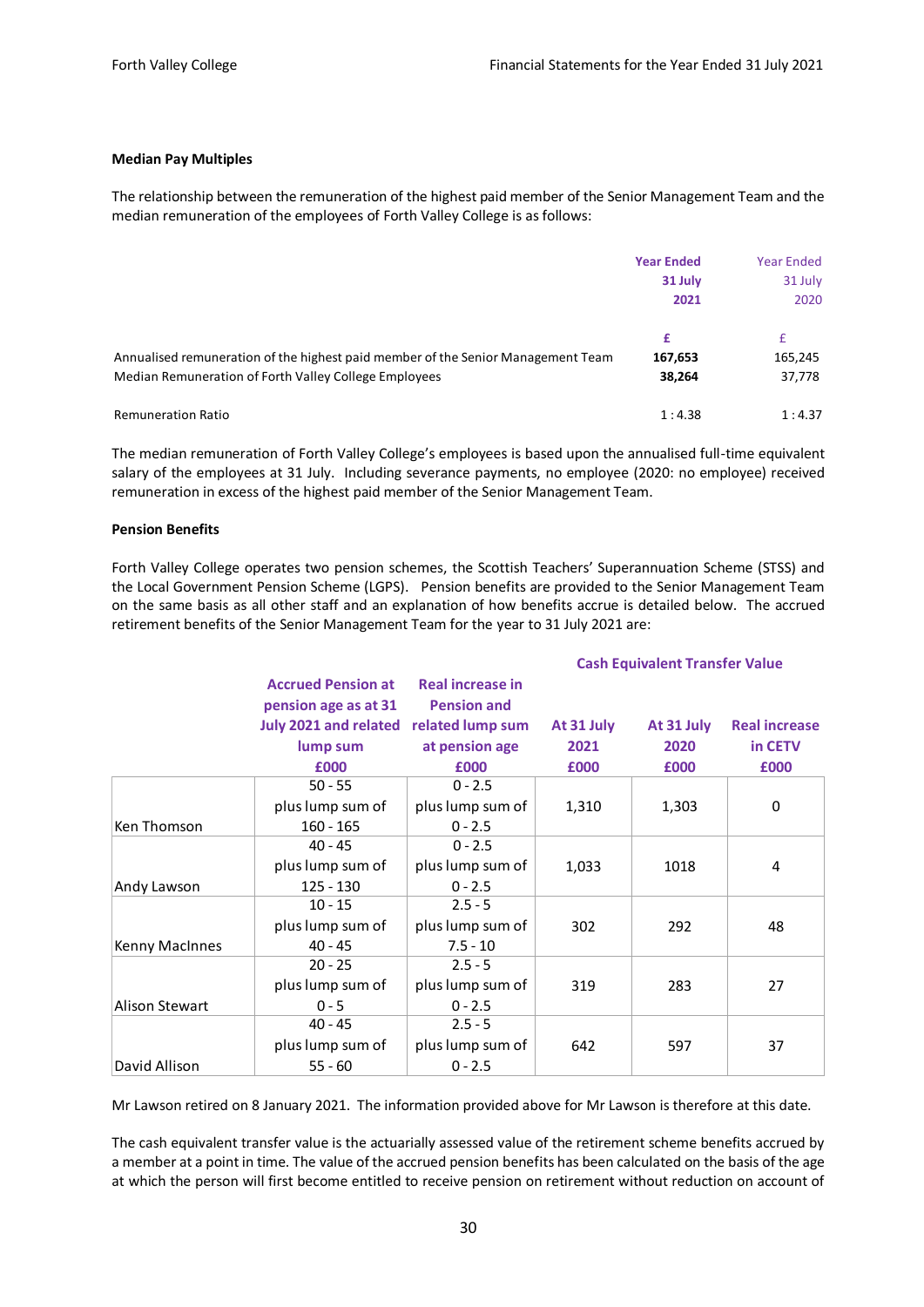its payment at that age; without exercising any option to commute pension entitlements into a lump sum; and without any adjustment for the effects of future inflation. The pension figures shown relate to the benefits that the person has accrued as a consequence of their total Local Government service and not just their current appointment.

In considering the accrued pension benefits figure the following contextual information should be taken into account:

- the figures for pension lump sum are illustrative only in light of the assumptions set out above and do not necessarily reflect the actual benefits that any individual may receive upon retirement
- the accrued benefits figures are reflective of the pension contributions that both the employer and the scheme member have made over a period of time.

#### **Real Increases in CETV**

This reflects the increase in CETV that is funded by the employer. It does not include the increase in accrued pension due to inflation, contributions paid by the employee (including the value of any benefits transferred from another pension scheme or arrangement) and uses common market valuation factors for the start and end of the period.

## <span id="page-31-0"></span>**Staff Report**

As at 31 July 2021 there were 630 staff in post. The split across gender and business area is detailed in the table below.

| <b>Employees</b>              | <b>Male</b> | <b>Female</b> | Prefer not to say | <b>Total</b> |
|-------------------------------|-------------|---------------|-------------------|--------------|
| Senior Management Team        |             |               |                   | 4            |
| Directors/Heads of Department |             |               |                   | 14           |
| Academic Staff                | 137         | 142           | 11                | 290          |
| Corporate Services Staff      | 109         | 205           |                   | 322          |
|                               | 254         | 357           | 19                | 630          |

The following table shows the salary and related costs for all staff for the year ended 31 July 2021, identifying temporary, inward seconded and agency staff separately:

|                            | 2021                | 2021               | 2021         | 2020         |
|----------------------------|---------------------|--------------------|--------------|--------------|
|                            |                     | <b>Other staff</b> |              |              |
|                            | <b>Directly</b>     | including          |              |              |
|                            | employed staff      | temporary,         |              |              |
|                            | on permanent        | seconded and       |              |              |
| Salaries and related costs | <b>UK contracts</b> | agency staff       | <b>Total</b> | <b>Total</b> |
|                            | £000                | £000               | £000         | £000         |
| Wages and salaries         | 19,413              | 1,289              | 20,702       | 20,888       |
| Social security costs      | 2,010               | 89                 | 2,099        | 2,055        |
| Other pension costs        | 6,613               | 192                | 6,805        | 5,752        |
| <b>Total</b>               | 28,036              | 1,570              | 29,606       | 28,695       |
| Average number of FTE      | 501                 | 43                 | 544          | 555          |

In the year ended 31 July 2021 staff turnover was 6%.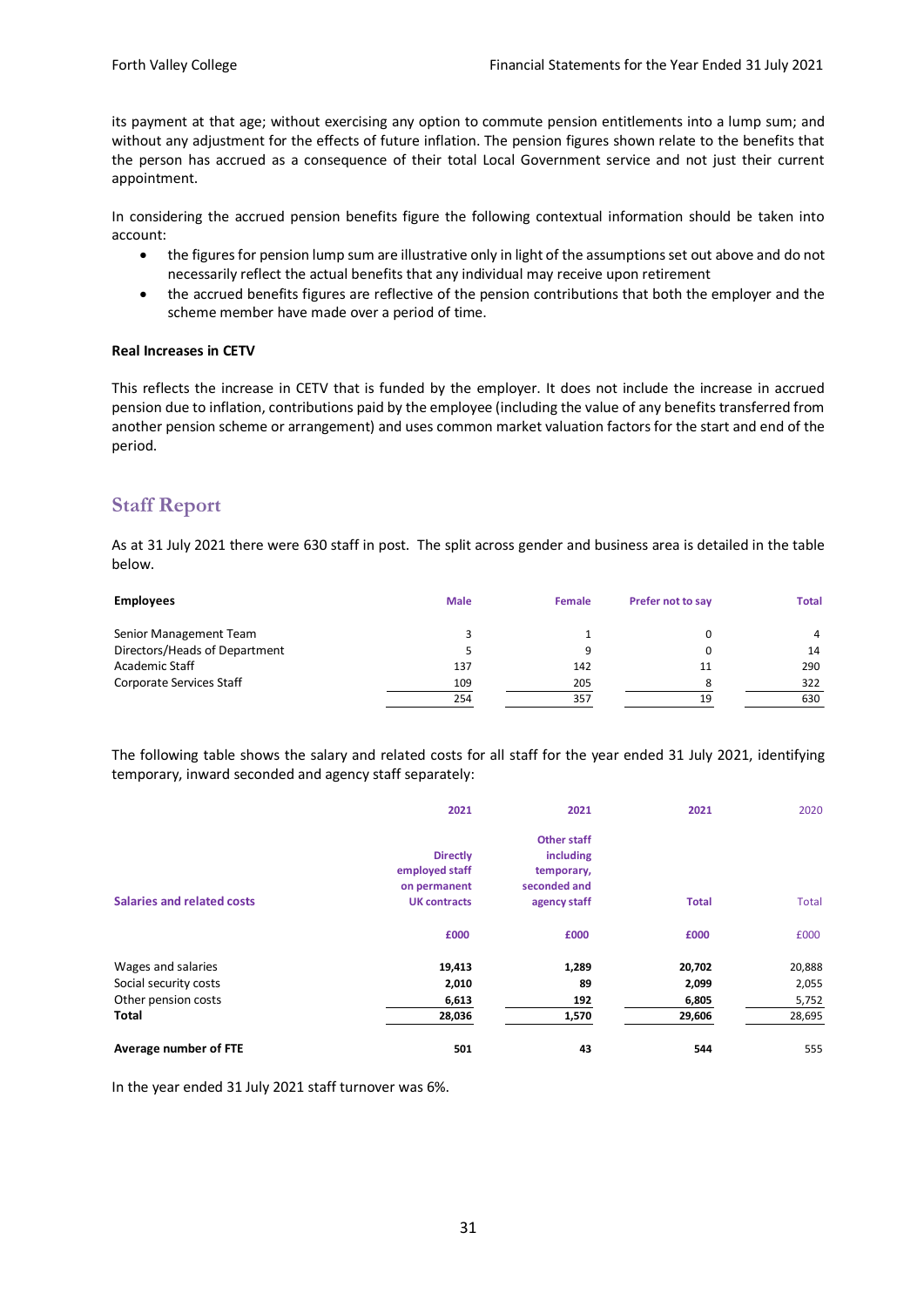During the year one employee left under voluntary exit terms, one following statutory redundancy and one via a compensation arrangement . The table below summarises the exit packages by cost band:

|                                        | <b>Year Ended</b> | <b>Year Ended</b>      | <b>Year Ended</b> | <b>Period Ended</b> |
|----------------------------------------|-------------------|------------------------|-------------------|---------------------|
|                                        | 31 July           | 31 July                | 31 July           | 31 July             |
|                                        | 2021              | 2021                   | 2021              | 2020                |
|                                        | <b>Number of</b>  |                        |                   |                     |
| <b>Compensation for loss of office</b> | voluntary         | <b>Number of other</b> |                   |                     |
|                                        | redundancies      | departures             | <b>Total</b>      | <b>Total</b>        |
| $£10k - £15k$                          | 0                 |                        | 2                 | 4                   |
| $£15k - £20k$                          |                   | 0                      |                   | 0                   |
| £20k - £25k                            |                   |                        |                   | Ջ                   |
| Total number of exit packages          |                   |                        |                   | 12                  |
| <b>Total cost</b>                      |                   |                        | £28,366           | £223,025            |

#### **Attendance Management**

The College recognises that employees need to be properly supported during absences, matched with our priority, to meet our operational objectives. As a result, we take distinct steps to balance the needs of the individual with the needs of the organisation to effectively manage sickness absence. To achieve this balance, working with our Occupational Health advisors, we take a positive and pro-active approach to attendance management. We also offer a range of services that staff can access to help them with their own wellbeing.

These include:

- advising all employees and line managers of their roles and responsibilities in managing absence through appropriate training, guidance and support
- monitoring and analysing absence and providing useful Management Information
- supporting employees with regular short-term absence to improve their level of attendance
- assisting employees on long-term absence to return to work successfully via individually tailored return to work plans
- allowing staff to self-refer to our Occupational Health Advisor on a confidential basis
- offering sessions to staff to help them with their own wellbeing at work, including those on managing stress or mindfulness
- providing access to a confidential Employee Assistance scheme to provide advice or counselling when dealing with issues of a personal, financial or legal matter
- improve mental health support with the introduction of Mental Health Ambassadors and bespoke training.

In 2020/21, an average of 7.65 days (including leavers) was lost per staff member compared to 8.02 days from 2019/20. The 2020/21 average equates to 2.95% overall absence rate for the year (2019/20: 3.08%).

### **Trade Union Facility Time – 1 st April 2020 to 31st March 2021**

Forth Valley College recognises 2 trade unions for the purpose of collective bargaining, Educational Institute of Scotland (EIS) and Unison. We recognise the benefits of a positive and open relationship with our recognised trade unions. As part of our commitment to working in partnership, and in accordance with the Trade Union (Facility Time Publication Requirements) Regulations 2017, we offer paid facility time to our work place representatives to enable them to carry out union activities and duties.

There were 10 staff members who were trade union officials during 2020/21. The full time equivalent employee number was 9.3.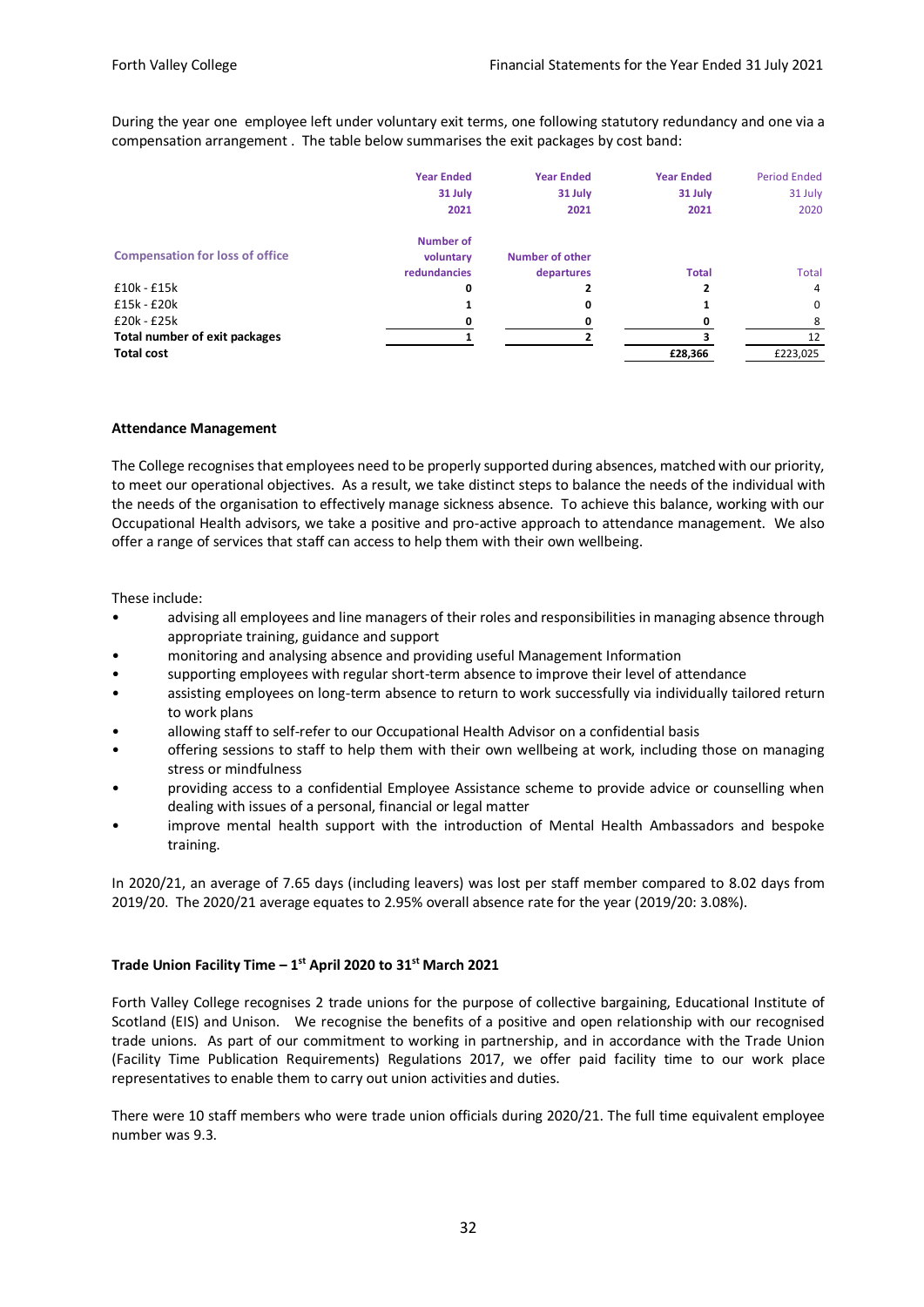#### **Percentage of time spent on facility time**

| Percentage of time | <b>Number of representatives</b> |
|--------------------|----------------------------------|
|                    |                                  |

1%-50% 10

The total cost of facility time amounted £67,015, 0.26% of the total pay bill of £26,068,441, including the gross amount spent on wages, pension contributions, and national insurance contributions. 1.4% of the total paid facility time hours was spent on trade union activities.

#### **Equality, Diversity and Inclusion**

FVC continues its commitment to ensuring that all staff and students can work or study in an environment that is free from discrimination, harassment and victimisation and that everyone can progress equally.

We are guided by the Equality Act 2010 which sets out our responsibilities to:

- eliminate discrimination, harassment and victimisation
- advance equality of opportunity
- promote good relations

This is important for all staff and students. In particular, we ensure equality in regards to protected characteristics.

We comply with the Equality Act by demonstrating our activities through a range of reports and information: Equality Mainstreaming report; Equality Outcomes progress report; Equalities Policy and Gender Pay Gap & Equal Pay information. We are committed to achieving our Equality Outcomes and strive to embed actions for equality in our strategic and operational planning processes.

FVC is continuing to implement our Access and Inclusion Strategy and our Gender Action Plan both of which are part of our current Regional Outcome Agreement with the Scottish Funding Council. The College was preparing to submit our new three year Gender Action Plan; however, due to the Covid-19 pandemic this has been delayed by SFC until early next year. These plans outline the broad range of support available for all students; demonstrates our commitment to creating an inclusive learning environment; identifies areas for enhancement and outlines our aims in relation to gender representation in College programmes.

The reports outlined above are at: <https://www.forthvalley.ac.uk/about-us/equality-diversity/>

**Dr Ken Thomson OBE** Principal and Chief Executive 24 February 2022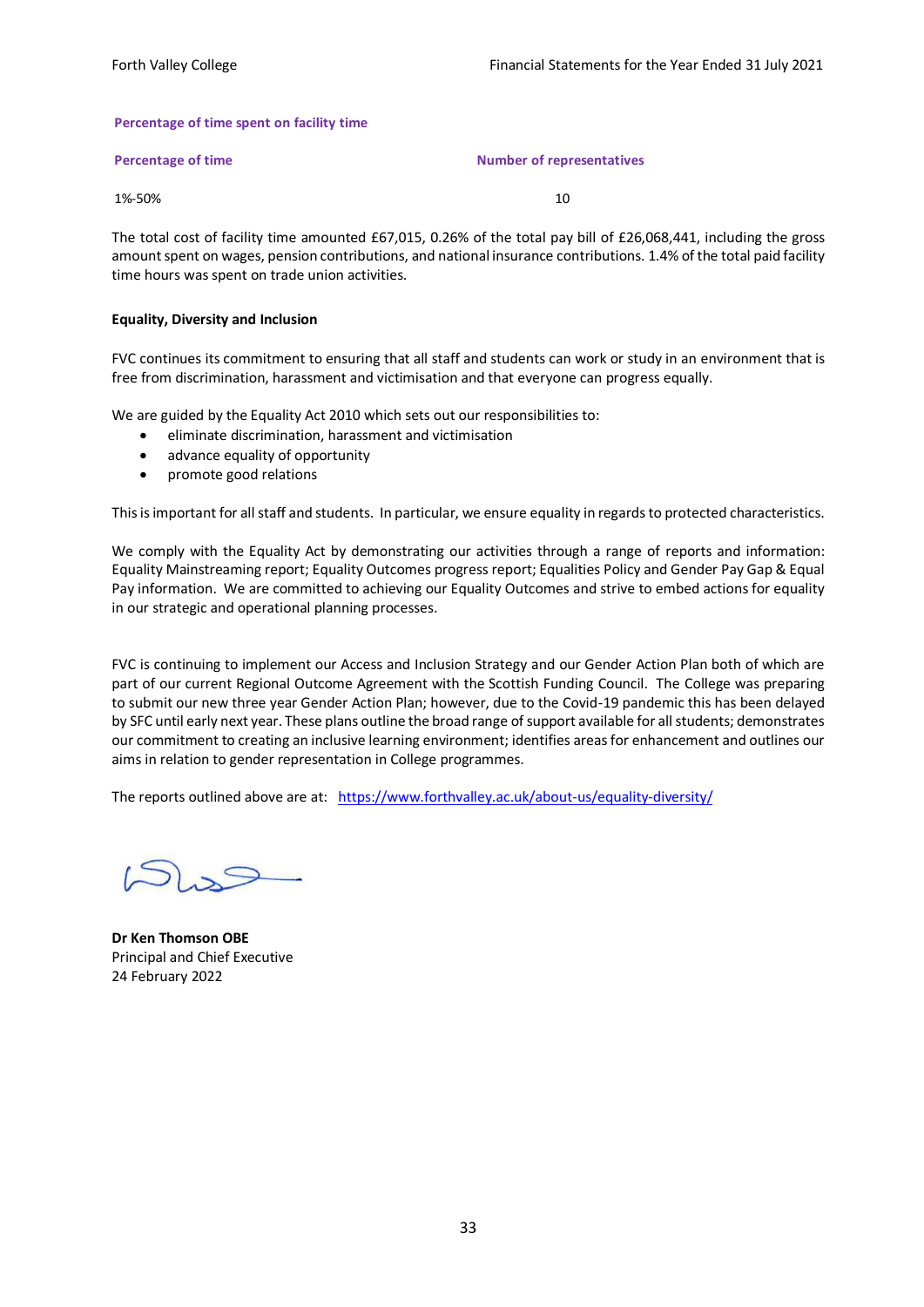# <span id="page-34-0"></span>**PARLIAMENTARY ACCOUNTABILITY REPORT**

The Financial Reporting Manual 2019-20 (FReM) requires the inclusion of a Parliamentary Accountability report and the Scottish Public Finance Manual sets out the specific disclosures required.

Forth Valley College has no items to disclose for either of the financial years to 31 July 2021 and 31 July 2020.

Que

**Dr Ken Thomson OBE** Principal and Chief Executive 24 February 2022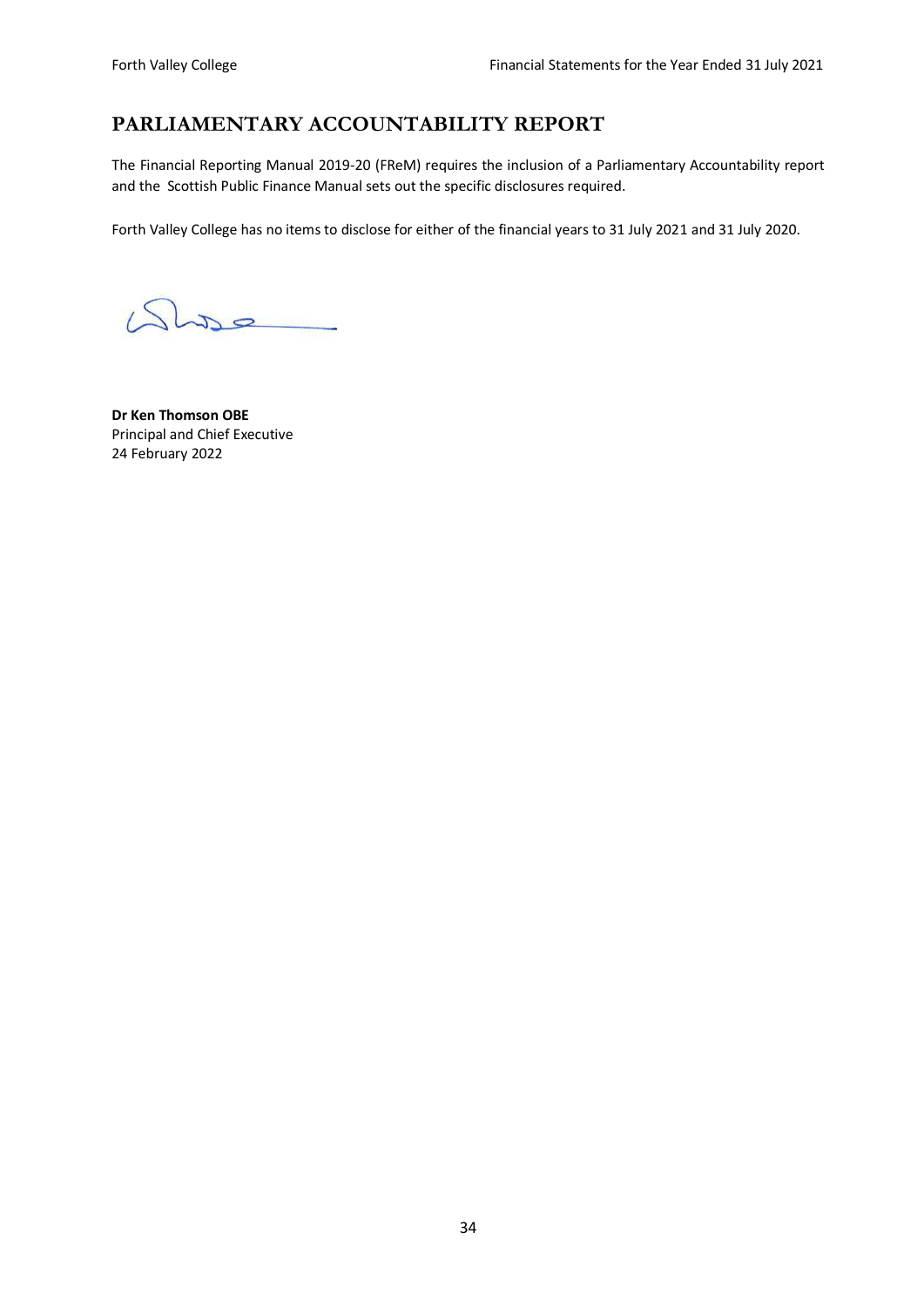## AUDIT REPORT

# <span id="page-35-0"></span>**Independent auditor's report to the Board of Management of Forth Valley College, the Auditor General for Scotland and the Scottish Parliament**

<span id="page-35-1"></span>**Report on the audit of the financial statements** 

## **Opinion on financial statements**

We have audited the financial statements in the annual report and accounts of Forth Valley College for the year ended 31 July 2021 under the Further and Higher Education (Scotland) Act 1992 and section 44(1)(c) of the Charities and Trustee Investment (Scotland) Act 2005. The financial statements comprise the Statement of Comprehensive Income, Statement of Changes in Reserves, Balance Sheet, Cash Flow Statement and notes to the financial statements, including a summary of significant accounting policies. The financial reporting framework that has been applied in their preparation is applicable law and United Kingdom Accounting Standards, including Financial Reporting Standard 102 the Financial Reporting Standard applicable in the UK and Republic of Ireland (United Kingdom Generally Accepted Accounting Practice).

In our opinion the accompanying financial statements:

- give a true and fair view in accordance with the Further and Higher Education (Scotland) Act 1992 and directions made thereunder by the Scottish Funding Council of the state of the college's affairs as at 31 July 2021 and of its surplus for the year then ended;
- have been properly prepared in accordance with United Kingdom Generally Accepted Accounting Practice; and
- have been prepared in accordance with the requirements of the Further and Higher Education (Scotland) Act 1992 and directions made thereunder by the Scottish Funding Council, the Charities and Trustee Investment (Scotland) Act 2005, and regulation 14 of The Charities Accounts (Scotland) Regulations 2006 (as amended).

#### **Basis of opinion**

We conducted our audit in accordance with applicable law and International Standards on Auditing (UK) (ISAs (UK)), as required by the [Code of Audit Practice](http://www.audit-scotland.gov.uk/uploads/docs/report/2016/code_audit_practice_16.pdf) approved by the Auditor General for Scotland. Our responsibilities under those standards are further described in the auditor's responsibilities for the audit of the financial statements section of our report. We were appointed by the Auditor General on  $31^{st}$  May 2016. The period of total uninterrupted appointment is five years. We are independent of the college in accordance with the ethical requirements that are relevant to our audit of the financial statements in the UK including the Financial Reporting Council's Ethical Standard, and we have fulfilled our other ethical responsibilities in accordance with these requirements. Non-audit services prohibited by the Ethical Standard were not provided to the college. We believe that the audit evidence we have obtained is sufficient and appropriate to provide a basis for our opinion.

#### **Conclusions relating to going concern basis of accounting**

We have concluded that the use of the going concern basis of accounting in the preparation of the financial statements is appropriate.

Based on the work we have performed, we have not identified any material uncertainties relating to events or conditions that, individually or collectively, may cast significant doubt on the college's ability to continue to adopt the going concern basis of accounting for a period at least 12 months from the approval.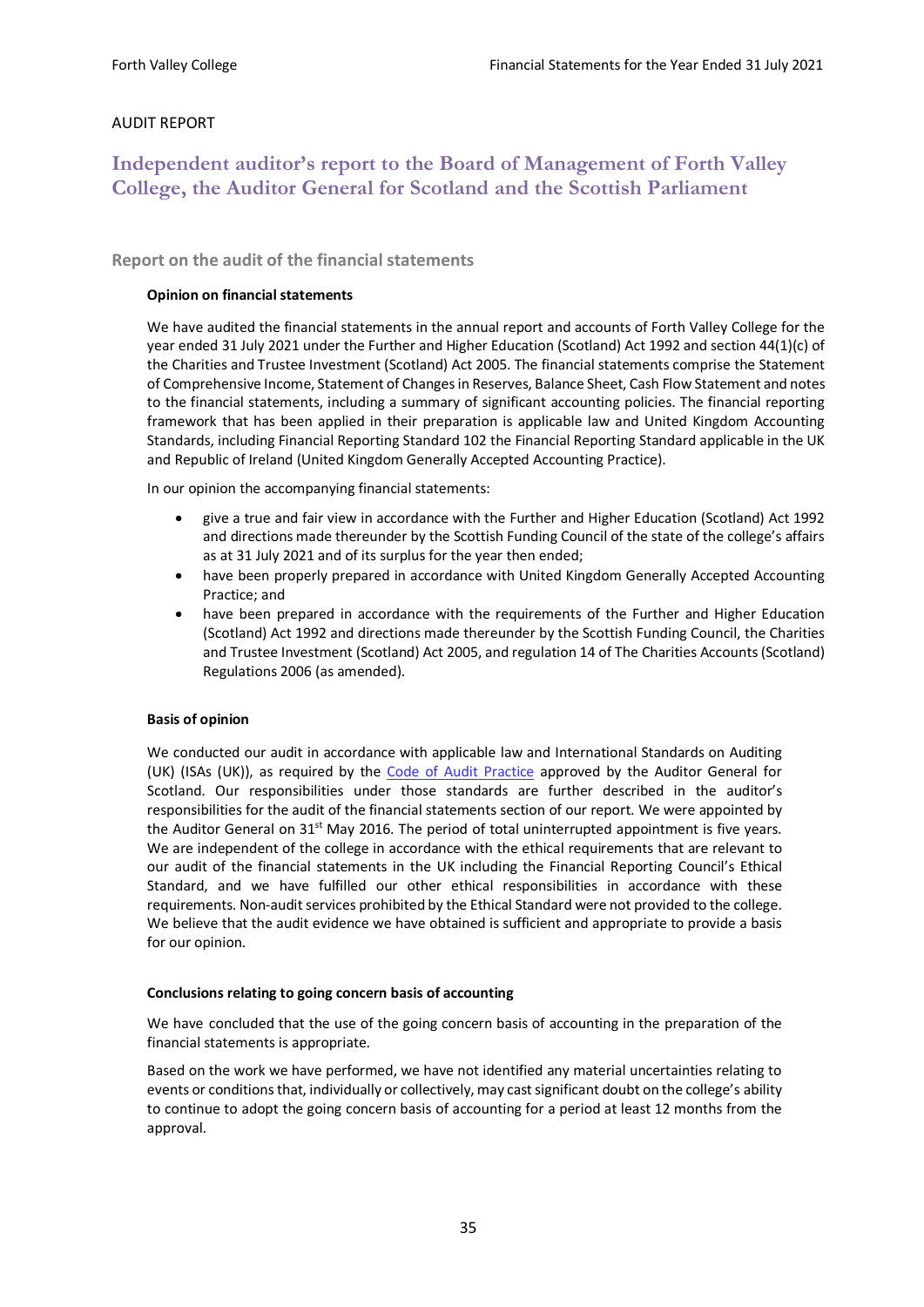#### **Risks of material misstatement**

We report in a separate Annual [Audit](http://www.audit-scotland.gov.uk/our-work/annual-audits) Report, available from the Audit [Scotland website,](http://www.audit-scotland.gov.uk/our-work/annual-audits) the most significant assessed risks of material misstatement that we identified and our conclusions thereon.

#### **Responsibilities of the Board of Management for the financial statements**

As explained more fully in the Statement of the Board of Management's Responsibilities, the Board of Management is responsible for the preparation of financial statements that give a true and fair view in accordance with the financial reporting framework, and for such internal control as the Board of Management determines is necessary to enable the preparation of financial statements that are free from material misstatement, whether due to fraud or error.

In preparing the financial statements, the Board of Management is responsible for assessing the college's ability to continue as a going concern, disclosing, as applicable, matters related to going concern and using the going concern basis of accounting unless deemed inappropriate.

#### **Auditor's responsibilities for the audit of the financial statements**

Our objectives are to obtain reasonable assurance about whether the financial statements as a whole are free from material misstatement, whether due to fraud or error, and to issue an auditor's report that includes our opinion. Reasonable assurance is a high level of assurance, but is not a guarantee that an audit conducted in accordance with ISAs (UK) will always detect a material misstatement when it exists. Misstatements can arise from fraud or error and are considered material if, individually or in the aggregate, they could reasonably be expected to influence the economic decisions of users taken on the basis of these financial statements.

Irregularities, including fraud, are instances of non-compliance with laws and regulations. We design procedures in line with our responsibilities outlined above to detect material misstatements in respect of irregularities, including fraud. Procedures include:

- obtaining an understanding of the applicable legal and regulatory framework and how the college is complying with that framework;
- identifying which laws and regulations are significant in the context of the college;
- assessing the susceptibility of the financial statements to material misstatement, including how fraud might occur; and
- considering whether the audit team collectively has the appropriate competence and capabilities to identify or recognise non-compliance with laws and regulations.

The extent to which our procedures are capable of detecting irregularities, including fraud, is affected by the inherent difficulty in detecting irregularities, the effectiveness of the college's controls, and the nature, timing and extent of the audit procedures performed.

Irregularities that result from fraud are inherently more difficult to detect than irregularities that result from error as fraud may involve collusion, intentional omissions, misrepresentations, or the override of internal control.

The capability of the audit to detect fraud and other irregularities depends on factors such as the skillfulness of the perpetrator, the frequency and extent of manipulation, the degree of collusion involved, the relative size of individual amounts manipulated, and the seniority of those individuals involved.

A further description of the auditor's responsibilities for the audit of the financial statements is located on the Financial Reporting Council's website [www.frc.org.uk/auditorsresponsibilities.](https://www.frc.org.uk/Our-Work/Audit-and-Actuarial-Regulation/Audit-and-assurance/Standards-and-guidance/Standards-and-guidance-for-auditors/Auditors-responsibilities-for-audit/Description-of-auditors-responsibilities-for-audit.aspx) This description forms part of our auditor's report.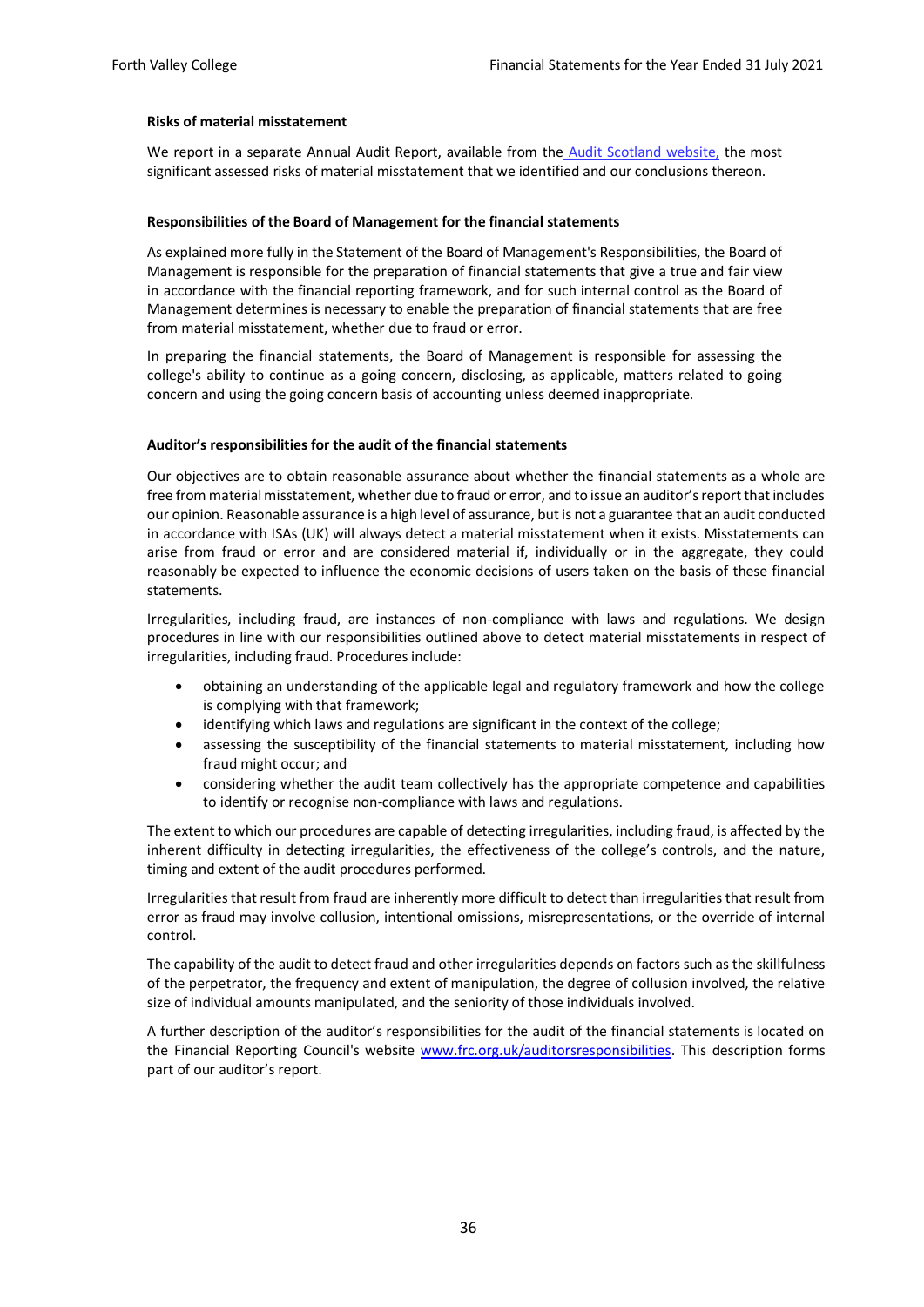## <span id="page-37-0"></span>**Report on regularity of expenditure and income**

#### **Opinion on regularity**

In our opinion in all material respects the expenditure and income in the financial statements were incurred or applied in accordance with any applicable enactments and guidance issued by the Scottish Ministers.

#### **Responsibilities for regularity**

The Board of Management is responsible for ensuring the regularity of expenditure and income. In addition to our responsibilities to detect material misstatements in the financial statements in respect of irregularities, we are responsible for expressing an opinion on the regularity of expenditure and income in accordance with the Public Finance and Accountability (Scotland) Act 2000.

#### <span id="page-37-1"></span>**Report on other requirements**

## **Opinion prescribed by the Auditor General for Scotland on audited part of the Remuneratin and Staff Report**

We have audited the parts of the Remuneration and Staff Report described as audited. In our opinion, the audited part of the Remuneration and Staff Report has been properly prepared in accordance with the Further and Higher Education (Scotland) Act 1992 and directions made thereunder by the Scottish Funding Council.

#### **Statutory other information**

The Board of Management is responsible for the statutory other information in the annual report and accounts. The statutory other information comprises the Performance Report and the Accountability Report excluding the audited part of the Remuneration and Staff Report.

Our responsibility is to read all the statutory other information and, in doing so, consider whether the statutory other information is materially inconsistent with the financial statements or our knowledge obtained in the audit or otherwise appears to be materially misstated. If we identify such material inconsistencies or apparent material misstatements, we are required to determine whether this gives rise to a material misstatement in the financial statements themselves. If, based on the work we have performed, we conclude that there is a material misstatement of this statutory other information, we are required to report that fact. We have nothing to report in this regard.

Our opinion on the financial statements does not cover the statutory other information and we do not express any form of assurance conclusion thereon except on the Performance Report and Governance Statement to the extent explicitly stated in the following opinions prescribed by the Auditor General for Scotland.

## **Opinion prescribed by the Auditor General for Scotland on Performance Report and Governance Statement**

In our opinion, based on the work undertaken in the course of the audit

- the information given in the Performance Report for the financial year for which the financial statements are prepared is consistent with the financial statements and that report has been prepared in accordance with the Further and Higher Education (Scotland) Act 1992 and directions made thereunder by the Scottish Funding Council; and
- the information given in the Governance Statement for the financial year for which the financial statements are prepared is consistent with the financial statements and that report has been prepared in accordance with the Further and Higher Education (Scotland) Act 1992 and directions made thereunder by the Scottish Funding Council.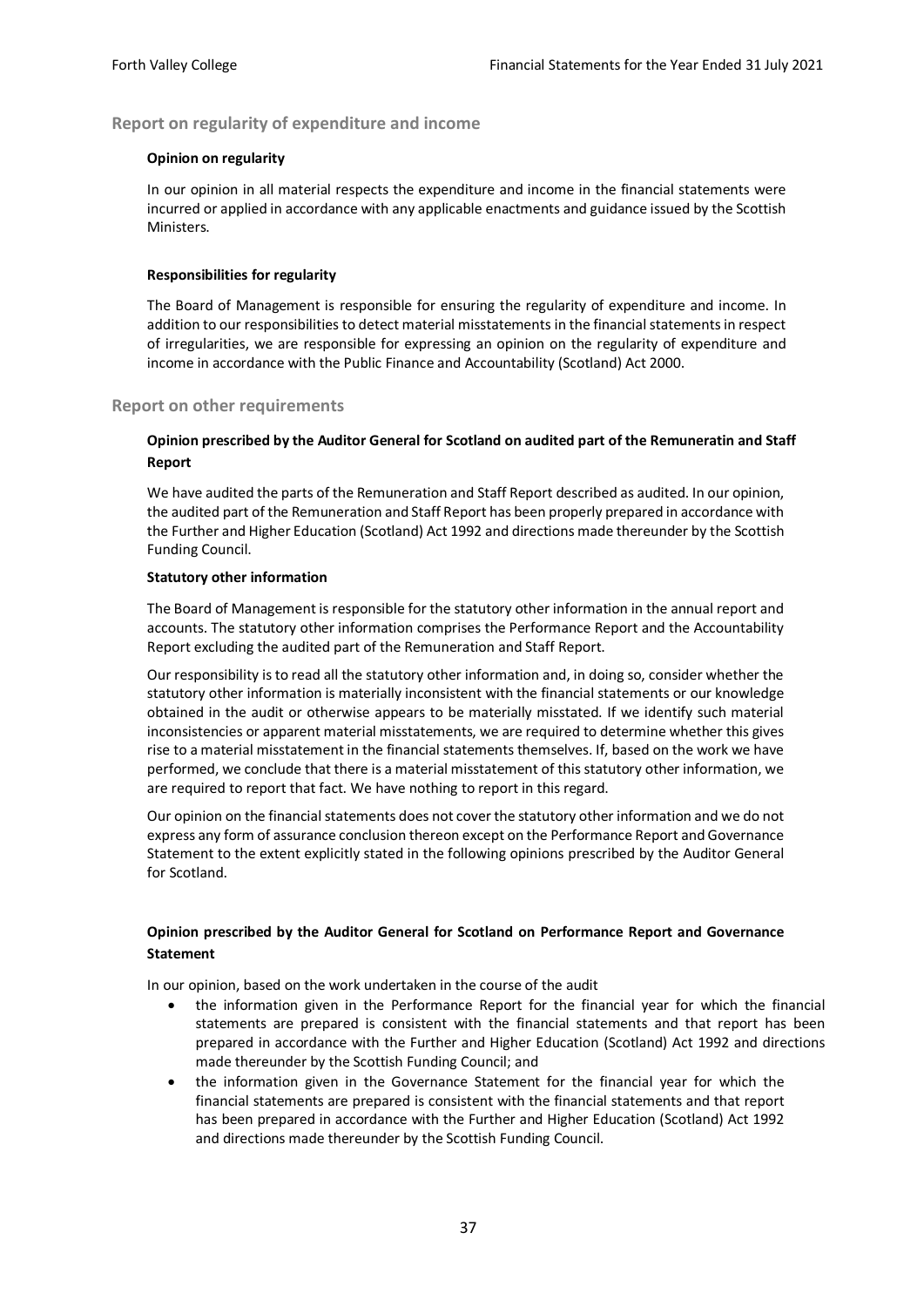#### **Matters on which we are required to report by exception**

We are required by the Auditor General for Scotland to report to you if, in our opinion:

- adequate accounting records have not been kept; or
- the financial statements and the audited part of the Remuneration and Staff Report are not in agreement with the accounting records; or
- we have not received all the information and explanations we require for our audit.

We have nothing to report in respect of these matters.

#### **Conclusions on wider scope responsibilities**

In addition to our responsibilities for the annual report and accounts, our conclusions on the wider scope responsibilities specified in the Code of Audit Practice are set out in our Annual Audit Report.

#### <span id="page-38-0"></span>**Use of our report**

This report is made solely to the parties to whom it is addressed in accordance with the Public Finance and Accountability (Scotland) Act 2000 and for no other purpose. In accordance with paragraph 120 of the Code of Audit Practice, we do not undertake to have responsibilities to members or officers, in their individual capacities, or to third parties.

Stephen Reid, for and on behalf of Ernst & Young LLP

Ernst & Young LLP Atria One 144 Morrison Street Edinburgh EH3 8EX

28 February 2022

Ernst & Young LLP is eligible to act as an auditor in terms of section 1212 of the Companies Act 2006.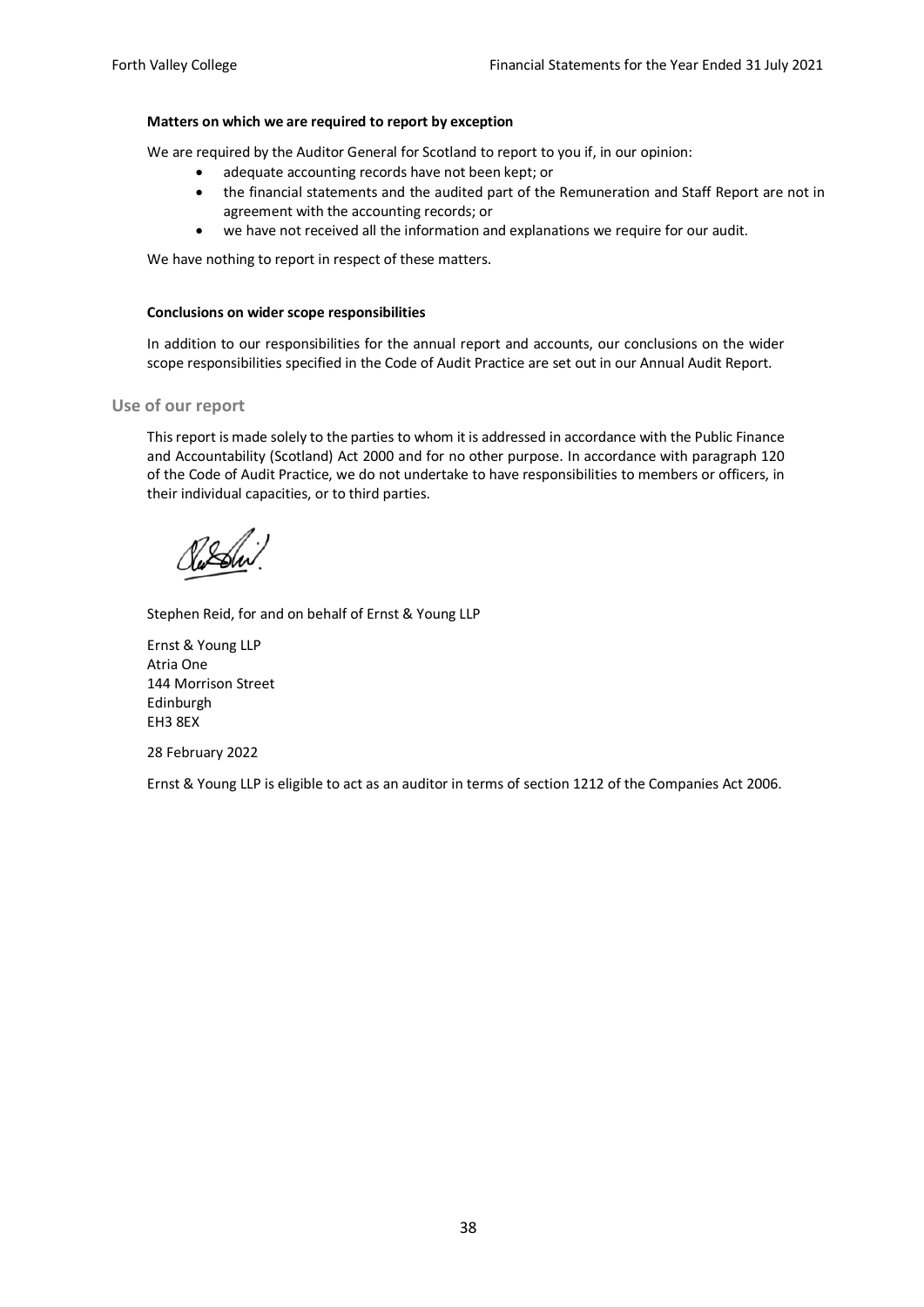# <span id="page-39-0"></span>**FINANCIAL STATEMENTS**

# <span id="page-39-1"></span>**Statement of Comprehensive Income for the year ended 31 July 2021 1**

|                                                            |                |                   | (Restated)        |
|------------------------------------------------------------|----------------|-------------------|-------------------|
|                                                            |                | <b>Year Ended</b> | <b>Year Ended</b> |
|                                                            |                | 31 July           | 31 July           |
| <b>INCOME</b>                                              | Note           | 2021              | 2020              |
|                                                            |                |                   |                   |
|                                                            |                | £000              | £000              |
| Scottish Funding Council grants                            | $\overline{2}$ | 29,726            | 28,146            |
| Tuition fees and education contracts                       | 3              | 8,162             | 7,915             |
| Other grant income                                         | 4              | 772               | 944               |
| Other operating income                                     | 5              | 395               | 1,105             |
| Donation income                                            | 6              | 0                 | 27                |
| <b>Grant from FVC Foundation</b>                           | 4              | 323               | 1,772             |
| <b>Total Income</b>                                        |                | 39,378            | 39,909            |
| <b>EXPENDITURE</b>                                         |                |                   |                   |
| Staff costs                                                | 7              | 29,484            | 28,512            |
| Pension provision charge                                   | 9              | 540               | 553               |
| Other operating expenses                                   | 10             | 6,447             | 6,603             |
| Donation to other public body                              | 10             | (1,887)           | 1,887             |
| Estates development costs                                  |                | 3                 | 1,755             |
| Depreciation                                               | 14             | 5,417             | 4,567             |
| Interest and other finance costs                           | 11             | 337               | 558               |
| <b>Total Expenditure</b>                                   |                | 40,341            | 44,435            |
|                                                            |                |                   |                   |
| Surplus/(Deficit) before other gains and losses            |                | (963)             | (4,526)           |
| Loss on disposal of fixed assets                           |                | 0                 | (529)             |
| Surplus/(Deficit) before other comprehensive income        |                | (963)             | (5,055)           |
| Other comprehensive income/(expenditure)                   |                |                   |                   |
| Actuarial gain/(loss) in respect of pension scheme         |                | 2,413             | (10, 572)         |
| Surplus/(Deficit) for the year                             |                |                   |                   |
| Total comprehensive income/(expenditure) for the year      |                | 1,450             | (15, 627)         |
| Represented by:                                            |                |                   |                   |
| Restricted comprehensive income for the year               |                | 0                 | 0                 |
| Unrestricted comprehensive income/expenditure for the year |                | 2,501             | (12, 353)         |
| Revaluation reserve comprehensive expenditure for the year |                | (1,051)           | (3, 274)          |
|                                                            |                | 1,450             | (15, 627)         |

All items of income and expenditure are in respect of continuing activities.

<sup>&</sup>lt;sup>1</sup> The Statement of Comprehensive Income is prepared under the FE/HE SORP. Colleges are also subject to Central Government accounting rules but the FE/HE SORP does not permit colleges to include Government non-cash allocations for depreciation in the Statement of Comprehensive Income. Note 31 provides details of the adjusted operating position on a Central Government accounting basis.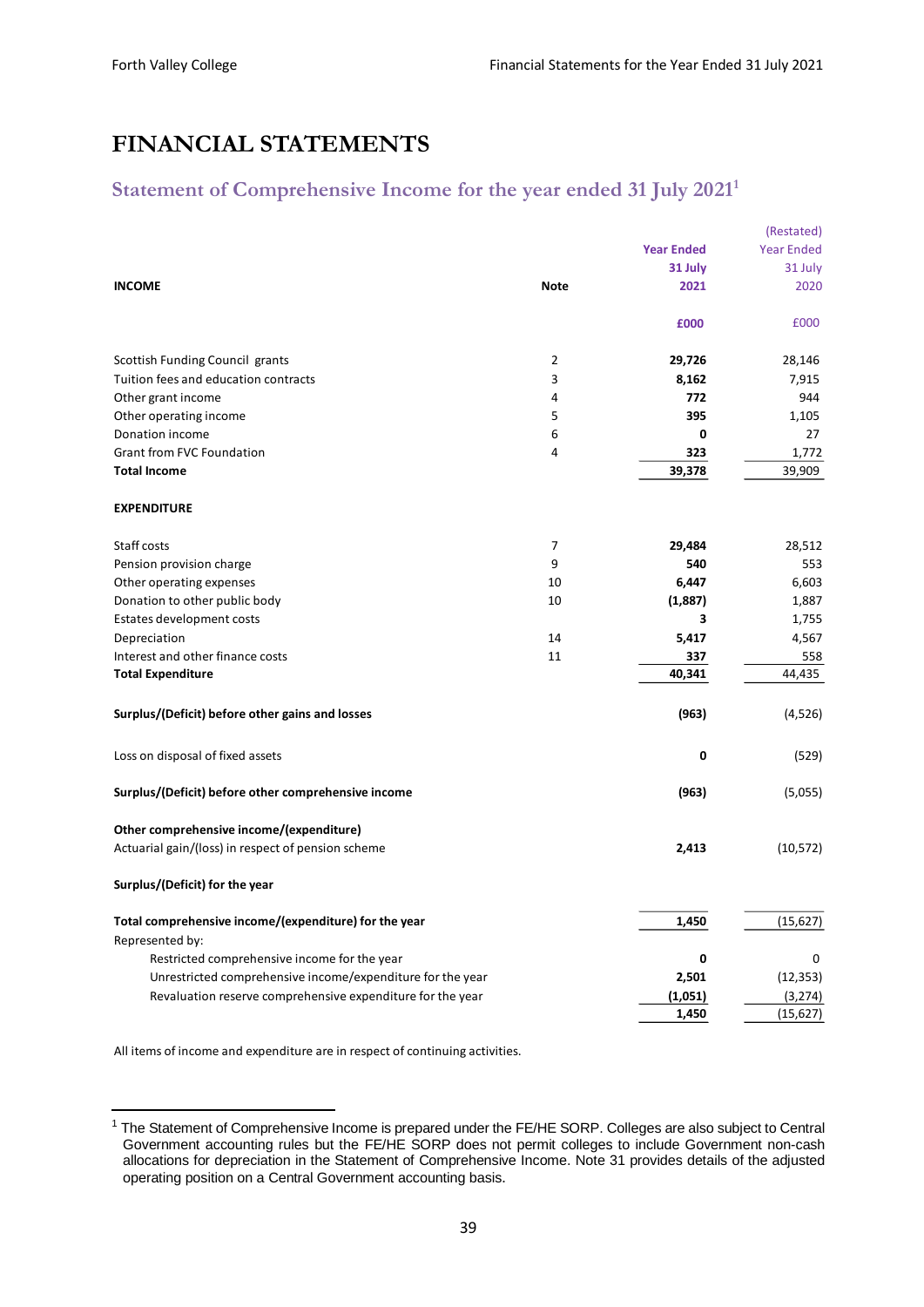# <span id="page-40-0"></span>**Statement of Changes in Reserves for the year ended 31 July 2021**

|                                                                  |                   | (Restated)        |
|------------------------------------------------------------------|-------------------|-------------------|
|                                                                  | <b>Year Ended</b> | <b>Year Ended</b> |
|                                                                  | 31 July           | 31 July           |
|                                                                  | 2021              | 2020              |
|                                                                  | £'000             | £'000             |
| Income and expenditure account                                   |                   |                   |
| <b>Opening balance</b>                                           | (28, 619)         | (16, 266)         |
| Deficit from the income and expenditure statement                | (963)             | (5,055)           |
| Other comprehensive income/(expenditure)                         | 2,413             | (10, 572)         |
| Transfers between revaluation and income and expenditure reserve | 1,051             | 3,274             |
| <b>Closing balance</b>                                           | (26, 118)         | (28, 619)         |
| <b>Revaluation reserve</b>                                       |                   |                   |
| <b>Opening balance</b>                                           | 29,869            | 11,904            |
| Transfers between revaluation and income and expenditure reserve | (1,051)           | (3, 274)          |
| Revaluation adjustment                                           | 0                 | 21,239            |
| <b>Closing balance</b>                                           | 28,818            | 29,869            |
| Total reserves at 31 July 2021                                   | 2,700             | 1,250             |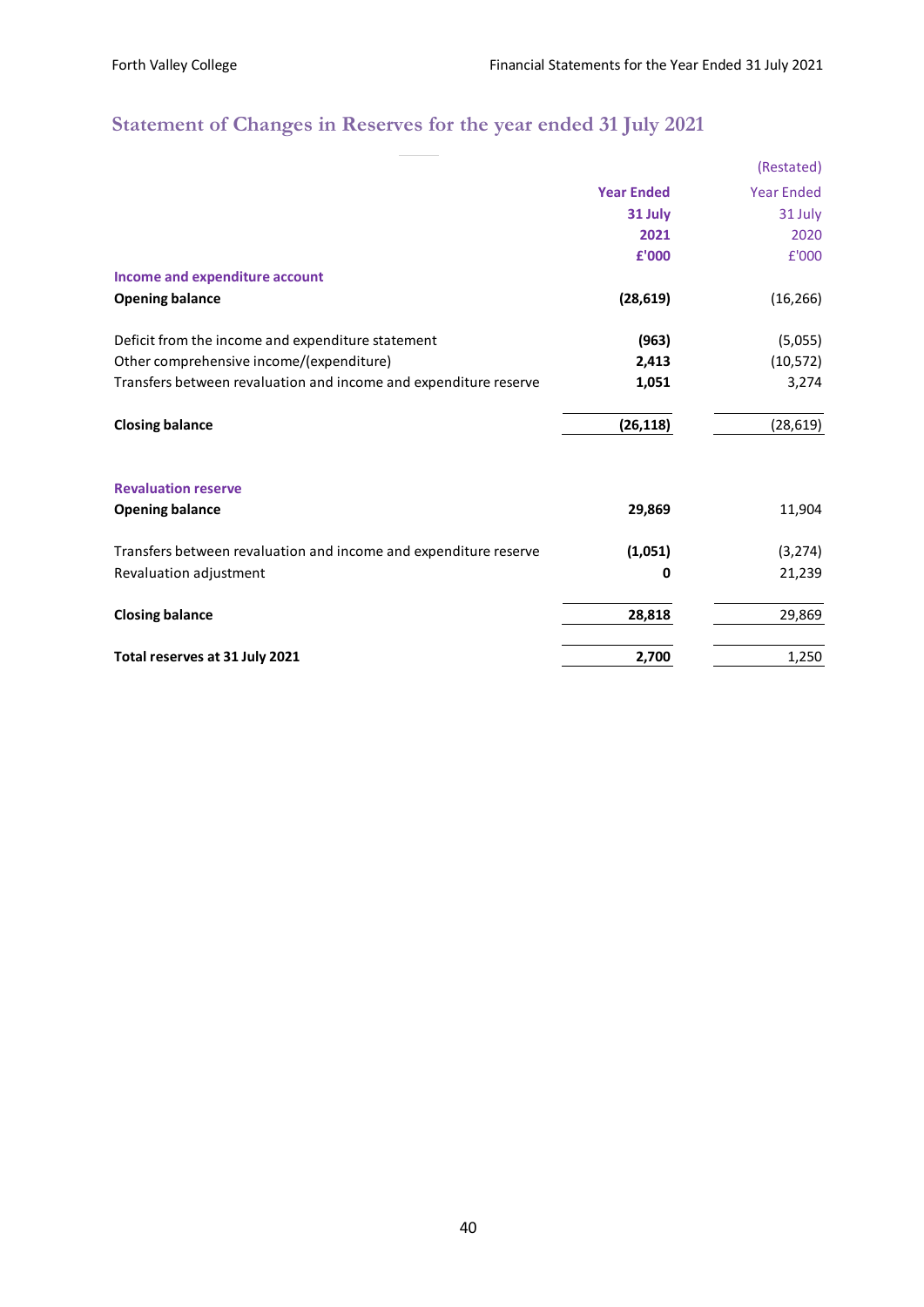# <span id="page-41-0"></span>**Balance Sheet as at 31 July 2021**

|                                                          |             |           | (Restated) |
|----------------------------------------------------------|-------------|-----------|------------|
|                                                          |             | As at     | As at      |
|                                                          |             | 31 July   | 31 July    |
|                                                          | <b>Note</b> | 2021      | 2020       |
|                                                          |             | £000      | £000       |
| <b>Non Current Assets</b>                                |             |           |            |
| Tangible fixed assets                                    | 14          | 124,482   | 129,063    |
| <b>Current assets</b>                                    |             |           |            |
| <b>Stocks</b>                                            |             | 22        | 27         |
| Trade debtors and other receivables                      | 15          | 4,508     | 3,154      |
| Cash at bank and in hand                                 | 20          | 4,420     | 3,785      |
| Total current assets                                     |             | 8,950     | 6,966      |
| Less: Creditors - amounts falling due within one year    | 16          | 10,311    | 10,169     |
| <b>Net current liabilities</b>                           |             | (1, 361)  | (3, 203)   |
| <b>Total assets less current liabilities</b>             |             | 123,121   | 125,860    |
| Creditors - amounts falling due after more than one year | 17          | 85,953    | 90,895     |
| <b>Provisions</b>                                        |             |           |            |
| Early retirement provision                               | 18          | 7,158     | 7,025      |
| LGPS pension provision                                   | 18, 22      | 27,310    | 26,690     |
|                                                          |             | 34,468    | 33,715     |
| <b>Total Net Assets</b>                                  |             | 2,700     | 1,250      |
|                                                          |             |           |            |
| <b>Unrestricted Reserves</b>                             |             |           |            |
| Income and expenditure reserve - unrestricted            |             | (26, 118) | (28, 619)  |
| Revaluation reserve                                      |             | 28,818    | 29,869     |
| <b>Total Reserves</b>                                    |             | 2,700     | 1,250      |

The financial statements on pages 39 to 61 were approved by the Board of Management on 24 February 2022 and were signed on its behalf on that date by:

 $1.1.1.1.1.1.7$ Ross of Max

 $\sum_{\mathbf{v}}$ 

**Ross Martin Dr Ken Thomson OBE** Chairman **Principal and Chief Executive**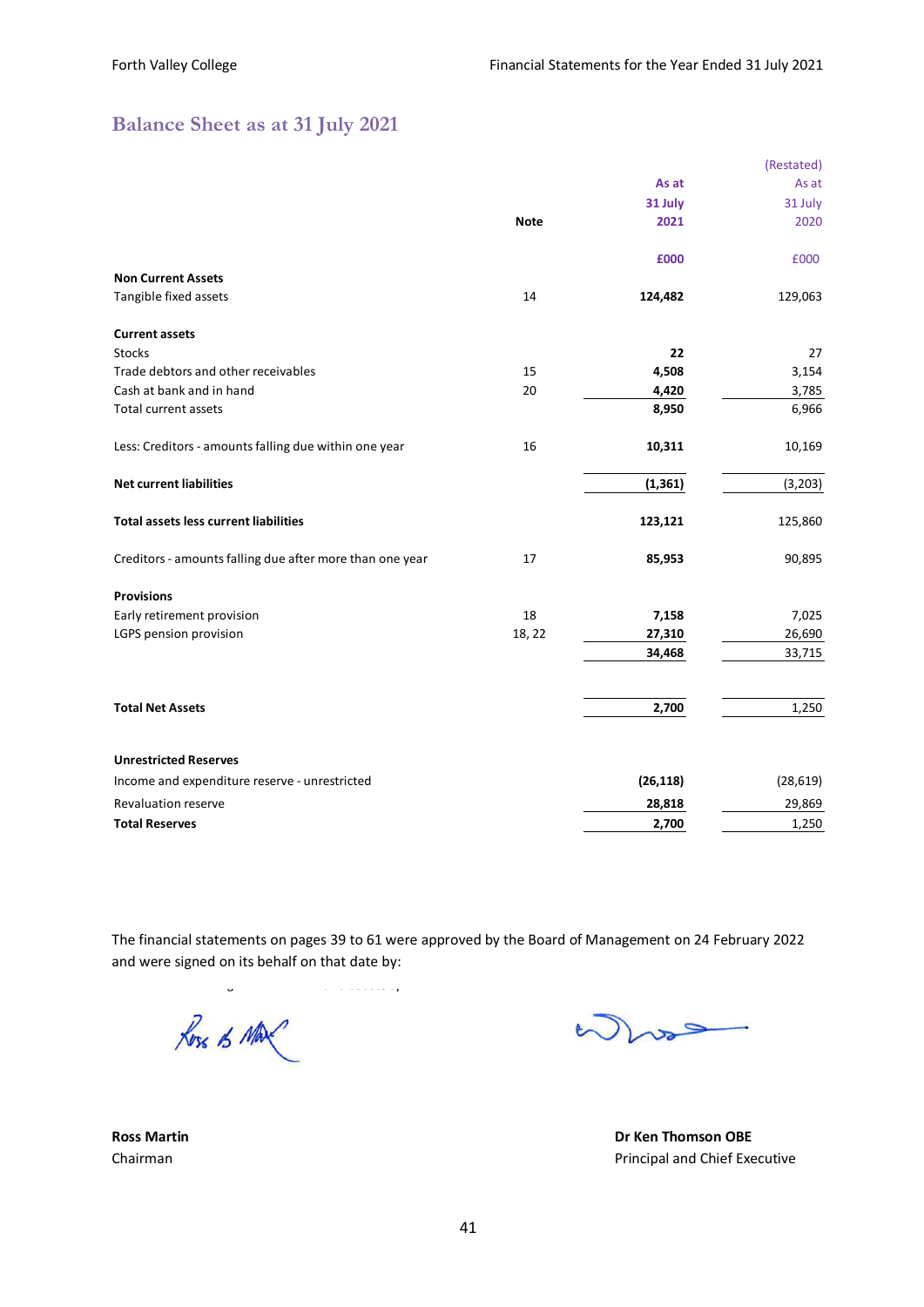# <span id="page-42-0"></span>**Cash Flow Statement for the year ended 31 July 2021**

|                                                              |                |                   | (Restated)        |
|--------------------------------------------------------------|----------------|-------------------|-------------------|
|                                                              |                | <b>Year Ended</b> | <b>Year Ended</b> |
|                                                              |                | 31 July           | 31 July           |
|                                                              | <b>Note</b>    | 2021              | 2020              |
|                                                              |                | £000              | £000              |
| Cash flow from operating activities                          |                |                   |                   |
| Deficit for the year                                         |                | (963)             | (5,055)           |
| Adjustment for non-cash items                                |                |                   |                   |
| Depreciation                                                 | 14             | 5,417             | 4,567             |
| Loss on disposal of fixed assets                             |                | 0                 | 529               |
| Decrease/(Increase) in stock                                 |                | 5                 | 1                 |
| Increase in debtors                                          | 15             | (1, 354)          | (669)             |
| Increase/(Decrease) in creditors                             | 16, 17         | 190               | 2,596             |
| Increase in pension provision                                | 18             | 133               | 141               |
| <b>Pension Costs</b>                                         | 22             | 2,642             | 1,779             |
| Adjustment for investing or financing activities             |                |                   |                   |
| Interest payable                                             | 11             | 337               | 558               |
| Capital grant income                                         | $\overline{2}$ | (3, 358)          | (3, 298)          |
| Net cash inflow from operating activities                    |                | 3,049             | 1,149             |
| Cash flows from investing activities                         |                |                   |                   |
| Proceeds from sale of fixed assets                           |                | 0                 | 2,000             |
| Capital grant receipts                                       |                | 640               | 13,698            |
| Capital grant repaid                                         |                | (1,884)           | 0                 |
| Payments made to acquire fixed assets                        | 14             | (836)             | (14, 749)         |
|                                                              |                | (2,080)           | 949               |
|                                                              |                |                   |                   |
| Cash flows from financing activities<br>Interest paid        | 11             | (150)             | (158)             |
|                                                              |                |                   |                   |
| Repayments of amounts borrowed                               |                | (184)             | (175)             |
|                                                              |                | (334)             | (333)             |
| Increase/(Decrease) in cash and cash equivalents in the year |                | 635               | 1,765             |
| Cash and cash equivalents at beginning of the year           |                | 3,785             | 2,020             |
| Cash and cash equivalents at end of the year                 |                | 4,420             | 3,785             |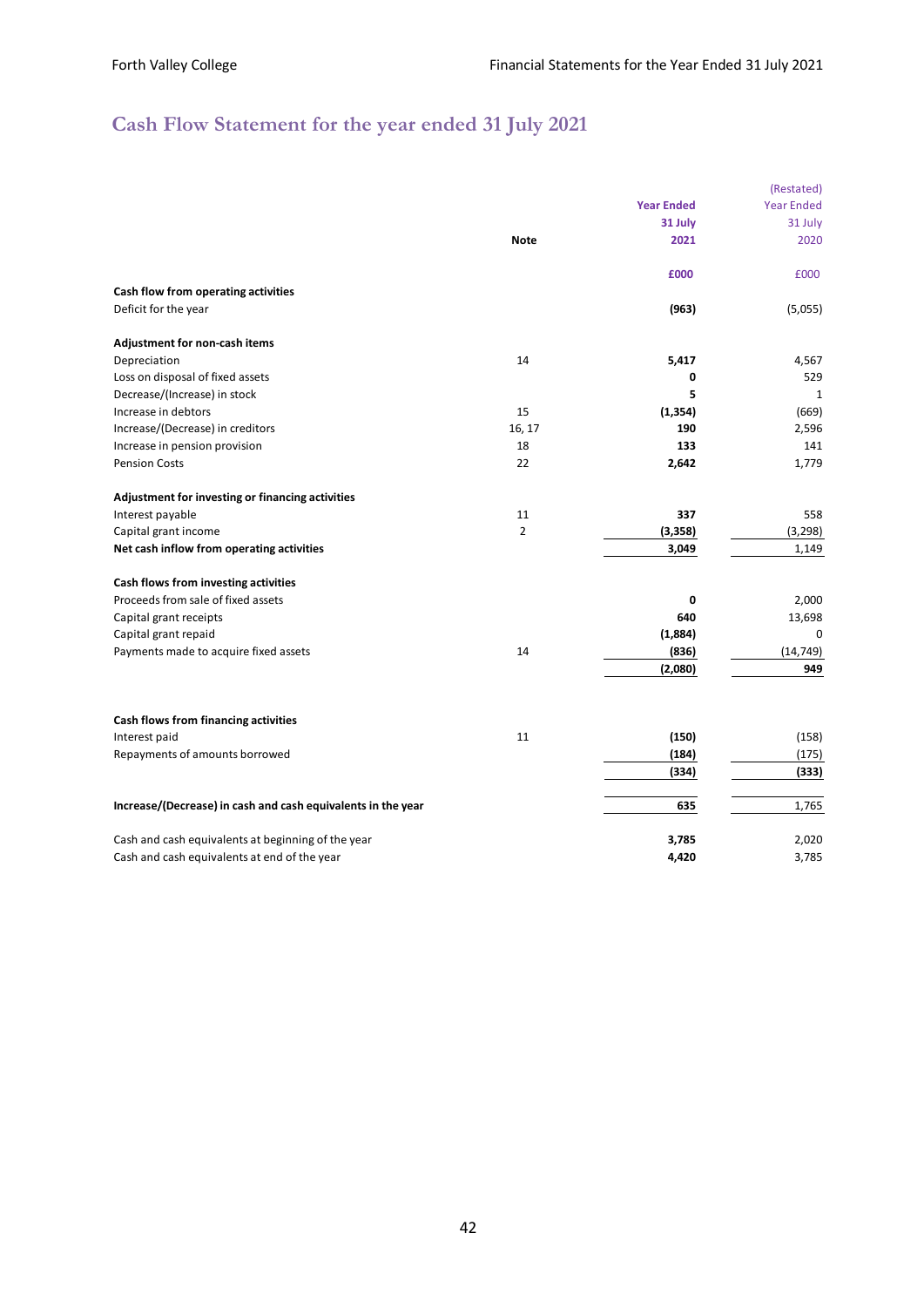# <span id="page-43-0"></span>**Notes to the Financial Statements**

#### 1. **Statement of Principal Accounting Policies**

The following accounting policies have been applied consistently in dealing with items which are considered material in relation to the financial statements.

#### **Basis of preparation**

These financial statements have been prepared in accordance with the Statement of Recommended Accounting Practice (SORP) 2019: 'Accounting for Further and Higher Education'; the Financial Reporting Standards FRS 102 and the 2019/20 Government Financial Reporting Manual (FReM) issued by the Scottish Government and in accordance with applicable Accounting Standards. They conform to the Accounts Direction and other guidance issued by the Scottish Funding Council. Forth Valley College is a public benefit entity as defined by FRS102.

#### **Basis of accounting**

The financial statements are prepared under the historical cost convention, modified by the revaluation of certain fixed assets.

The financial statements do not include the income and expenditure of the Students' Association as the College does not exert control or dominant influence over policy decisions.

#### **Going Concern**

The College's financial statements for 2020/21 have been prepared on a going concern basis. The going concern assessment period considered by the College covers the period from the approval of these financial statements through to 31 July 2023. As a public body, the College is presumed to be a going concern unless there is a stated intention to withdraw the statutory services it provides under legislation. We have not been informed by the Scottish Government of any such intention.

The College recorded a deficit of £1.0 million before other gains and losses during the financial year and total comprehensive income of £1.5 million. The College reported an adjusted operating surplus of £2.217 million after accounting for technical pension adjustments of £3.574 million, an unusual credit to expenses of £1.9 million; net depreciation adjustments of £2.1 million and cash budget for priorities of £613k. Cash increased by £0.635 million during the year and at 31 July 2021 the College held cash balance of £4.4 million.

At 31 July 2021, the College held borrowings of £3.378 million in unsecured loans which have no financial covenants. The College is reporting a net current liabilities position in these financial statements of £1.4 million and net total assets of £2.7 million

The net liability position reported in these financial statements is due to deferred government capital grants being disclosed as creditors in accordance with FRS 102. They do not represent future cash outflows for the College. The net liabilities also include a Pension Provision for early retirements of £7.2m and Pension Liability of £27.3m for the College's share of the Falkirk Council Local Government Pension Scheme (LGPS). To the extent that the pension deficit is not met from the College's other sources of income, it may only be met by future grants or Grant In Aid from the Scottish Funding Council. This is because, under the normal conventions applying to parliamentary control over income and expenditure, such grants may not be paid in advance of need.

Cashflow projections have been prepared for 18 months from the date of approval of these financial statements, based on the financial forecasts prepared with the assumptions provided by the Scottish Funding Council. This position would result in cash at the end of the going concern period of £1.6m, and no lower than £0.3m through the lowest point of the going concern period.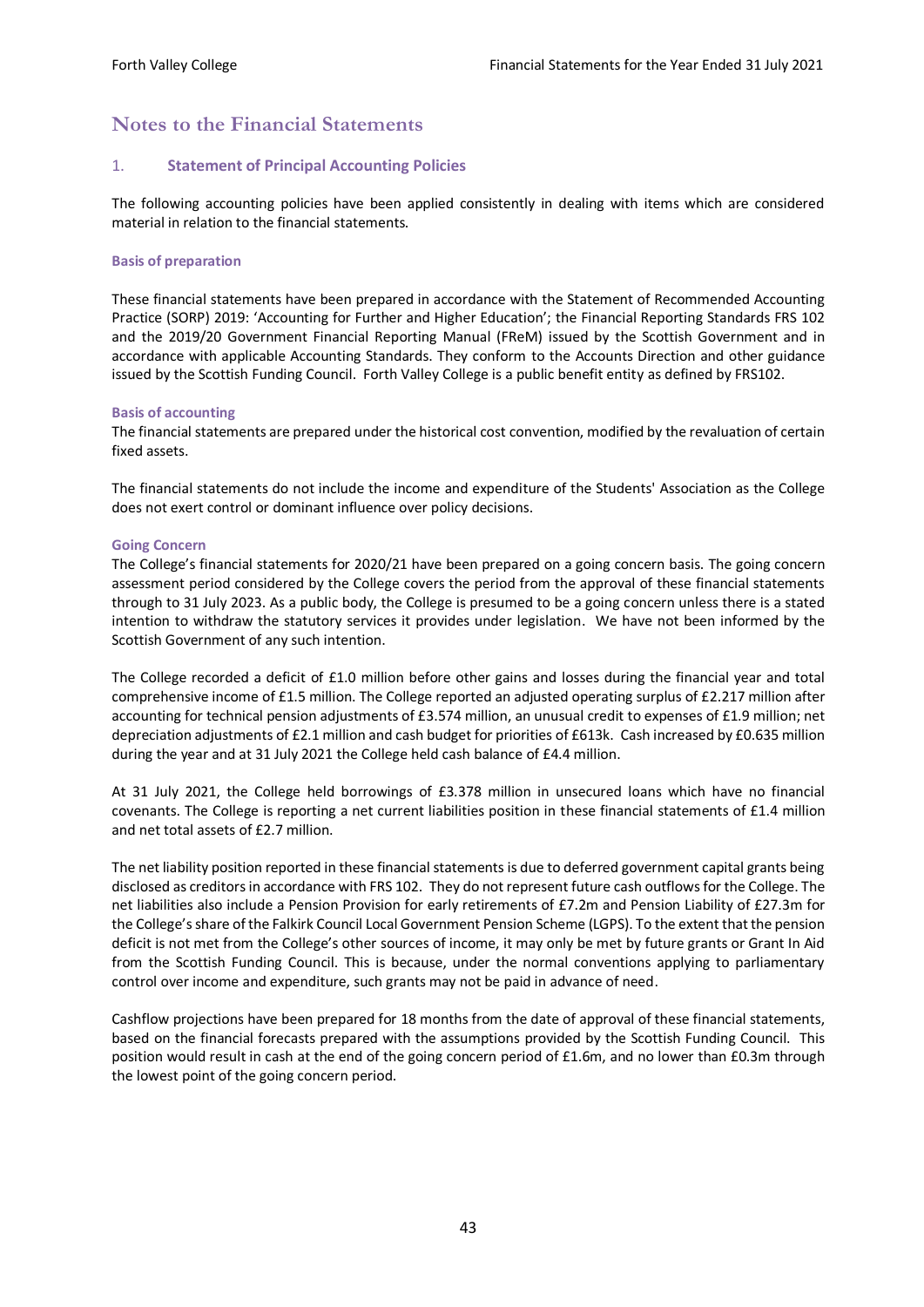#### **Recognition of income**

Income from grants, contracts and other services rendered is included in proportion to the extent of completion of the contract or service concerned. All income from short-term deposits is credited to the income and expenditure account in the period in which it is earned.

Recurrent grants from the Scottish Funding Council (SFC) are recognised in the period in which they are receivable.

#### **Grant Funding**

Government revenue grants including SFC block grants are recognised in income over the periods in which the College recognises the related costs for which the grant is intended to compensate. Where part of a government grant is deferred it is recognised as deferred income within creditors and allocated between creditors due within one year and due after more than one year as appropriate. For 2020/21 grant funding includes income received from the UK Government's Job Retention Scheme during the Covid-19 pandemic, and one-off sustainability funding from SFC. Details are provided at notes 2 and 4.

Grants from non-government sources are recognised in income when the College is entitled to the income and performance related conditions have been met. Income received in advance of performance related conditions being met is recognised as deferred income within creditors on the balance sheet and released to income as the conditions are met.

#### **Capital Grants**

Government capital grants are recognised in income over the expected useful life of the asset. Other capital grants are recognised in income when the College is entitled to the funds subject to any performance related conditions being met.

#### **Tangible Fixed Assets**

In line with FReM all tangible assets are carried at fair value.

#### **Land and Buildings**

Land and buildings are measured using the revaluation model and accordingly, assets are revalued to fair value. Where appropriate Depreciated Replacement Cost has been used as a measure of fair value for land and buildings otherwise Market Value will be used. The College has a policy of ensuring a full revaluation takes place at least every 5 years such that the fair value is not materially different to the current value. In line with the FReM this will be supplemented by an interim professional valuation in year 3. Depreciation and impairment losses are subsequently charged on the revalued amount.

Finance costs, which are directly attributable to the construction of land and buildings, are not capitalised as part of the cost of those assets.

Costs incurred in relation to land and buildings after initial purchase or construction, and prior to valuation, are capitalised to the extent that they increase the expected future benefits to the College. If a building is brought into use mid-way through a year the depreciation charge in the first year will be pro-rated to reflect the number of months that the asset was in use.

A review for impairment of a fixed asset is carried out if events or changes in circumstances indicate that the carrying amount of any fixed asset may not be recoverable.

Assets under construction are accounted for at cost, based on the value of architects' certificates and other direct costs and are not depreciated until they are brought into use.

Freehold land is not depreciated as it is considered to have an indefinite useful life. Freehold buildings are depreciated on a straight-line basis over their expected useful lives. The expected useful life of buildings can vary from 20 to 50 years as determined by professional opinion and valuation.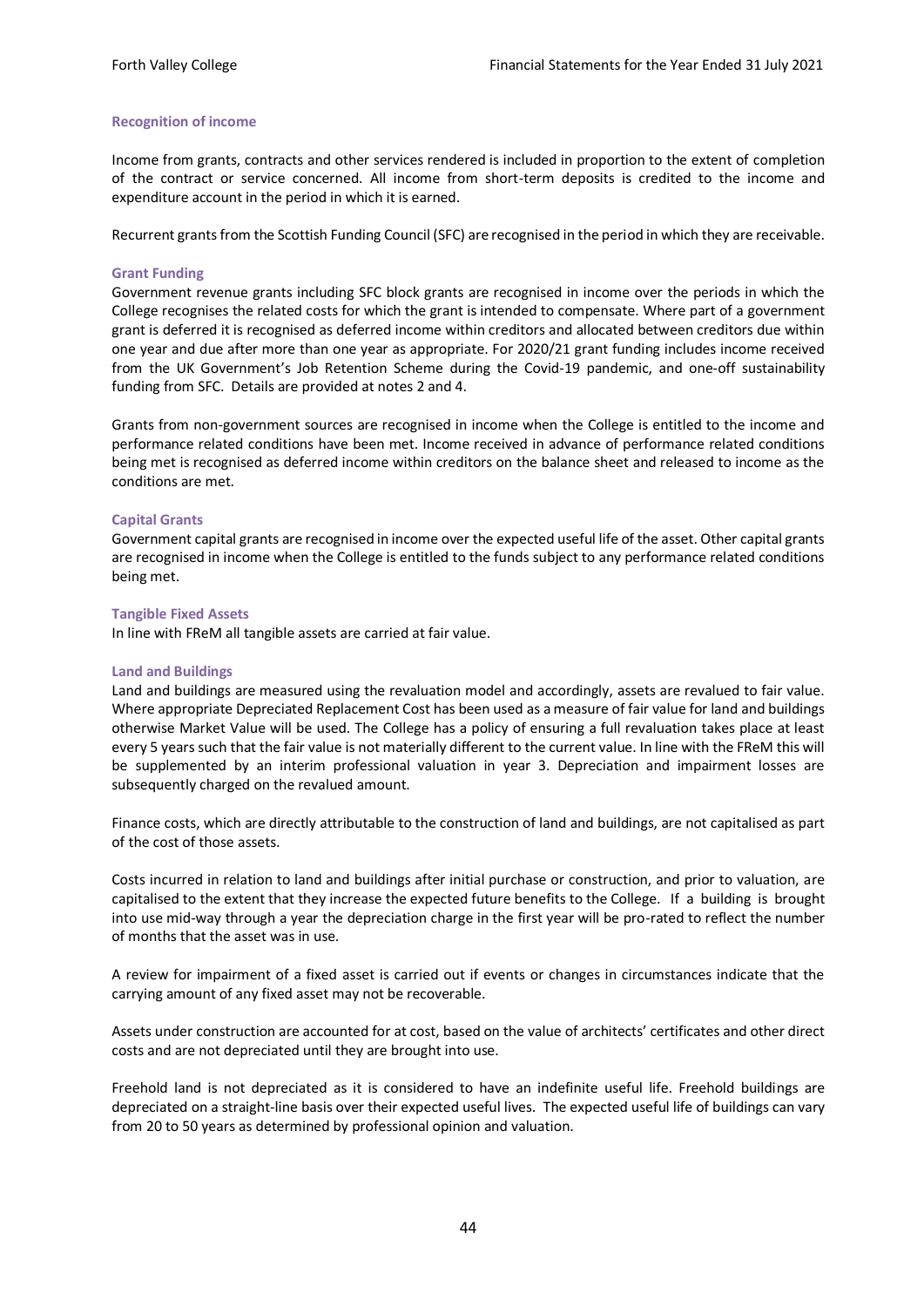#### **Equipment**

Equipment costing less than £10k per individual item or grouped items is written off to the Statement of Comprehensive Income in the year of acquisition. All other equipment and vehicles are capitalised and depreciated in accordance with the depreciation policy.

#### **Depreciation**

Depreciation is provided to write off the cost or valuation of tangible fixed assets on a straight-line basis over the expected useful lives of the assets. New build campuses at Alloa and Stirling are depreciated using a component accounting approach.

| <b>Buildings</b>                                            | 20 - 50 years |
|-------------------------------------------------------------|---------------|
| ii) Plant & Equipment                                       | 5 years       |
| iii) Building improvements                                  | 10 years      |
| iv) IT Equipment                                            | 4 years       |
| Motor vehicles<br>v)                                        | 7 years       |
| vi) Equipment acquired for other projects                   | project life  |
| vii) Specialist Equipment acquired for Oil and Gas teaching | 10 years      |

Depreciation methods, useful lives and residual values are reviewed at the date of preparation of each Balance Sheet.

#### **Leased Assets**

#### **Finance Leases**

Leases in which the College assumes substantially all the risks and rewards of ownership of the leased asset are classified as finance leases. Leased assets acquired by way of finance lease and the corresponding lease liabilities are initially recognised at an amount equal to the lower of their fair value and the present value of the minimum lease payments at inception of the lease.

Leasing agreements which transfer to the College substantially all the benefits and risks of ownership of an asset are treated as if the asset had been purchased outright. The assets are included in fixed assets and the capital element of the leasing commitments is shown as obligations under finance leases. Assets held under finance leases are depreciated over their useful life.

Where a lease covers both land and buildings, the land and buildings elements are considered separately for classification.

The lease rentals are treated as consisting of capital and interest. The capital element is applied to reduce the outstanding obligation and the interest element is charged to the Statement of Comprehensive Income in proportion to the reducing capital element outstanding.

#### **Operating Leases**

Leases not meeting the criteria of a finance lease are treated as an operating lease. Costs in respect of operating leases are charged on a straight-line basis over the lease term. Any lease premiums or incentives are spread over the minimum lease term.

Arrangements that do not have the legal status of a lease but convey a right to use an asset in return for payment are accounted for under this policy where fulfilment of the arrangement is dependent on the use of specific assets.

#### **Revaluation Reserve**

Surpluses arising on the revaluation of the College's properties are transferred to the revaluation reserve. Additional depreciation charged on the revalued amount of these assets is transferred from the revaluation reserve to the Income and Expenditure Account together with any surplus or deficit on disposal.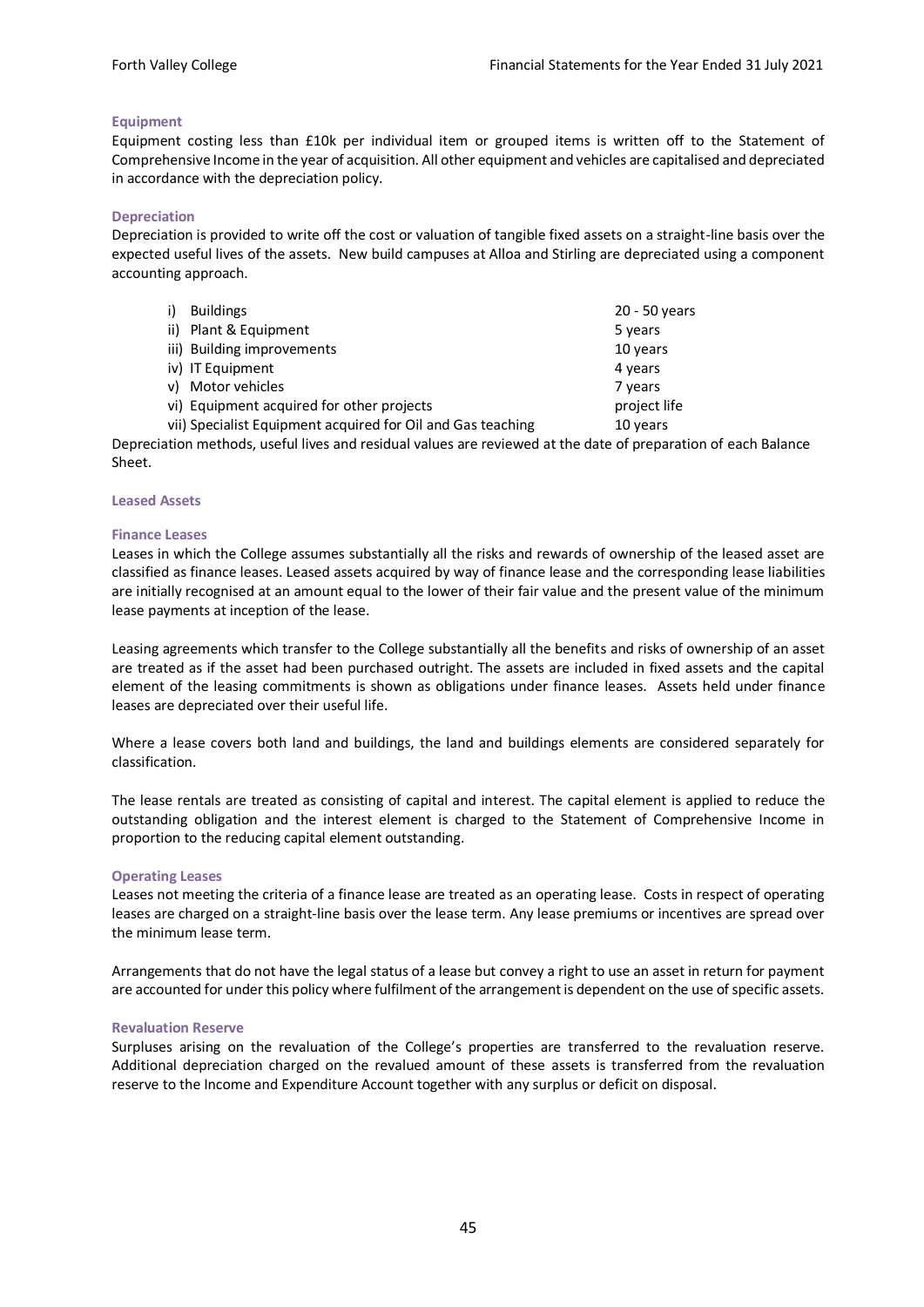#### **Stocks**

Stock is held at the lower of cost and net realisable value. Where necessary, provision is made for obsolete, slowmoving and defective stocks.

#### **Cash and Cash Equivalents**

Cash and cash equivalents include sums on short-term deposits with recognised banks, building societies and government securities.

#### **Taxation**

The College has been entered into the Scottish Charity Register and is entitled, in accordance with section 13(1) of the Charities and Trustee Investment (Scotland) Act 2005, to refer to itself as a Charity registered in Scotland. The College is recognised by HM Revenue & Customs as a charity for the purposes of section 505, Income and Corporation Taxes Act 1988 and is exempt from corporation tax on its charitable activities. The College receives no similar exemption in respect of Value Added Tax.

#### **Provisions, Contingent Liabilities and Contingent Assets**

Provisions are recognised when the College has a present or constructive obligation as a result of a past event, it is probable that a transfer of economic benefits will be required to settle the obligation and a reliable estimate can be made of the obligation. The amount recognised as a provision is determined by discounting the expected future cash flows at a pre-tax rate that reflects risks specific to the liability.

A contingent liability arises from a past event that gives the College a possible obligation whose existence will only be confirmed by the occurrence or otherwise of uncertain future events not wholly within the control of the College. Contingent liabilities also arise in circumstances where a provision would otherwise be made but either it is not probable that an outflow of resources will be required or the amount of the obligation cannot be measured reliably.

A contingent asset arises where an event has taken place that gives the College a possible asset whose existence will only be confirmed by the occurrence or otherwise of uncertain future events not wholly within the control of the College.

Contingent assets and liabilities are not recognised in the Balance Sheet but are disclosed in the notes.

#### **Agency Arrangements**

The College acts as an agent in the collection and payment of certain Student Support Funds. These funds are excluded from the College's Statement of Comprehensive Income, and movements have been disclosed in the notes to the accounts. Where the College has more discretion in the manner in which specific funds are disbursed, and those funds do not meet the definition of agency funds, the income and expenditure relating to those funds are shown in the College's Statement of Comprehensive Income.

#### **Foreign Currency Translation**

Transactions denominated in foreign currencies are recorded at the rate of exchange ruling at the date of the transaction. Monetary assets and liabilities denominated in foreign currencies are translated into sterling at the year-end rates. The resulting exchange differences are dealt with in the determination of income and expenditure.

#### **Employment Benefits**

Short term employment benefits such as salaries and compensated absences are recognised as an expense in the year in which the employees render service to the College. Any unused benefits are accrued and measured as the additional amount the College expects to pay as a result of the unused entitlement.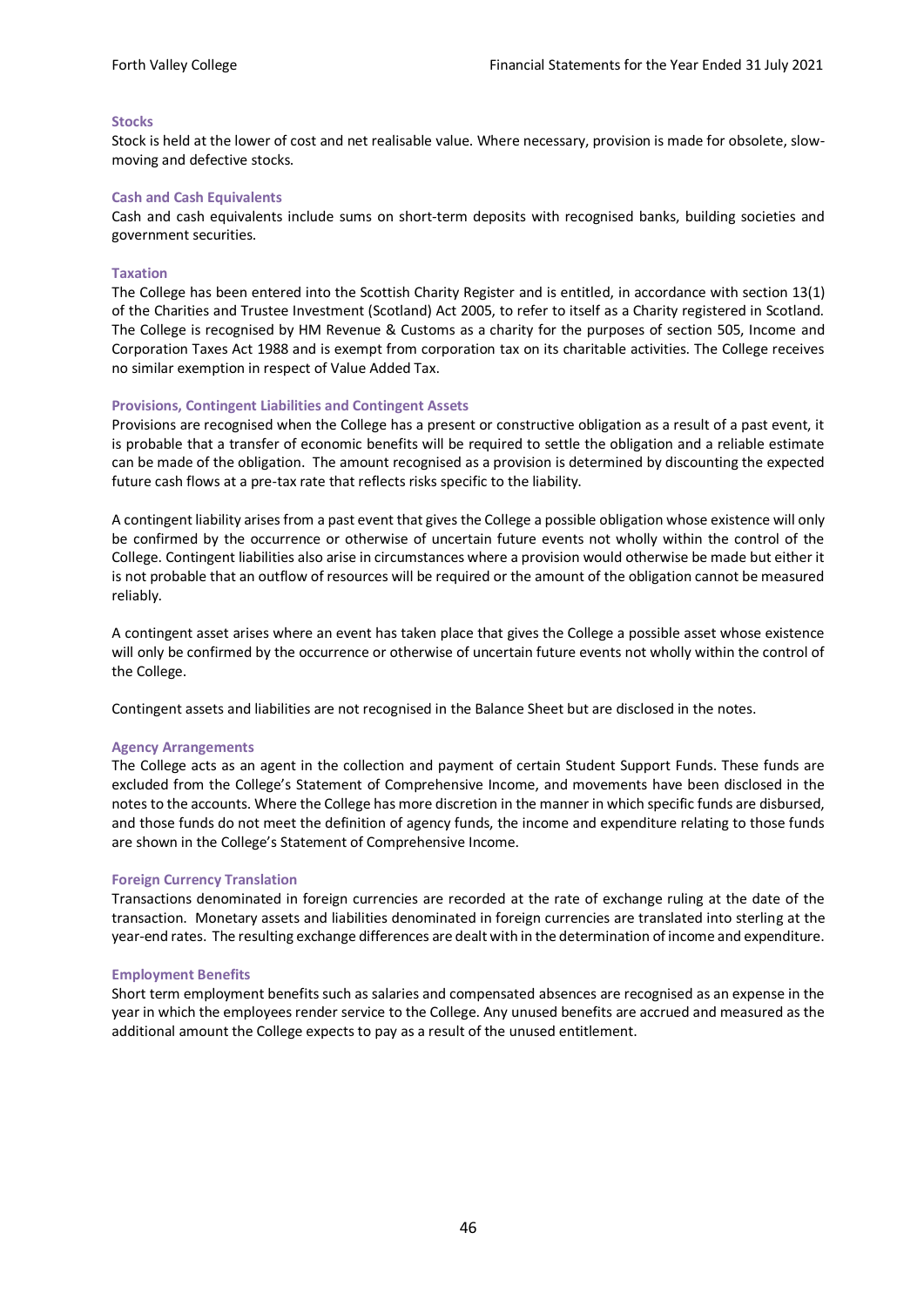#### **Retirement Benefits**

The two principal pension schemes for the College are the Local Government Pension Scheme (LGPS) and the Scottish Teachers' Superannuation Scheme (STSS).

#### **Local Government Pension Scheme (LGPS)**

The LGPS is a pension scheme providing benefits based on final pensionable pay, prior to 1 April 2015 and a career average scheme from 1 April 2015. The assets and liabilities of the scheme are held separately from those of the College. Pension scheme assets are measured using market values. Pension scheme liabilities are measured using a projected unit method and discounted at the current rate of return on a high quality corporate bond of equivalent term and currency to the liability. Contributions to the Scheme are calculated so as to spread the cost of pensions over employees' working lives with the College. The contributions are determined by an actuary on the basis of triennial valuations using the Projected Unit Method. Variations from regular cost are spread over the expected average remaining working lifetime of members of the scheme, after making allowances for future withdrawals. The amount charged to the Statement of Comprehensive Income represents the service cost expected to arise from employee service in the current year.

#### **Scottish Teachers' Superannuation Scheme (STSS)**

The College participates in the STSS pension scheme providing benefits based on final pensionable pay. The assets of the scheme are held separately from those of the College. The College is unable to identify its share of the underlying assets and liabilities of the scheme on a consistent and reasonable basis and therefore, as required by FRS 102, accounts for the scheme as if it were a defined contribution scheme. As a result, the amount charged to the Statement of Comprehensive Income represents the contributions payable to the scheme in respect of the year.

#### **Pension Provision**

The College has made provision for the enhanced pensions, payable to former employees who have taken early retirement, for which it is liable. This provision is calculated based on the actuarial tables which take account of the enhancement payable, the age, gender and marital status of the former employee. The annual cost of the enhancement is funded from the provision. The provision is made in accordance with FRS 102 and any movements are adjusted through the Statement of Comprehensive Income.

#### **Derivatives**

Derivatives are held on the balance sheet at fair value with movements in fair value recorded in the Surplus or Deficit.

Derivative financial instruments are initially measured at fair value on the date on which a derivative contract is entered into and are subsequently measured at fair value through income or expenditure. Derivatives are carried as assets when the fair value is positive and as liabilities when the fair value is negative. The fair value of interest rate swap contracts are determined by calculating the present value of the estimated future cash flows based on observable yield curves.

#### **Reserves**

Reserves are classified as restricted or unrestricted. Restricted reserves include balances where the donor has designated a specific purpose and therefore the College is restricted in the use of these funds.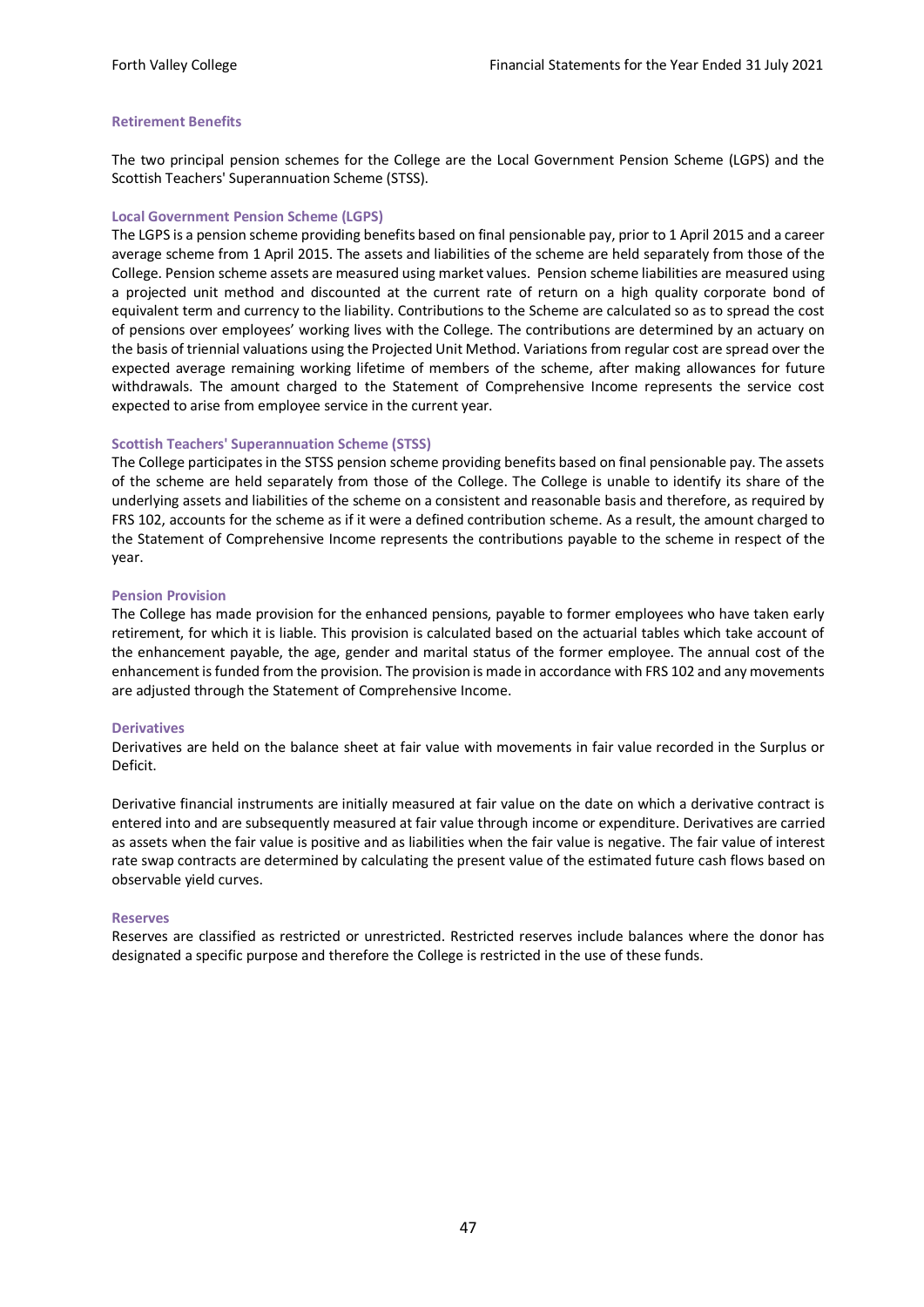|                                                                                                                                                                    | <b>Year Ended</b> | <b>Year Ended</b>  |
|--------------------------------------------------------------------------------------------------------------------------------------------------------------------|-------------------|--------------------|
|                                                                                                                                                                    | 31 July           | 31 July            |
|                                                                                                                                                                    | 2021              | 2020               |
|                                                                                                                                                                    | £000              | £000               |
| <b>Scottish Funding grants</b><br>$\mathbf{2}$                                                                                                                     |                   | (Restated)         |
| FE recurrent grant (including fee waiver)                                                                                                                          | 23,738            | 22,423             |
| SFC financial sustainability funding                                                                                                                               | 724               | 0                  |
| Childcare funds                                                                                                                                                    | 322               | 511                |
| SFC release of deferred capital grant                                                                                                                              | 3,358             | 3,298              |
| Scottish Funding Council maintenance grant                                                                                                                         | 415               | 378                |
| Other Scottish Funding Council grants                                                                                                                              | 1,169             | 1,536              |
| <b>Total</b>                                                                                                                                                       | 29,726            | 28,146             |
| 3<br><b>Tuition fees and education contracts</b><br>Further education fees - UK & EU Students<br>Further education fees - non EU Students<br>Higher education fees | 123<br>0<br>1,602 | 150<br>10<br>1,446 |
| Skills Development Scotland income                                                                                                                                 | 2,690             | 2,568              |
| <b>Education contracts</b>                                                                                                                                         | 1,741             | 1,658              |
| Other contracts                                                                                                                                                    | 2,006             | 2,083              |
|                                                                                                                                                                    | 8,162             | 7,915              |
| Other grant income<br>4                                                                                                                                            |                   |                    |
| Forth Valley College Foundation - Revenue                                                                                                                          | 143               | 998                |
| Forth Valley College Foundation - Capital                                                                                                                          | 180               | 774                |
| <b>Job Retention Scheme</b>                                                                                                                                        | 400               | 524                |
| Other grants                                                                                                                                                       | 372               | 420                |
| <b>Total</b>                                                                                                                                                       | 1,095             | 2,716              |

Grant income received from the UK Government's Job Retention Scheme was to assist employers with the salary, NI and pension costs relating to staff who were placed on furlough as a result of the Covid-19 pandemic.

## **5 Other operating income**

| Residences, catering and conferences | 41  | 606   |
|--------------------------------------|-----|-------|
| Other income                         | 354 | 499   |
| <b>Total</b>                         | 395 | 1,105 |
| <b>Donation income</b><br>6          |     |       |
| Donations                            | 0   | 27    |
| <b>Total</b>                         | O   | 27    |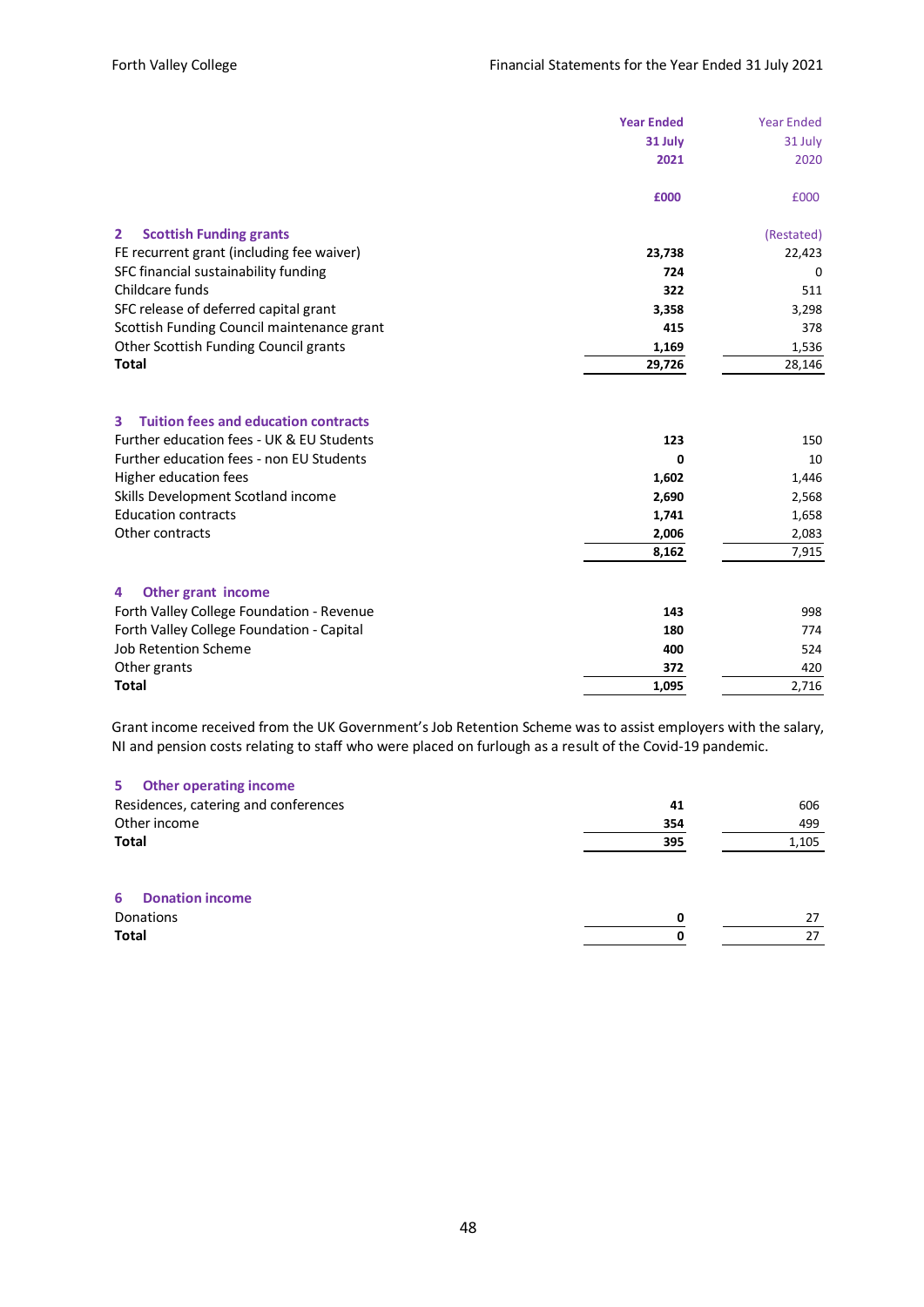|                                                                                | <b>Year Ended</b> | <b>Year Ended</b> |
|--------------------------------------------------------------------------------|-------------------|-------------------|
|                                                                                | 31 July           | 31 July           |
|                                                                                | 2021              | 2020              |
|                                                                                | £000              | £000              |
| <b>Staff costs</b><br>7                                                        |                   |                   |
| Salaries                                                                       | 20,580            | 20,705            |
| Social security costs                                                          | 2,099             | 2,055             |
| Other pension costs (including FRS 102 adjustment of £2,642k, 2019/20:£1,779k) | 6,805             | 5,752             |
| Total                                                                          | 29,484            | 28,512            |
| <b>Academic/Teaching Departments</b>                                           | 16,484            | 16,628            |
| Academic/Teaching Services                                                     | 4,366             | 3,942             |
| <b>Administration and Central Services</b>                                     | 3,926             | 4,050             |
| Premises                                                                       | 1,124             | 995               |
| Other expenditure                                                              | 548               | 540               |
| Catering and Residences                                                        | 366               | 355               |
| Sub-total                                                                      | 26,814            | 26,510            |
| FRS102 adjustment                                                              | 2,642             | 1,779             |
| Restructuring costs                                                            | 28                | 223               |
| <b>Total</b>                                                                   | 29,484            | 28,512            |

Throughout the year to 31st July 2021, up to 81 employees were placed on furlough. The salary costs relating to these totalled £516k. We received £400k grant income to help cover these costs as explained in note 4.

#### **Compensation for loss of office payable to a senior post-holder:**

Mr Andrew Lawson retired from office during the year. No compensation payment was made.

The average number of full time equivalent employees, including higher paid employees, during the period was:

|                               | No. | No. |
|-------------------------------|-----|-----|
| Senior management             | 4   | 5   |
| Academic/Teaching Departments | 246 | 254 |
| Academic/Teaching services    | 177 | 174 |
| Admin and central services    | 87  | 89  |
| Premises                      | 15  | 14  |
| Catering                      | 13  | 15  |
| Total                         | 542 | 551 |
| Analysed as:                  |     |     |
| Staff on permanent contracts  | 501 | 511 |
| Staff on temporary contracts  | 41  | 40  |
|                               | 542 | 551 |

The number of staff, including senior post-holders and the Principal, having responsibility for planning, directing and controlling the activities of the College, and who received emoluments including benefits in kind where appropriate, excluding pension contributions, were as follows:

|                                | 2021         | 2021                 | 2020         | 2020          |
|--------------------------------|--------------|----------------------|--------------|---------------|
|                                | Senior post- | <b>Other members</b> | Senior post- | Other members |
|                                | holder       | of staff             | holder       | of staff      |
|                                | No.          | No.                  | No.          | No.           |
| £10,001 to £20,000 per annum   |              |                      |              |               |
| £50,001 to £60,000 per annum   |              |                      |              |               |
| £60,001 to £70,000 per annum   |              |                      |              |               |
| £70,001 to £80,000 per annum   |              |                      |              |               |
| £80,001 to £90,000 per annum   |              |                      |              |               |
| £90,001 to £100,000 per annum  |              |                      |              |               |
| £100,001 to £110,000 per annum |              |                      |              |               |
| £110,001 to £120,000 per annum |              |                      |              |               |
| £160,001 to £170,000 per annum |              |                      |              |               |

The emoluments for the Senior Management team are set out in the Remuneration report.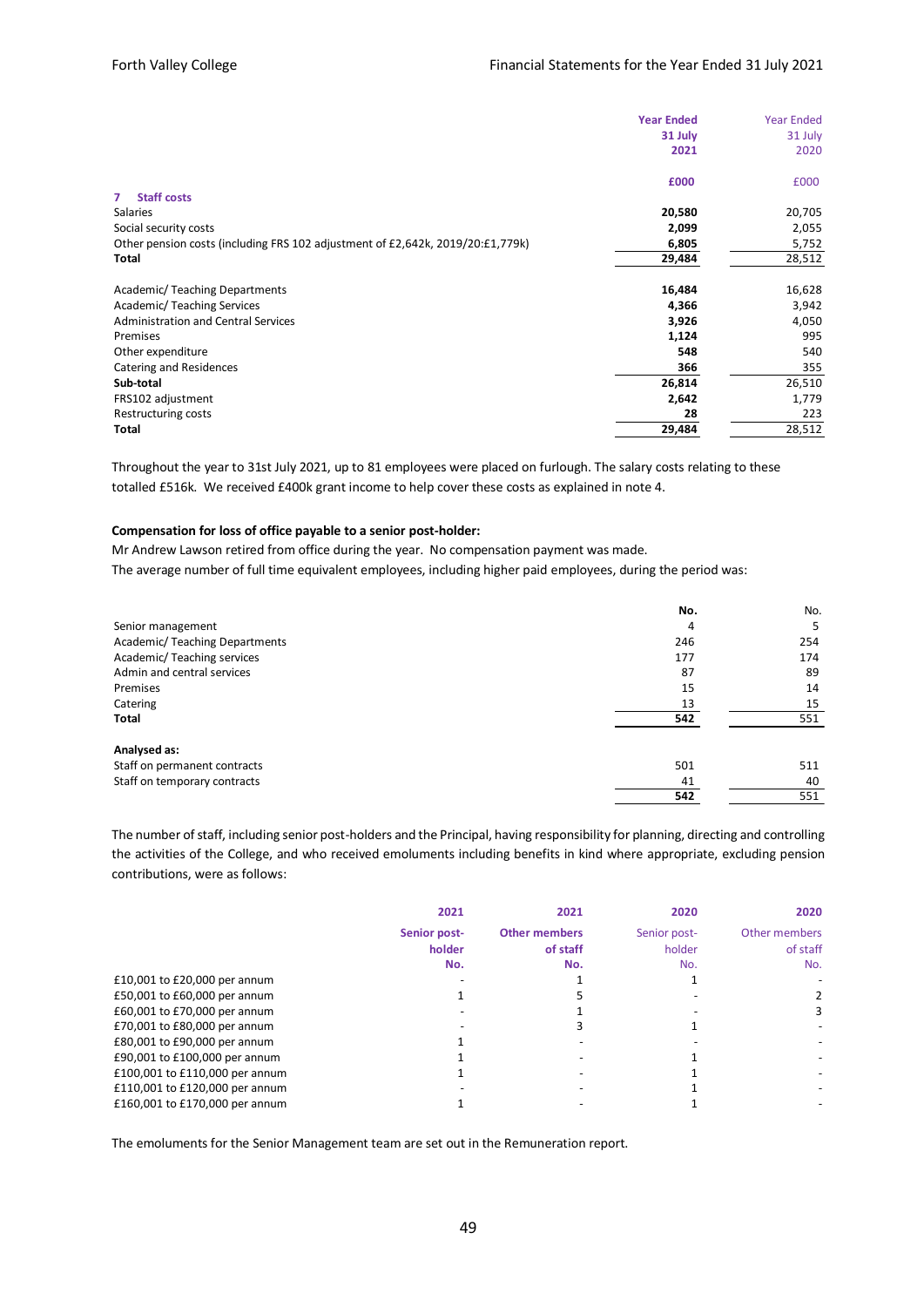|                                                                                                         | <b>Year Ended</b><br>31 July<br>2021 | <b>Year Ended</b><br>31 July<br>2020 |
|---------------------------------------------------------------------------------------------------------|--------------------------------------|--------------------------------------|
| Senior post-holders' emoluments<br>8                                                                    | No.                                  | No.                                  |
| The number of senior post-holders who form the senior management team, including the Principal          | 4                                    | 5                                    |
|                                                                                                         | <b>Year Ended</b>                    | <b>Year Ended</b>                    |
|                                                                                                         | 31 July                              | 31 July                              |
|                                                                                                         | 2021                                 | 2020                                 |
|                                                                                                         | £000                                 | £000                                 |
| Senior post-holders' emoluments are made up as follows:                                                 |                                      |                                      |
| Salaries and benefits                                                                                   | 497                                  | 559                                  |
| Employer's pension contributions                                                                        | 74                                   | 86                                   |
| Benefits in kind                                                                                        | 0                                    | 0                                    |
| <b>Total emoluments</b>                                                                                 | 571                                  | 645                                  |
| The above emoluments include amounts payable to the Principal, the highest paid senior post-holder, of: |                                      |                                      |
| Salary                                                                                                  | 167                                  | 164                                  |
| Benefits in kind                                                                                        | 0                                    | 0                                    |
|                                                                                                         | 167                                  | 164                                  |
| Pension contributions                                                                                   | 0                                    | 0                                    |

Two of the senior post-holders were members of the Scottish Teachers' Superannuation Scheme and the other two postholders were members of the Local Government Pension Scheme. All pension contributions were paid at the same rate as for other members of staff.

As a result of reaching the HMRC Lifetime Allowance limit, the Principal left the STSS pension scheme on 31 March 2018. From this date the pension payments that Forth Valley College would have made to the Principal's pension scheme, are paid as salary. For the 2020/21 financial year this was £28k (2019/20: £27k).

The Chair of the Board of Management claimed remuneration of £26,481 in the financial period (2019/20: £20,394). Other members of the Board of Management, other than the Principal and staff members, did not receive any payment from the College other than the reimbursement of travel and subsistence expenses incurred in the course of their duties.

|                                                  | <b>Year Ended</b> | <b>Year Ended</b> |
|--------------------------------------------------|-------------------|-------------------|
|                                                  | 31 July           | 31 July           |
|                                                  | 2021              | 2020              |
|                                                  | £000              | £000              |
| 9 Pension Provision Charge                       |                   |                   |
| Increase due to revaluation of pension liability | 445               | 412               |
| Interest                                         | 95                | 141               |
|                                                  | 540               | 553               |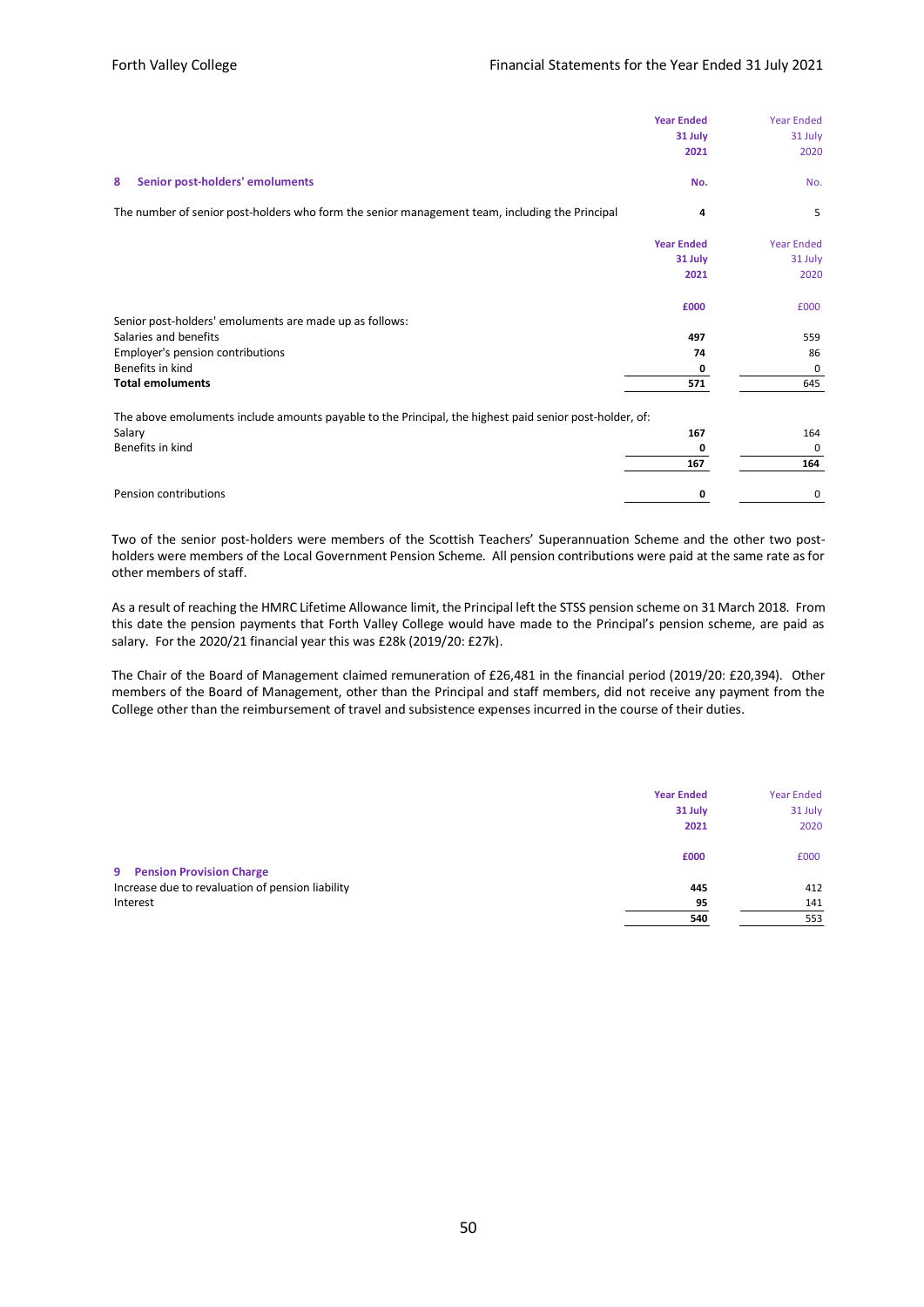|                                              | <b>Year Ended</b> | <b>Year Ended</b> |
|----------------------------------------------|-------------------|-------------------|
|                                              |                   |                   |
|                                              | 31 July           | 31 July           |
|                                              | 2021              | 2020              |
|                                              | £000              | £000              |
| 10 Other operating expenses                  |                   |                   |
| <b>Teaching departments</b>                  | 1,935             | 1,884             |
| Administration and central services          | 1,290             | 1,359             |
| Premises costs                               | 1,857             | 1,696             |
| Planned maintenance                          | 590               | 285               |
| Other employee related costs                 | 198               | 327               |
| Agency staff costs                           | 38                | 91                |
| Other expenses                               | 174               | 200               |
| Residences, catering and conferences         | 43                | 250               |
| Childcare                                    | 322               | 511               |
|                                              | 6,447             | 6,603             |
| Donation to other public body                | (1,887)           | 1,887             |
| <b>Total</b>                                 | 4,560             | 8,490             |
| Other operating costs include:               |                   |                   |
| Auditors' remuneration                       |                   |                   |
| - external audit of the financial statements | 28                | 25                |
| - internal audit services                    | 21                | 21                |
| Hire machinery - operating leases            | 91                | 89                |
| Hire of premises - operating leases          | 26                | 25                |

#### **Donation to other public body:**

The College sold the site of the former Falkirk campus in July 2020. The proceeds of the sale, after costs, were to be made available to the College sector. This was not paid before 31<sup>st</sup> July 2020 and was accrued for the purposes of the financial statements. Subsequently, in March 2021 Scottish Funding Council advised that these funds were to be returned directly to SFC by way of capital grant repayment. As such, the prior year accrual has been reversed.

| 11 Interest and other finance costs              |       |     |
|--------------------------------------------------|-------|-----|
| Loan interest                                    | 150   | 158 |
| (Increase)/Decrease in fair value of derivatives | (205) | 87  |
| Pension finance costs (note 22)                  | 392   | 313 |
| Total                                            | 337   | 558 |

#### **12 Forth Valley College Foundation**

Donations are made to the Foundation when there is surplus income. There were no donations made during 2020/21 or 2019/20.

#### **13 Taxation**

The Board does not consider that the College was liable for any corporation tax arising out of its activities during the period.

#### **14 Tangible fixed assets**

Land and buildings were revalued at 31 July 2020 by DM Hall, Chartered Surveyors, in the capacity of independent valuer and in accordance with the Royal Institution of Chartered Surveyors' Appraisal and Valuation Manual. As the majority of the College's buildings are specialised buildings, open market value is not an appropriate basis of valuation. Accordingly, land and buildings are valued on the basis of depreciated replacement cost. Land is not depreciated and buildings are depreciated over their estimated life as identified by the valuer.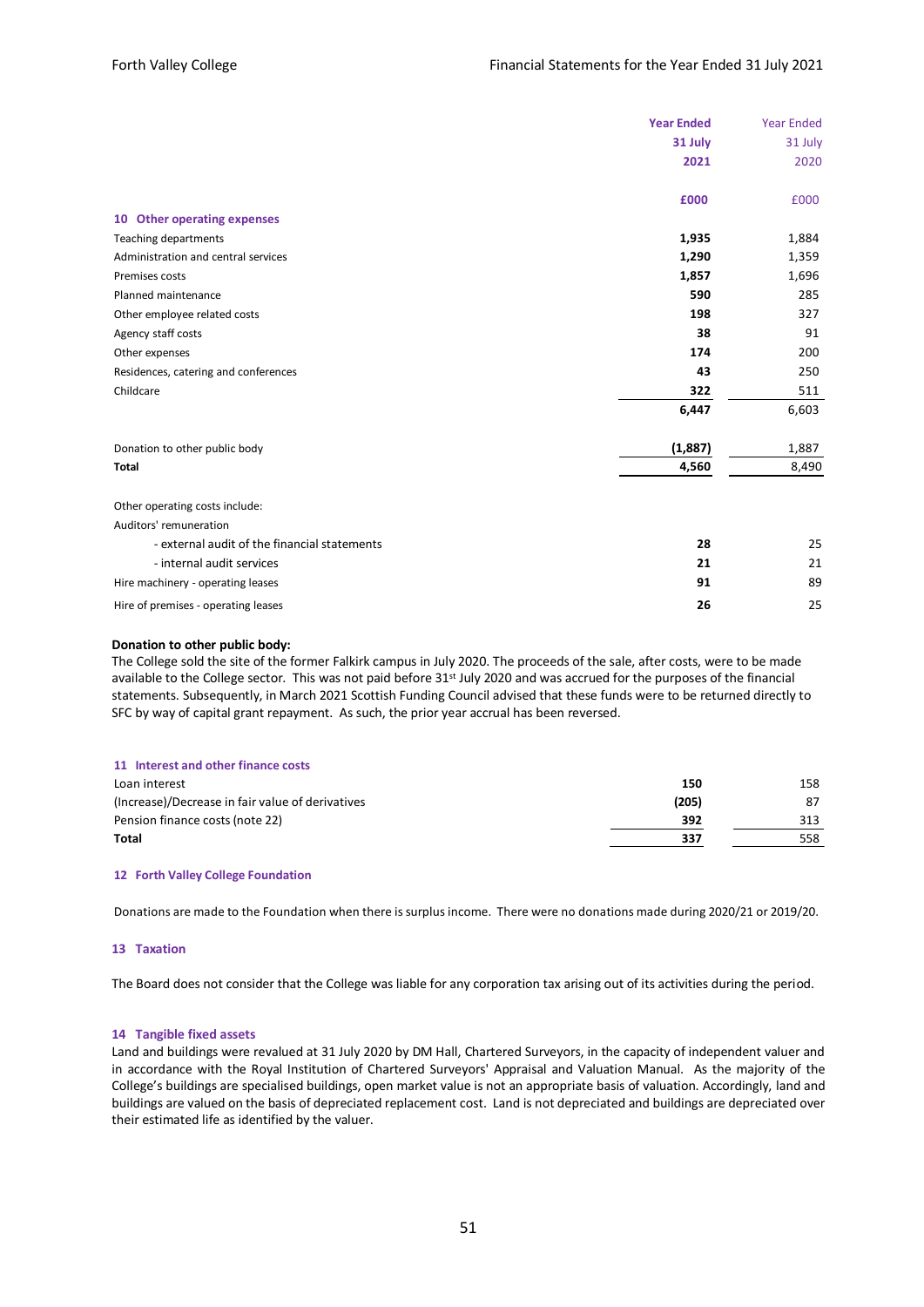|                                | <b>Land and</b><br><b>Buildings</b> | <b>Plant and</b><br><b>Equipment</b> | <b>Total</b> |
|--------------------------------|-------------------------------------|--------------------------------------|--------------|
|                                | £000                                | £000                                 | £000         |
| <b>Cost or valuation</b>       |                                     |                                      |              |
| <b>At 1 August 2020</b>        | 125,836                             | 9,549                                | 135,385      |
| Additions                      | 0                                   | 836                                  | 836          |
| At 31 July 2021                | 125,836                             | 10,385                               | 136,221      |
| Depreciation                   |                                     |                                      |              |
| <b>At 1 August 2020</b>        | 0                                   | 6,322                                | 6,322        |
| Charge for the year            | 4,197                               | ×<br>1,220                           | 5,417        |
| At 31 July 2021                | 4,197                               | 7,542                                | 11,739       |
| Net Book Value at 31 July 2020 | 125,836                             | 3,227                                | 129,063      |
|                                |                                     |                                      |              |
| Net Book Value at 31 July 2021 | 121,639                             | 2,843                                | 124,482      |

Land and buildings with a net book value of £122m have been funded from Scottish Funding Council capital grants. These assets may not be disposed of without the prior approval of the Scottish Funding Council and the College may have to return all or part of the sale proceeds to the Scottish Funding Council.

|                                                      | <b>Year Ended</b> | <b>Year Ended</b> |
|------------------------------------------------------|-------------------|-------------------|
|                                                      | 31 July           | 31 July           |
|                                                      | 2021              | 2020              |
|                                                      | £000              | £000              |
| <b>Trade debtors and other receivables</b><br>15     |                   |                   |
| Amounts falling due within one year:                 |                   |                   |
| Trade debtors - net of provision for doubtful debts  | 857               | 688               |
| Prepayments and accrued income                       | 3,366             | 2,313             |
| Other debtors                                        | 285               | 153               |
|                                                      | 4,508             | 3,154             |
| Creditors: Amounts falling due within one year<br>16 |                   | (Restated)        |
| Trade creditors                                      | 400               | 389               |

| Trade creditors                    | 400    | 389    |
|------------------------------------|--------|--------|
| Other taxation and social security | 558    | 6      |
| Accruals and deferred income       | 4,978  | 5,803  |
| Loan repayment                     | 193    | 184    |
| Other creditors                    | 956    | 503    |
| Deferred capital grant             | 3,226  | 3,284  |
|                                    | 10,311 | 10,169 |

#### **Deferred income**

Included within accruals and deferred income are the following items of income which have been deferred until specific performance related conditions have been met:

| Grant income    | 688   | 103 |
|-----------------|-------|-----|
| Other income    | 384   | 196 |
| Donation Income | 343   |     |
|                 | 1.415 | 299 |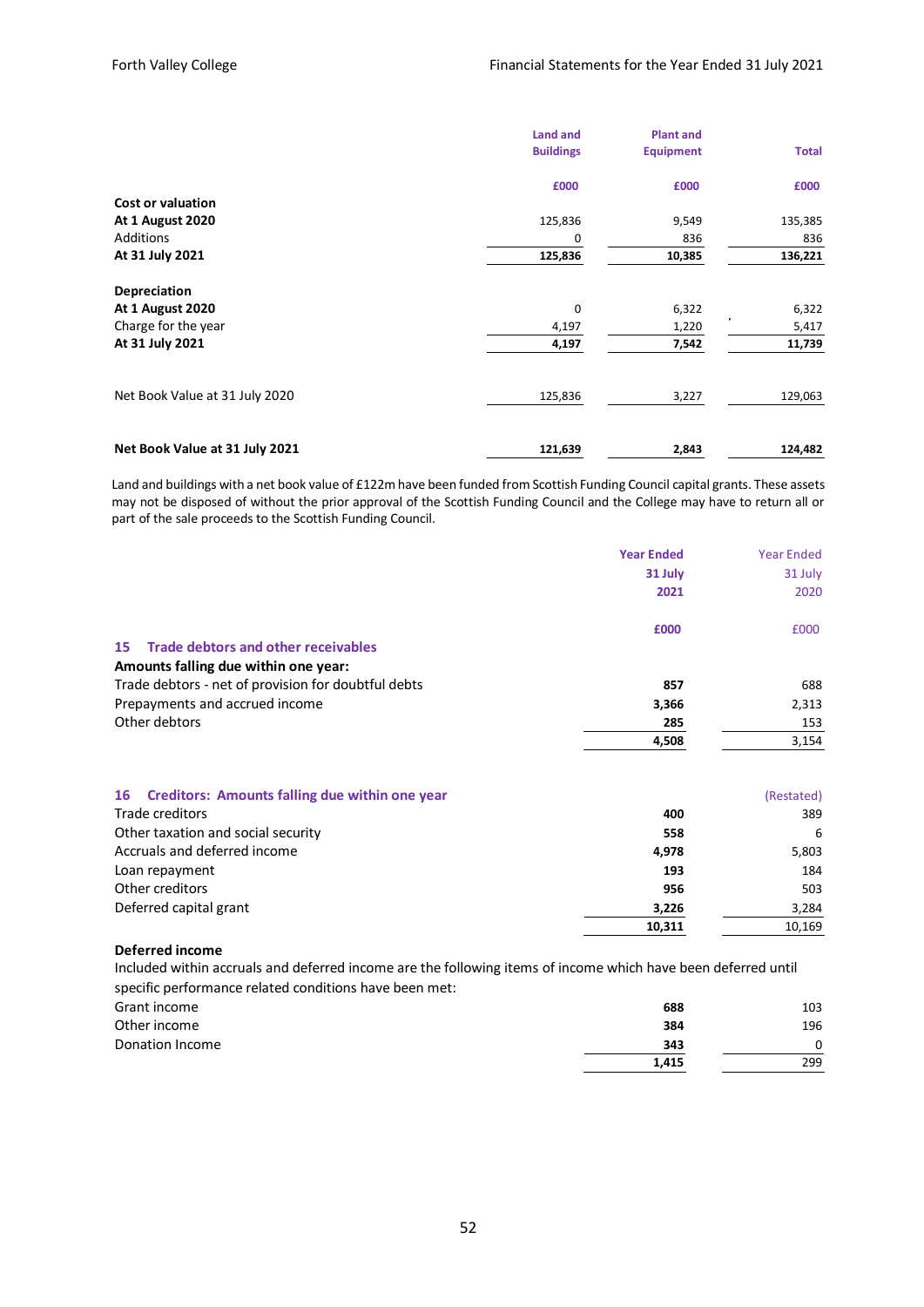|                                                  | <b>Year Ended</b> | <b>Year Ended</b> |
|--------------------------------------------------|-------------------|-------------------|
|                                                  | 31 July           | 31 July           |
|                                                  | 2021              | 2020              |
|                                                  | £000              | £000              |
| 17 Creditors: Amounts falling due after one year |                   | (Restated)        |
| Unsecured loan                                   | 3,185             | 3,378             |
| Deferred capital grant                           | 82,295            | 86,839            |
| Interest rate swap                               | 473               | 678               |
|                                                  | 85,953            | 90,895            |
| Analysis of unsecured loans                      |                   |                   |
| Repayable within one year                        | 193               | 184               |
| Repayable between one and two years              | 201               | 193               |
| Repayable between two and five years             | 667               | 635               |
| Repayable over five years                        | 2,317             | 2,550             |
|                                                  | 3,378             | 3,562             |

The term loan is a 29 year loan from Barclays, taken out 30 September 2010. The first drawdown against the facility was in 2011/12. The College has an interest rates swap at 31 July 2021 of £3.4m (2020: £3.6m) at a fixed rate of 4.3% which terminates on 30 July 2029. In the 12 month period to 31 July 2021, the College repaid £184k (2020: £175k) of the loan principal. There are no covenants attached to the term loan.

#### **Prior Period Adjustment**

Subsequent to the approval of the financial statements for the year to 31 July 2020, a material error came to light. This error related to £1.421m of deferred capital grant held on the balance sheet at 31 July 2020 for the old Falkirk campus, and therefore should have been released as part of the calculation for the loss on disposal of the old campus. This oversight has been corrected as a prior period adjustment.

This had the impact of decreasing 2019/20 short term creditors (deferred capital grants) by £50,127 and long term creditors (deferred capital grants) by £1,370,952, with a corresponding impact on Scottish Funding Council grants (decrease by £50,127) and loss on disposal of fixed assets line (decrease by £1,471,206).

|                                                     | Early<br><b>Retirement</b> | <b>LGPS</b><br><b>Pension</b> | <b>Year Ended</b><br>31 July | <b>Year Ended</b><br>31 July |
|-----------------------------------------------------|----------------------------|-------------------------------|------------------------------|------------------------------|
|                                                     |                            |                               | 2021                         | 2020                         |
| <b>Provisions for liabilities and charges</b><br>18 | £000                       | £000                          | £000                         | £000                         |
| <b>At 1 August 2020</b>                             | 7,025                      | 26,690                        | 33,715                       | 20,910                       |
| Utilised in year                                    | (407)                      | (1,991)                       | (2,398)                      | (2, 240)                     |
| Additions in year                                   | 0                          | 4,632                         | 4,632                        | 3,607                        |
| Revaluation adjustment                              | 445                        | (2, 413)                      | (1,968)                      | 10,984                       |
| Interest charged                                    | 95                         | 392                           | 487                          | 454                          |
| At 31 July 2021                                     | 7,158                      | 27,310                        | 34,468                       | 33,715                       |

The early retirement provision above is in respect of future pension liabilities arising from early retirals. The value of the provision is based on a valuation at 31 July 2021 performed by Hymans Robertson, an independent firm of actuaries. The LGPS pension provision relates to the liability under the College's membership of the Local Government Pension Scheme. Further details are provided at note 22.

#### **19 Restricted Reserves**

The college has no restricted reserves as at 31 July 2021 (2020: nil)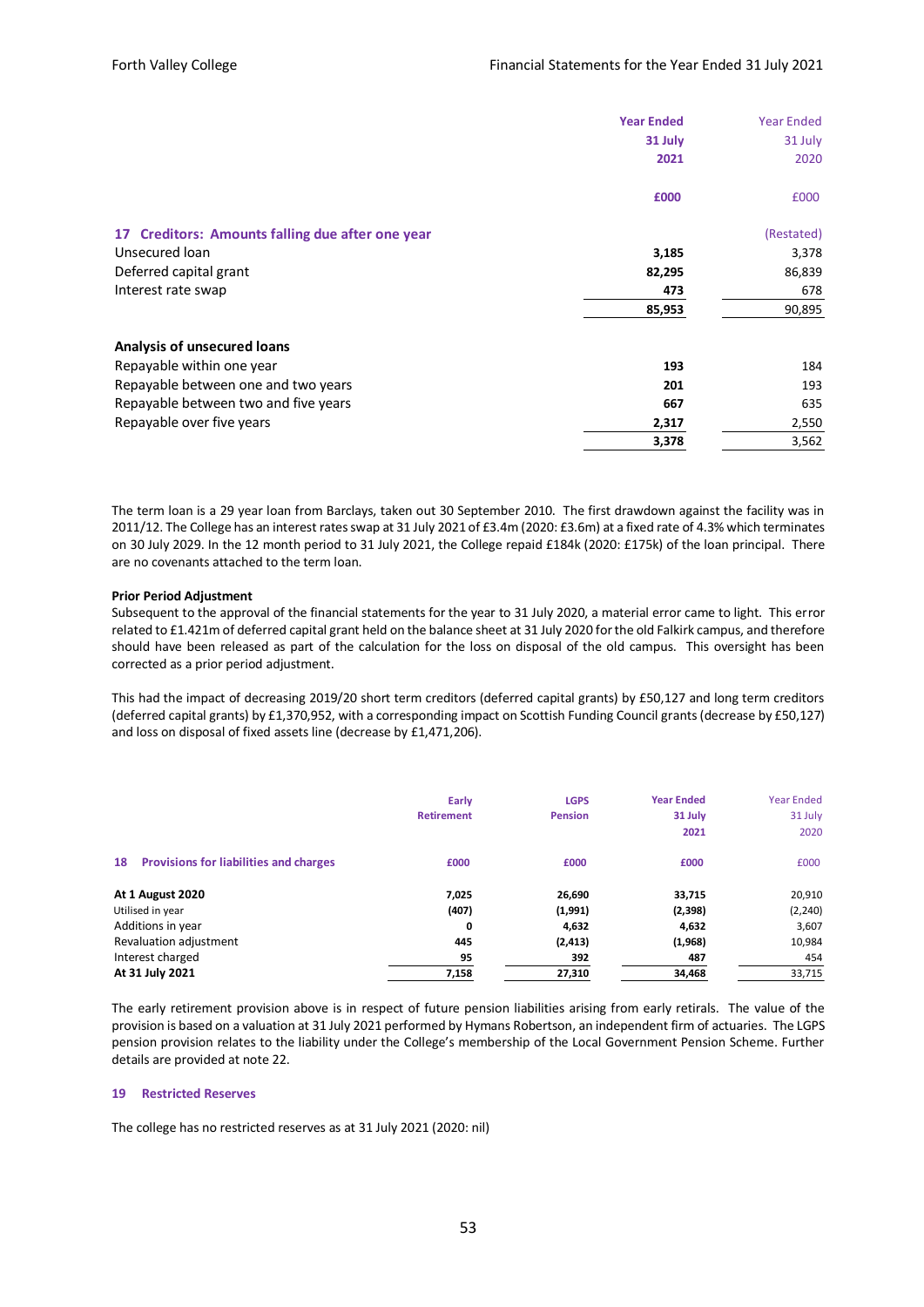#### **20 Analysis of changes in net debt**

|                                   |                  |                  | Other non-cash | <b>Fair value</b> |                |
|-----------------------------------|------------------|------------------|----------------|-------------------|----------------|
|                                   | At start of year | <b>Cashflows</b> | changes        | movements         | At end of year |
|                                   | £000             | £000             | £000           | £000              | £000           |
| Cash                              | 3,785            | 635              | 0              | 0                 | 4,420          |
| Loans falling due within one year | (184)            | 184              | (193)          | 0                 | (193)          |
| Loans falling due after one year  | (3, 378)         | 0                | 193            | 0                 | (3, 185)       |
| Loan interest rate swap           | (678)            | 0                | 0              | 205               | (473)          |
| <b>Total</b>                      | (455)            | 819              | 0              | 205               | 569            |
|                                   |                  |                  |                | 31 July           | 31 July        |
|                                   |                  |                  |                | 2021              | 2020           |
|                                   |                  | <b>Equipment</b> | Property       | <b>Total</b>      | <b>Total</b>   |

| <b>Lease commitments</b><br>21               | £000     | £000 | £000 | £000 |
|----------------------------------------------|----------|------|------|------|
| Payable during the year                      | 91       | 26   | 117  | 114  |
| Future minimum lease payments due:           |          |      |      |      |
| Not later than 1 year                        | 84       | 26   | 110  | 115  |
| Later than 1 year and not later than 5 years | 26       |      | 26   | 34   |
| Later than 5 years                           | $\Omega$ |      |      |      |
| Total lease payments due                     | 110      | 26   | 136  | 149  |

#### **22 Pensions and similar obligations**

The College's employees belong to two principal pension schemes, the Scottish Teachers' Superannuation Scheme (STSS) and the Local Government Pension Scheme (LGPS).

|                                                   | <b>Year Ended</b><br>31 July<br>2021 | <b>Year Ended</b><br>31 July<br>2020 |
|---------------------------------------------------|--------------------------------------|--------------------------------------|
|                                                   | <b>Total</b>                         | <b>Total</b>                         |
|                                                   | £000                                 | £000                                 |
| The total pension costs for the institution were: |                                      |                                      |
| Contribution to STSS                              | 2,201                                | 2,174                                |
| Contribution to LGPS                              | 1,962                                | 1,799                                |
| Pension costs (as a result of FRS 102)            | 2,642                                | 1,779                                |
| Total pension cost (Note 7)                       | 6,805                                | 5,752                                |
| Employer contribution rates                       |                                      |                                      |
| <b>STSS</b>                                       | 23.0%                                | 23.0%                                |
| <b>LGPS</b>                                       | 22.4%                                | 22.4%                                |

STSS and LGPS rates remain the same as 2019/20.

#### **The Scottish Teachers' Superannuation Scheme**

Forth Valley College participates in the Scottish Teachers' Superannuation Scheme. The scheme is an unfunded statutory public service pension scheme with benefits underwritten by the UK Government. The scheme is financed by payments from employers and from those current employees who are members of the scheme and paying contributions at progressively higher marginal rates based on pensionable pay, as specified in the regulations. The rate of employer contributions is set with reference to a funding valuation undertaken by the scheme actuary. The last four-yearly valuation was undertaken as at 31 March 2016 and this has set contribution rates from 1 September 2019 to 31 March 2023 at 23%.

Forth Valley College has no liability for other employer's obligations to the multi-employer scheme. As the scheme is unfunded there can be no deficit or surplus to distribute on the wind-up of the scheme or withdrawal from the scheme. The scheme is an unfunded multi-employer defined benefit scheme. It is accepted that the scheme can be treated for accounting purposes as a defined contribution scheme in circumstances where Forth Valley College is unable to identify its share of the underlying assets and liabilities of the scheme.

The employer contribution rate from 1 September 2019 was 23% of pensionable pay. Employees paid variable rates ranging from 7.2% to 11.9%.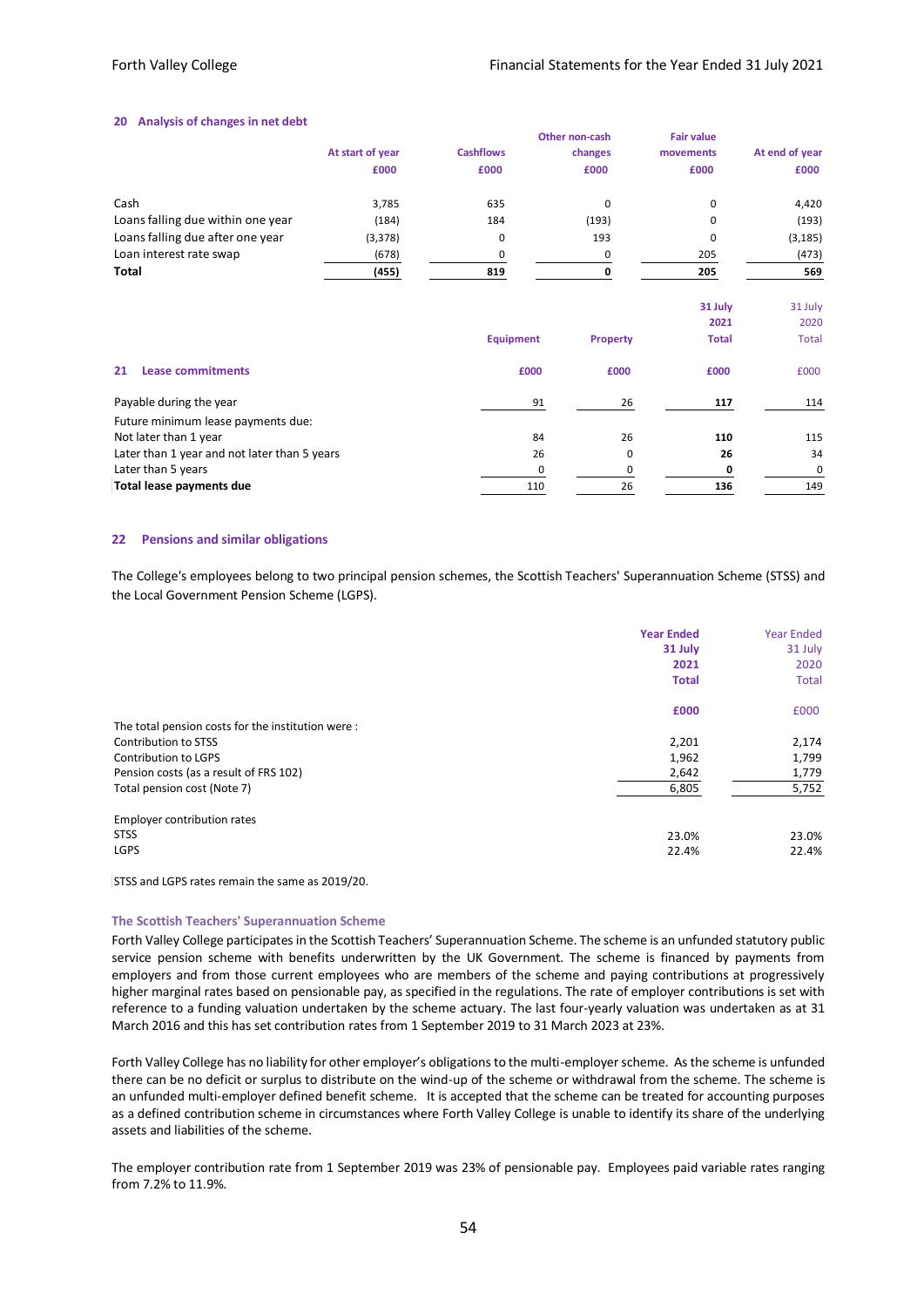The total employer contributions received for the Scottish Teachers' scheme in the year to 31 March 2020 were £559.1m as per the Scottish Public Pensions Agency website. At the time of singing the contributions for the year to 31 March 2021 were not available. Forth Valley College's level of participation in the scheme is 0.4% based on the proportion of the employer contributions paid in 2019/20.

#### **The Local Government Pension Scheme**

The Falkirk Council Pension Fund for non-academic employees is a funded defined benefit scheme, with the assets held in separate trustee administered funds. The total contribution made for the period ended 31 July 2021 was £2,501k of which employer's contributions totalled £1,962k and employee's contributions totalled £539k. The agreed contribution rates are 22.4% from 1 April 2020. Employees pay between 5.5% and 12%.

The following information is based upon a full actuarial valuation of the fund at 31 March 2020 by a qualified independent actuary, rolled forward to 31 July 2021 using approximation methods which allow for changes in financial assumptions, additional benefits, cash flows and actual pension increase orders. This valuation at 31 July 2021 includes the impact of the High Court decision on 26 October 2018, whereby pension schemes which have members with Guaranteed Minimum Pensions (GMPs) must take action to address inequalities in those GMPs if they were contracted-out of the State scheme between 1978 and 1997.

#### McCloud and Sargeant Cases

When the LGPS benefit structure was reformed in 2015, transitional protections were applied to certain older members close to normal retirement age. Following legal proceedings argued in the McCloud and Sargeant cases, the Court of Appeal found that the transitional provisions introduced in the judges and firefighters' pension schemes in 2015 gave rise to unlawful age discrimination. The UK Government requested leave to appeal this finding but this was refused by the Supreme Court on 27 June 2019. The UK Government has formally accepted the Court's decision and, recognising the implications for all public sector pension schemes, is engaging with relevant representatives to agree how the discrimination will be remedied. An allowance for the estimated impact of the McCloud judgement was included within the formal 31 March 2020 triennial funding valuation position, and is therefore automatically included within the Balance Sheet at 31 July 2021, and is through the SOCI as one part of the remeasurement item.

#### Walker and Goodwin Cases

In 2017, the Supreme Court ruled in Walker that the surviving spouse of a same sex marriage was entitled to a survivor's pension based on all of a deceased's members service. As confirmed by the employment tribunal ruling in Goodwin, this placed a same sex survivor in a more favourable position than an opposite sex survivor and was therefore direct discrimination on grounds of sexual orientation. The rulings relate to members whose entitlement arose with effect from 5 December 2005 and therefore retrospective calculations will be required to eliminate past discrimination. Whilst there is still uncertainty surrounding the potential remedy to the Goodwin judgement, Hyman Robertson has carried out some approximate analysis to understand the potential impact of implementing a solution to correct the past underpayment of spouses' benefits on Local Government schemes. The approximate impact of this is very small for a typical Fund (c0.1-0.2% of obligations), and therefore is not considered to be material for the financial statements.

#### **Principal Actuarial assumptions**

Life expectancy is based on the Vita Curves mortality tables with some adjustments. Based on these assumptions, the average future life expectancies at age 65 are summarised below:

|                                | Male        | Female      |
|--------------------------------|-------------|-------------|
| Current pensioners             | 20.5 years  | 23.2 years  |
| Future pensioners              | 21.9 years  | 25.2 years  |
|                                | As at       | As at       |
|                                | 31 July     | 31 July     |
|                                | 2021        | 2020        |
| Pension increase rate          | 2.9%        | 2.2%        |
| Salary increase rate           | 3.5%        | 2.6%        |
| Discount rate                  | 1.6%        | 1.4%        |
|                                | Split of    | Split of    |
| The assets of the scheme were: | investments | investments |
|                                | 31 July     | 31 July     |
|                                | 2021        | 2020        |
| Equities                       | 62%         | 60%         |
| <b>Bonds</b>                   | 30%         | 30%         |
| Property                       | 5%          | 5%          |
| Cash                           | 3%          | 5%          |
| $\sim$ $\sim$                  | .           |             |

The return on the investments in market value terms for the year to 31 July 2021 was 21.2%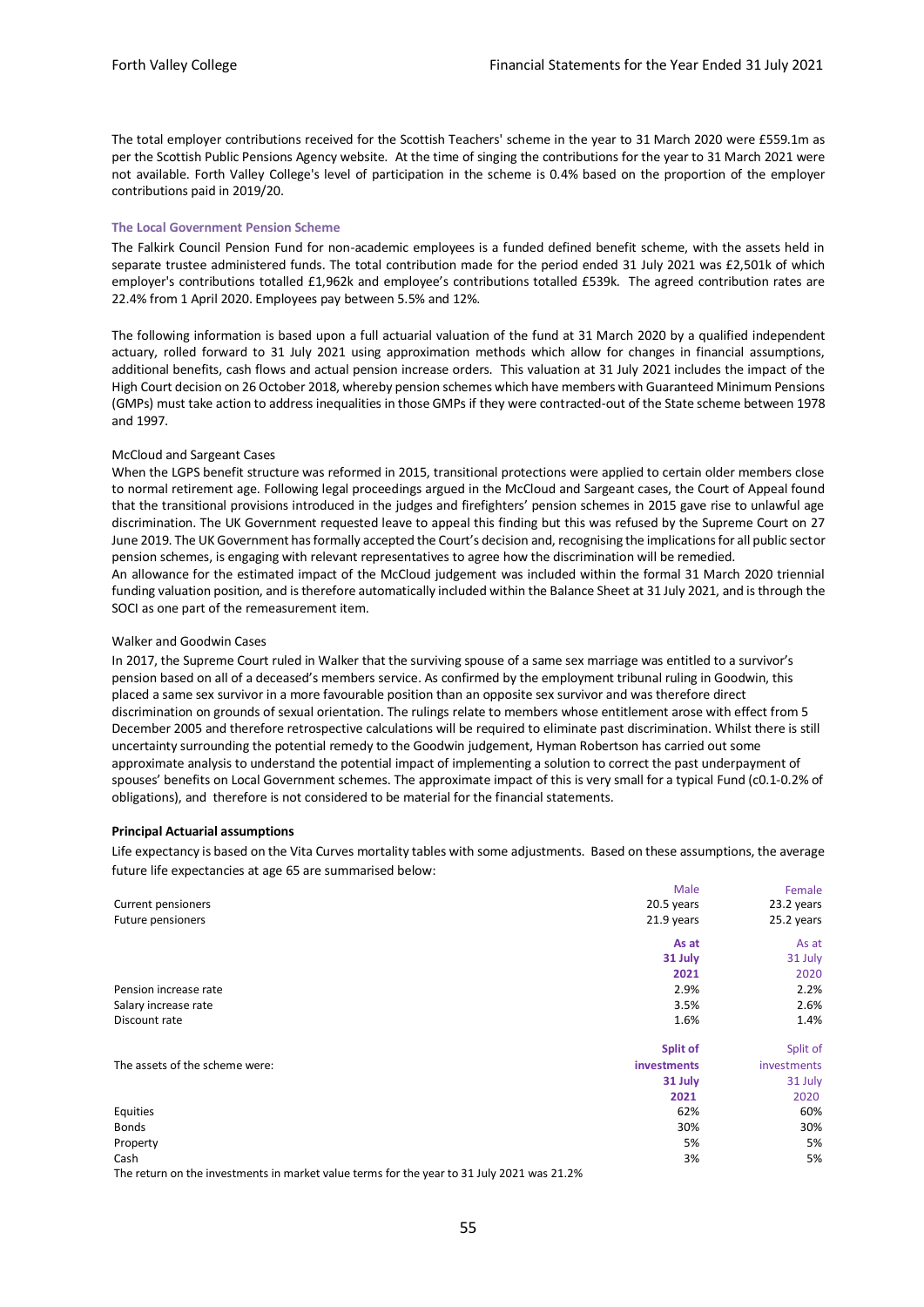The following is an analysis of the amounts charge to the Statement of Comprehensive Income:

| 31 July<br>31 July<br>2021<br>2020<br>£000<br>£000<br>Current service cost<br>(4,632)<br>(3,607)<br>Past service (gain)/cost<br>(3,607)<br><b>Total charged to staff costs</b><br>(4,632)<br>976<br>Interest income on plan assets<br>636<br>(1,028)<br>(1, 289)<br>Interest cost<br>Net interest charged for net return on pension scheme<br>(392)<br>(313)<br>9,011<br>(3,366)<br>Return on assets<br>(1,999)<br>272<br>Other experience<br>Gains and losses arsing on changes in financial assumptions<br>(7, 478)<br>(4,599)<br>Actuarial gain/(loss) charged to other comprehensive income<br>2,413<br>(10, 572)<br>(2,611)<br>(14, 492)<br>Total charge to the SOCI<br>Reconciliation of present value of defined benefit obligations<br>Opening defined benefit obligations<br>71,486<br>59,819<br>Current and past service cost<br>4,632<br>3,607<br>1,028<br>1,289<br>Interest cost<br>Contributions by members<br>539<br>499<br>Remeasurements<br>(3, 261)<br>- change in demographic assumptions<br>0<br>- change in financial assumptions<br>7,860<br>7,478<br>- other experience<br>1,520<br>(272)<br>Benefits paid<br>(1, 157)<br>(905)<br>Unfunded benefits paid<br>(29)<br>(29)<br>Closing defined benefits obligation<br>82,618<br>71,486<br>Reconciliation of the movements in the fair value of the plan assets<br>45,793<br>Opening fair value of the plan assets<br>44,796<br>Interest income on plan assets<br>636<br>976<br>Remeasurements<br>- return on plan assets excluding the amount included in the net interest<br>9,011<br>(3,366)<br>(479)<br>- other experience<br>0<br>Contributions by members<br>539<br>499<br>1,962<br>Contributions by employer<br>1,799<br>29<br>29<br>Contributions in respect of unfunded benefits<br>(905)<br>Benefits paid<br>(1, 157)<br>Unfunded benefits paid<br>(29)<br>(29)<br>Closing fair value of the plan assets<br>55,308<br>44,796<br>The underlying net liability for retirement benefits attributable to the College at 31 July<br>27,310<br>26,690 | <b>Year Ended</b> | <b>Year Ended</b> |
|------------------------------------------------------------------------------------------------------------------------------------------------------------------------------------------------------------------------------------------------------------------------------------------------------------------------------------------------------------------------------------------------------------------------------------------------------------------------------------------------------------------------------------------------------------------------------------------------------------------------------------------------------------------------------------------------------------------------------------------------------------------------------------------------------------------------------------------------------------------------------------------------------------------------------------------------------------------------------------------------------------------------------------------------------------------------------------------------------------------------------------------------------------------------------------------------------------------------------------------------------------------------------------------------------------------------------------------------------------------------------------------------------------------------------------------------------------------------------------------------------------------------------------------------------------------------------------------------------------------------------------------------------------------------------------------------------------------------------------------------------------------------------------------------------------------------------------------------------------------------------------------------------------------------------------------------------------------------------------------------------------------------------|-------------------|-------------------|
|                                                                                                                                                                                                                                                                                                                                                                                                                                                                                                                                                                                                                                                                                                                                                                                                                                                                                                                                                                                                                                                                                                                                                                                                                                                                                                                                                                                                                                                                                                                                                                                                                                                                                                                                                                                                                                                                                                                                                                                                                              |                   |                   |
|                                                                                                                                                                                                                                                                                                                                                                                                                                                                                                                                                                                                                                                                                                                                                                                                                                                                                                                                                                                                                                                                                                                                                                                                                                                                                                                                                                                                                                                                                                                                                                                                                                                                                                                                                                                                                                                                                                                                                                                                                              |                   |                   |
|                                                                                                                                                                                                                                                                                                                                                                                                                                                                                                                                                                                                                                                                                                                                                                                                                                                                                                                                                                                                                                                                                                                                                                                                                                                                                                                                                                                                                                                                                                                                                                                                                                                                                                                                                                                                                                                                                                                                                                                                                              |                   |                   |
|                                                                                                                                                                                                                                                                                                                                                                                                                                                                                                                                                                                                                                                                                                                                                                                                                                                                                                                                                                                                                                                                                                                                                                                                                                                                                                                                                                                                                                                                                                                                                                                                                                                                                                                                                                                                                                                                                                                                                                                                                              |                   |                   |
|                                                                                                                                                                                                                                                                                                                                                                                                                                                                                                                                                                                                                                                                                                                                                                                                                                                                                                                                                                                                                                                                                                                                                                                                                                                                                                                                                                                                                                                                                                                                                                                                                                                                                                                                                                                                                                                                                                                                                                                                                              |                   |                   |
|                                                                                                                                                                                                                                                                                                                                                                                                                                                                                                                                                                                                                                                                                                                                                                                                                                                                                                                                                                                                                                                                                                                                                                                                                                                                                                                                                                                                                                                                                                                                                                                                                                                                                                                                                                                                                                                                                                                                                                                                                              |                   |                   |
|                                                                                                                                                                                                                                                                                                                                                                                                                                                                                                                                                                                                                                                                                                                                                                                                                                                                                                                                                                                                                                                                                                                                                                                                                                                                                                                                                                                                                                                                                                                                                                                                                                                                                                                                                                                                                                                                                                                                                                                                                              |                   |                   |
|                                                                                                                                                                                                                                                                                                                                                                                                                                                                                                                                                                                                                                                                                                                                                                                                                                                                                                                                                                                                                                                                                                                                                                                                                                                                                                                                                                                                                                                                                                                                                                                                                                                                                                                                                                                                                                                                                                                                                                                                                              |                   |                   |
|                                                                                                                                                                                                                                                                                                                                                                                                                                                                                                                                                                                                                                                                                                                                                                                                                                                                                                                                                                                                                                                                                                                                                                                                                                                                                                                                                                                                                                                                                                                                                                                                                                                                                                                                                                                                                                                                                                                                                                                                                              |                   |                   |
|                                                                                                                                                                                                                                                                                                                                                                                                                                                                                                                                                                                                                                                                                                                                                                                                                                                                                                                                                                                                                                                                                                                                                                                                                                                                                                                                                                                                                                                                                                                                                                                                                                                                                                                                                                                                                                                                                                                                                                                                                              |                   |                   |
|                                                                                                                                                                                                                                                                                                                                                                                                                                                                                                                                                                                                                                                                                                                                                                                                                                                                                                                                                                                                                                                                                                                                                                                                                                                                                                                                                                                                                                                                                                                                                                                                                                                                                                                                                                                                                                                                                                                                                                                                                              |                   |                   |
|                                                                                                                                                                                                                                                                                                                                                                                                                                                                                                                                                                                                                                                                                                                                                                                                                                                                                                                                                                                                                                                                                                                                                                                                                                                                                                                                                                                                                                                                                                                                                                                                                                                                                                                                                                                                                                                                                                                                                                                                                              |                   |                   |
|                                                                                                                                                                                                                                                                                                                                                                                                                                                                                                                                                                                                                                                                                                                                                                                                                                                                                                                                                                                                                                                                                                                                                                                                                                                                                                                                                                                                                                                                                                                                                                                                                                                                                                                                                                                                                                                                                                                                                                                                                              |                   |                   |
|                                                                                                                                                                                                                                                                                                                                                                                                                                                                                                                                                                                                                                                                                                                                                                                                                                                                                                                                                                                                                                                                                                                                                                                                                                                                                                                                                                                                                                                                                                                                                                                                                                                                                                                                                                                                                                                                                                                                                                                                                              |                   |                   |
|                                                                                                                                                                                                                                                                                                                                                                                                                                                                                                                                                                                                                                                                                                                                                                                                                                                                                                                                                                                                                                                                                                                                                                                                                                                                                                                                                                                                                                                                                                                                                                                                                                                                                                                                                                                                                                                                                                                                                                                                                              |                   |                   |
|                                                                                                                                                                                                                                                                                                                                                                                                                                                                                                                                                                                                                                                                                                                                                                                                                                                                                                                                                                                                                                                                                                                                                                                                                                                                                                                                                                                                                                                                                                                                                                                                                                                                                                                                                                                                                                                                                                                                                                                                                              |                   |                   |
|                                                                                                                                                                                                                                                                                                                                                                                                                                                                                                                                                                                                                                                                                                                                                                                                                                                                                                                                                                                                                                                                                                                                                                                                                                                                                                                                                                                                                                                                                                                                                                                                                                                                                                                                                                                                                                                                                                                                                                                                                              |                   |                   |
|                                                                                                                                                                                                                                                                                                                                                                                                                                                                                                                                                                                                                                                                                                                                                                                                                                                                                                                                                                                                                                                                                                                                                                                                                                                                                                                                                                                                                                                                                                                                                                                                                                                                                                                                                                                                                                                                                                                                                                                                                              |                   |                   |
|                                                                                                                                                                                                                                                                                                                                                                                                                                                                                                                                                                                                                                                                                                                                                                                                                                                                                                                                                                                                                                                                                                                                                                                                                                                                                                                                                                                                                                                                                                                                                                                                                                                                                                                                                                                                                                                                                                                                                                                                                              |                   |                   |
|                                                                                                                                                                                                                                                                                                                                                                                                                                                                                                                                                                                                                                                                                                                                                                                                                                                                                                                                                                                                                                                                                                                                                                                                                                                                                                                                                                                                                                                                                                                                                                                                                                                                                                                                                                                                                                                                                                                                                                                                                              |                   |                   |
|                                                                                                                                                                                                                                                                                                                                                                                                                                                                                                                                                                                                                                                                                                                                                                                                                                                                                                                                                                                                                                                                                                                                                                                                                                                                                                                                                                                                                                                                                                                                                                                                                                                                                                                                                                                                                                                                                                                                                                                                                              |                   |                   |
|                                                                                                                                                                                                                                                                                                                                                                                                                                                                                                                                                                                                                                                                                                                                                                                                                                                                                                                                                                                                                                                                                                                                                                                                                                                                                                                                                                                                                                                                                                                                                                                                                                                                                                                                                                                                                                                                                                                                                                                                                              |                   |                   |
|                                                                                                                                                                                                                                                                                                                                                                                                                                                                                                                                                                                                                                                                                                                                                                                                                                                                                                                                                                                                                                                                                                                                                                                                                                                                                                                                                                                                                                                                                                                                                                                                                                                                                                                                                                                                                                                                                                                                                                                                                              |                   |                   |
|                                                                                                                                                                                                                                                                                                                                                                                                                                                                                                                                                                                                                                                                                                                                                                                                                                                                                                                                                                                                                                                                                                                                                                                                                                                                                                                                                                                                                                                                                                                                                                                                                                                                                                                                                                                                                                                                                                                                                                                                                              |                   |                   |
|                                                                                                                                                                                                                                                                                                                                                                                                                                                                                                                                                                                                                                                                                                                                                                                                                                                                                                                                                                                                                                                                                                                                                                                                                                                                                                                                                                                                                                                                                                                                                                                                                                                                                                                                                                                                                                                                                                                                                                                                                              |                   |                   |
|                                                                                                                                                                                                                                                                                                                                                                                                                                                                                                                                                                                                                                                                                                                                                                                                                                                                                                                                                                                                                                                                                                                                                                                                                                                                                                                                                                                                                                                                                                                                                                                                                                                                                                                                                                                                                                                                                                                                                                                                                              |                   |                   |
|                                                                                                                                                                                                                                                                                                                                                                                                                                                                                                                                                                                                                                                                                                                                                                                                                                                                                                                                                                                                                                                                                                                                                                                                                                                                                                                                                                                                                                                                                                                                                                                                                                                                                                                                                                                                                                                                                                                                                                                                                              |                   |                   |
|                                                                                                                                                                                                                                                                                                                                                                                                                                                                                                                                                                                                                                                                                                                                                                                                                                                                                                                                                                                                                                                                                                                                                                                                                                                                                                                                                                                                                                                                                                                                                                                                                                                                                                                                                                                                                                                                                                                                                                                                                              |                   |                   |
|                                                                                                                                                                                                                                                                                                                                                                                                                                                                                                                                                                                                                                                                                                                                                                                                                                                                                                                                                                                                                                                                                                                                                                                                                                                                                                                                                                                                                                                                                                                                                                                                                                                                                                                                                                                                                                                                                                                                                                                                                              |                   |                   |
|                                                                                                                                                                                                                                                                                                                                                                                                                                                                                                                                                                                                                                                                                                                                                                                                                                                                                                                                                                                                                                                                                                                                                                                                                                                                                                                                                                                                                                                                                                                                                                                                                                                                                                                                                                                                                                                                                                                                                                                                                              |                   |                   |
|                                                                                                                                                                                                                                                                                                                                                                                                                                                                                                                                                                                                                                                                                                                                                                                                                                                                                                                                                                                                                                                                                                                                                                                                                                                                                                                                                                                                                                                                                                                                                                                                                                                                                                                                                                                                                                                                                                                                                                                                                              |                   |                   |
|                                                                                                                                                                                                                                                                                                                                                                                                                                                                                                                                                                                                                                                                                                                                                                                                                                                                                                                                                                                                                                                                                                                                                                                                                                                                                                                                                                                                                                                                                                                                                                                                                                                                                                                                                                                                                                                                                                                                                                                                                              |                   |                   |
|                                                                                                                                                                                                                                                                                                                                                                                                                                                                                                                                                                                                                                                                                                                                                                                                                                                                                                                                                                                                                                                                                                                                                                                                                                                                                                                                                                                                                                                                                                                                                                                                                                                                                                                                                                                                                                                                                                                                                                                                                              |                   |                   |
|                                                                                                                                                                                                                                                                                                                                                                                                                                                                                                                                                                                                                                                                                                                                                                                                                                                                                                                                                                                                                                                                                                                                                                                                                                                                                                                                                                                                                                                                                                                                                                                                                                                                                                                                                                                                                                                                                                                                                                                                                              |                   |                   |
|                                                                                                                                                                                                                                                                                                                                                                                                                                                                                                                                                                                                                                                                                                                                                                                                                                                                                                                                                                                                                                                                                                                                                                                                                                                                                                                                                                                                                                                                                                                                                                                                                                                                                                                                                                                                                                                                                                                                                                                                                              |                   |                   |
|                                                                                                                                                                                                                                                                                                                                                                                                                                                                                                                                                                                                                                                                                                                                                                                                                                                                                                                                                                                                                                                                                                                                                                                                                                                                                                                                                                                                                                                                                                                                                                                                                                                                                                                                                                                                                                                                                                                                                                                                                              |                   |                   |
|                                                                                                                                                                                                                                                                                                                                                                                                                                                                                                                                                                                                                                                                                                                                                                                                                                                                                                                                                                                                                                                                                                                                                                                                                                                                                                                                                                                                                                                                                                                                                                                                                                                                                                                                                                                                                                                                                                                                                                                                                              |                   |                   |
|                                                                                                                                                                                                                                                                                                                                                                                                                                                                                                                                                                                                                                                                                                                                                                                                                                                                                                                                                                                                                                                                                                                                                                                                                                                                                                                                                                                                                                                                                                                                                                                                                                                                                                                                                                                                                                                                                                                                                                                                                              |                   |                   |
|                                                                                                                                                                                                                                                                                                                                                                                                                                                                                                                                                                                                                                                                                                                                                                                                                                                                                                                                                                                                                                                                                                                                                                                                                                                                                                                                                                                                                                                                                                                                                                                                                                                                                                                                                                                                                                                                                                                                                                                                                              |                   |                   |

|                                                                                             | <b>Year Ended</b> |
|---------------------------------------------------------------------------------------------|-------------------|
|                                                                                             | 31 July           |
| Analysis of projected amount to be charged to operating result for the year to 31 July 2021 | 2021              |
|                                                                                             | £000              |
| Projected current service cost                                                              | 5,209             |
| Interest on obligation                                                                      | 1,469             |
| Interest income on plan assets                                                              | (895)             |
| <b>Total</b>                                                                                | 5,783             |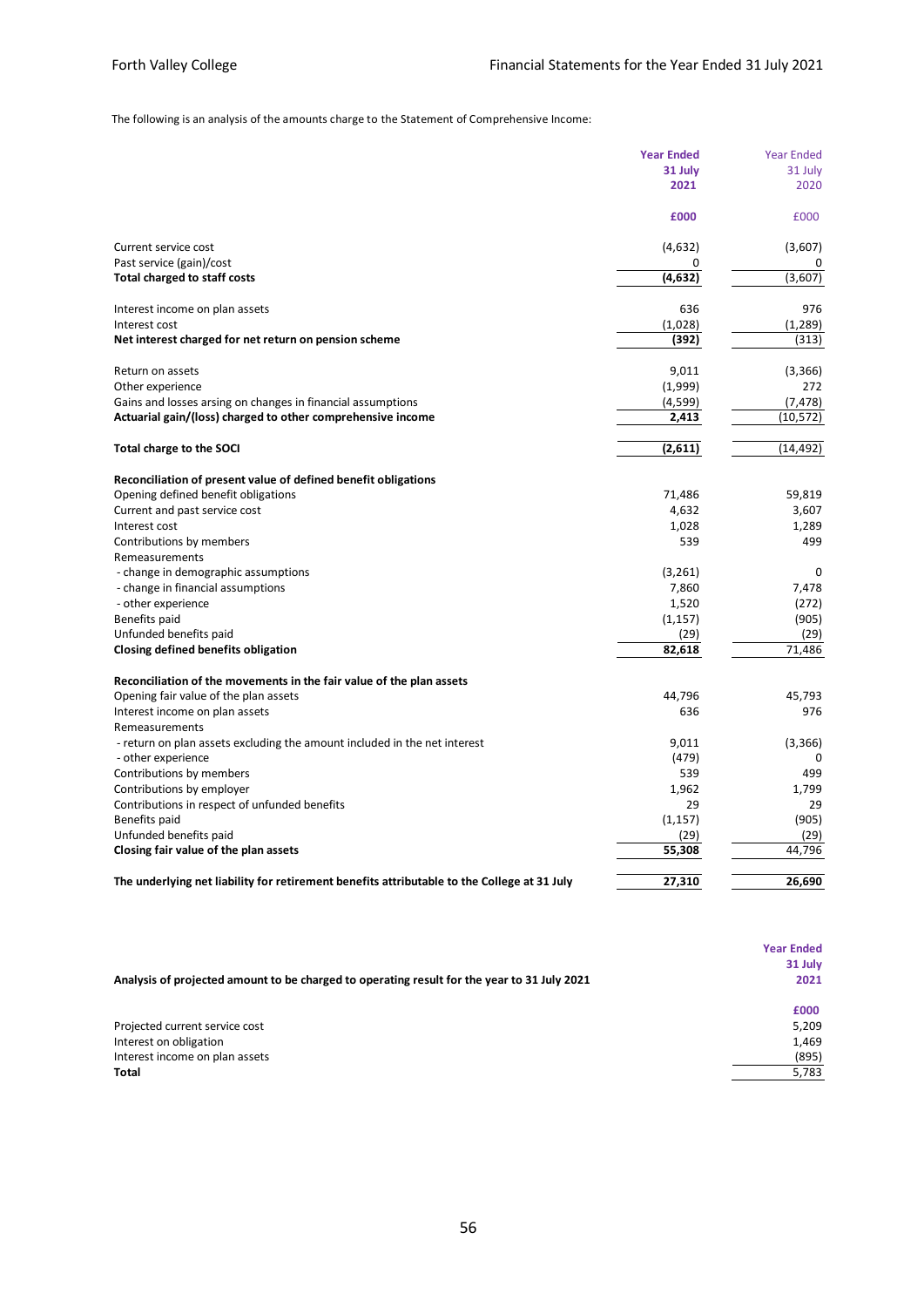#### **23 Related Party Transactions**

The College's board members are the trustees for charitable law purposes. Due to the nature of the College's operations and the composition of its Board of Management being drawn from local public and private sector organisations, it is inevitable that transactions will take place with organisations in which a member of the Board of Management may have an interest. All transactions involving organisations in which a member of the Board of Management may have a material interest are conducted at arm's length and in accordance with normal project and procurement procedures.

During the period under review, transactions with bodies in which a member of the Board of Management has an interest and which, in aggregate, are considered to be material with respect to both parties, are noted below:

| <b>Member</b> | <b>Organisation</b>              | <b>Nature of Transaction</b>            | <b>College</b><br>Income | <b>College</b><br><b>Purchases</b> |
|---------------|----------------------------------|-----------------------------------------|--------------------------|------------------------------------|
|               |                                  |                                         | £000                     | £000                               |
| K Thomson     | SQA                              | Certification fees                      | 0                        | 316                                |
| L McCabe      | University of Stirling           | HEI income/Hire of accommodation        | 1,205                    |                                    |
| H Burt        | Ceteris Limited                  | <b>Tuition fees</b>                     |                          |                                    |
| N Akram       | <b>Balfour Beatty</b>            | Tuition fees/New Campus Build retention | 4                        | 832                                |
| A Caldwell    | Diageo plc                       | Commercial Income                       | 11                       |                                    |
| A McKean      | JT Limited                       | Licences/Registration fees              | 0                        | 82                                 |
| K McInnes     | Forth Valley Chamber of Commerce | Membership fee                          | 0                        |                                    |
| K McInnes     | Energy Skills Partnership        | Marketing income                        | 36                       |                                    |

As at 31 July 2021 the following balances for the organisations noted above, which are considered to be material, were:

| Organisation           | Due to the<br><b>College</b> | Due from<br>the College |
|------------------------|------------------------------|-------------------------|
| University of Stirling | £000<br>500<br>500           | £000                    |

The College had transactions during the year, or worked in partnership with, the following bodies in which members of the Board of Management hold, or held, official positions.

The College had transactions during the year, or worked in partnership with, the following bodies in which members of the Board of Management hold, or held, official positions.

| <b>Member</b> | <b>Organisation</b>              | Post                                         |
|---------------|----------------------------------|----------------------------------------------|
|               |                                  |                                              |
| K Thomson     | SQA                              | <b>Board Member</b>                          |
| N Akram       | <b>Balfour Beatty</b>            | <b>Community Benefits role</b>               |
| H Burt        | Ceteris                          | Company Secretary on behalf of French Duncan |
| L McCabe      | University of Stirling           | Director of Finance                          |
| A Caldwell    | Diageo                           | Owns shares/securities                       |
| A McKean      | JT Limited                       | <b>Board Member</b>                          |
| K McInnes     | Forth Valley Chamber of Commerce | Non-Executive Board Member                   |
| K McInnes     | Energy Skills Partnership        | Non-Executive Board Member                   |

The members of the Senior Management Team who are not Board members have also been considered in relation to these disclosures, and there are no interests or transactions to note.

#### **24 Financial Instruments**

Financial assets and liabilities are carried in the balance sheet at amortised cost. Their fair value can be assessed by calculating the present value of the cash flows that will take place over the remaining period of the instrument, using the assumption that the fair value of trade and other receivables (note 15) and trade creditors (note 16) is taken to be the invoiced or billed amount.

Liquidity risk – The College uses an interest rate swap to adjust interest rate exposure in order to guarantee fixed interest payments for a bank loan (note where payments are variable and hence exposed to interest rate movements). The swap has a fixed rate of 4.3% and the fair value as at 31 July 2021 was £473K (2020: £678k). The swap is due to terminate on 30 July 2029. The term loan is a 29 year loan from Barclays, taken out 30 September 2010. The first drawdown against the facility was in 2011/12. In the year to 31 July 2021 the college repaid £184k of the loan principal.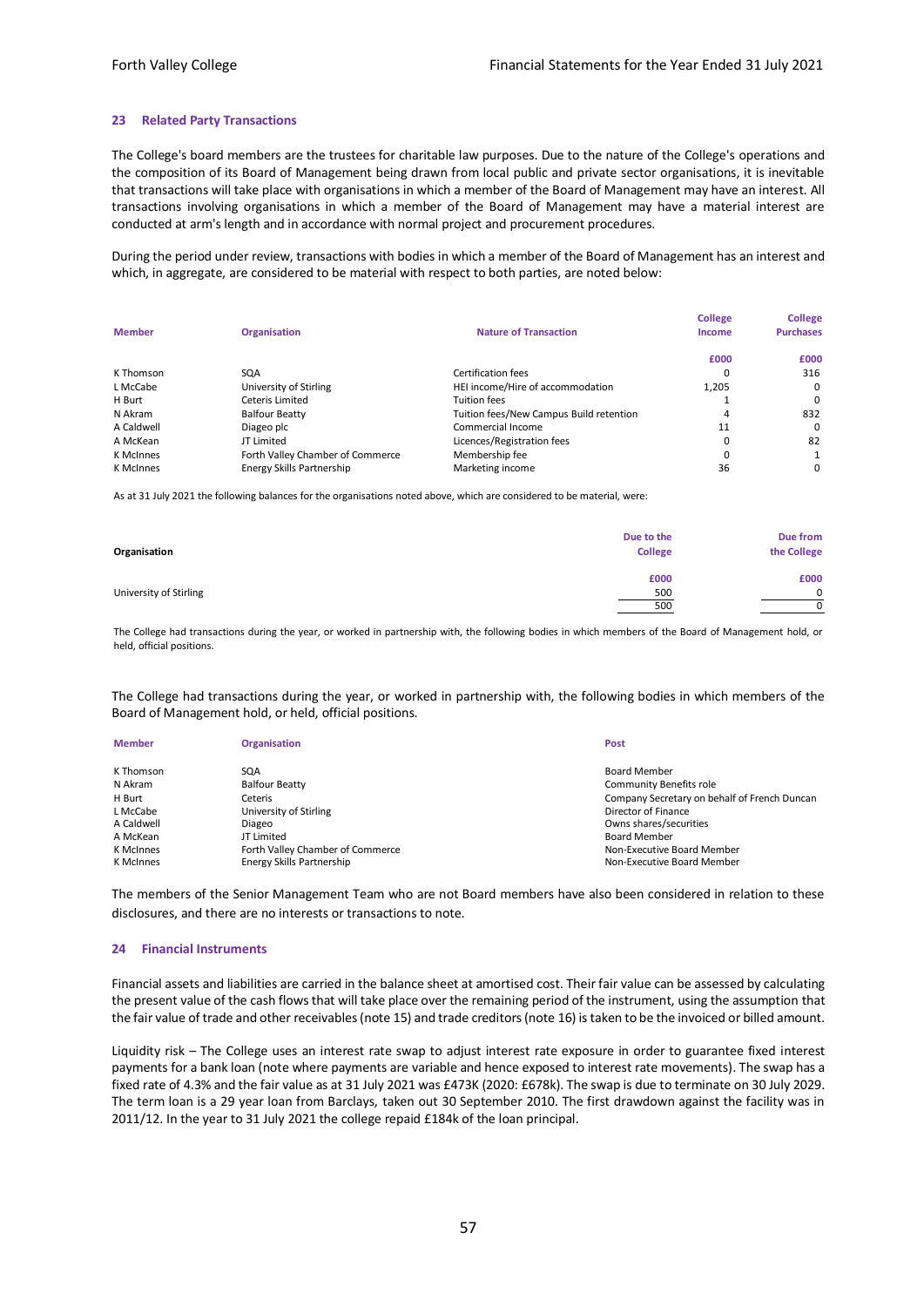|                                                                                                        | <b>FE Bursary</b>            | <b>EMA's</b>            | <b>Other</b>                  | <b>Year Ended</b><br>31 July<br>2021 | <b>Year Ended</b><br>31 July<br>2020 |
|--------------------------------------------------------------------------------------------------------|------------------------------|-------------------------|-------------------------------|--------------------------------------|--------------------------------------|
| FE Bursary and other Student Support Funds<br>25                                                       | £000                         | £000                    | £000                          | £000                                 | £000                                 |
| Balance brought forward<br>Allocation received in year                                                 | 87<br>3,230<br>3,317         | 10<br>199<br>209        | 67<br>629<br>696              | 164<br>4,058<br>4,222                | 98<br>3,701<br>3,799                 |
| Expenditure<br>Repaid to Funding Council as Clawback<br>In Year Return to Funding Council<br>Virements | (3,079)<br>(35)<br>(85)<br>0 | (199)<br>(10)<br>0<br>0 | (273)<br>(67)<br>(241)<br>259 | (3,551)<br>(112)<br>(326)<br>259     | (3,701)<br>(48)<br>$\Omega$<br>114   |
| Balance carried forward                                                                                | 118                          | 0                       | 374                           | 492                                  | 164                                  |
| Represented by:<br>Repayable to Funding Council as Clawback                                            | 118<br>118                   | 0<br>0                  | 374<br>374                    | 492<br>492                           | 164<br>164                           |

FE Bursary and Student Support Fund grants are available solely for students, the College acting only as paying agent. The grants and related disbursements are therefore excluded from the Income and Expenditure Account.

|                              | <b>Year Ended</b> | <b>Year Ended</b> |
|------------------------------|-------------------|-------------------|
|                              | 31 July           | 31 July           |
|                              | 2021              | 2020              |
| <b>Childcare Funds</b><br>26 | £000              | £000              |
| Balance brought forward      | 0                 | 0                 |
| Allocation received in year  | 582               | 625               |
|                              | 582               | 625               |
| Expenditure                  | (323)             | (511)             |
| Virements                    | (259)             | (114)             |
| Balance carried forward      |                   | 0                 |

Childcare Fund transactions are included within the College Income & Expenditure account in accordance with the Accounts Direction issued by the Scottish Funding Council.

|                                  | <b>Year Ended</b><br>31 July | <b>Year Ended</b><br>31 July |
|----------------------------------|------------------------------|------------------------------|
|                                  | 2021                         | 2020                         |
| 27 HE Discretionary              | £000                         | £000                         |
| Balance brought forward          | 141                          | 13                           |
| Allocation received in year      | 390                          | 273                          |
|                                  | 531                          | 286                          |
| Expenditure                      | (147)                        | (132)                        |
| Repaid to SAAS as Clawback       | (20)                         | (13)                         |
| In Year Return to SAAS           | (137)                        | 0                            |
| Balance carried forward          | 227                          | 141                          |
| Represented by:                  |                              |                              |
| Repayable to SAAS as Clawback    | 78                           | 20                           |
| Retained by College for Students | 149                          | 121                          |
|                                  | 227                          | 141                          |

#### **28 Capital Commitments**

The College has no capital commitments at 31 July 2021.

#### **29 Contingent Liabilities**

The College has no contingent liabilities at 31 July 2021.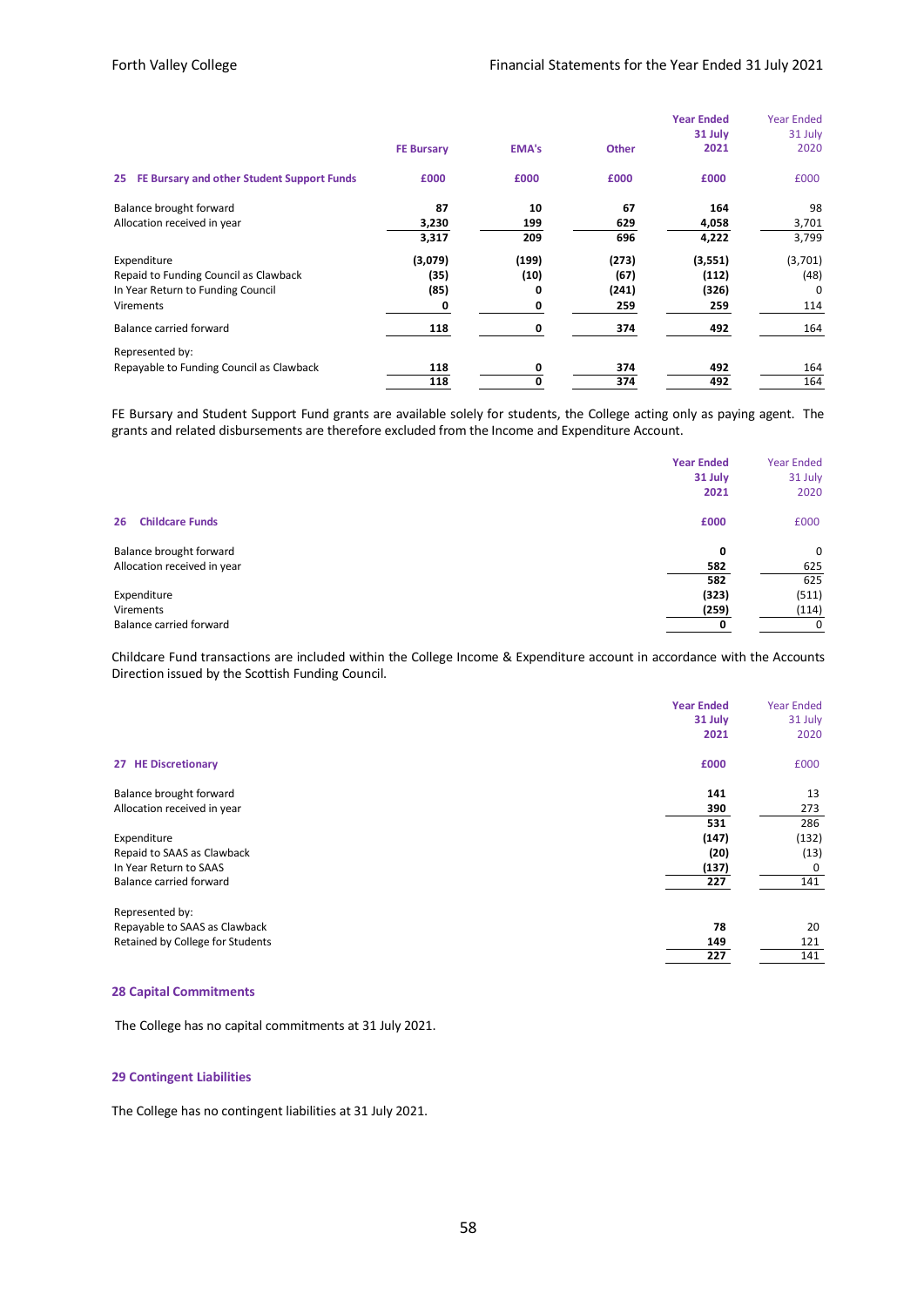#### **30 Post Balance Sheet Events**

There are no post balance sheet events to note.

#### **31 Table of Non-cash allocation**

|                                                                                                    | 31 July<br>2021 | (Restated)<br>31 July<br>2020 |
|----------------------------------------------------------------------------------------------------|-----------------|-------------------------------|
|                                                                                                    | £000            | £000                          |
| Deficit before other gains and losses                                                              | (963)           | (4,526)                       |
| Depreciation budget for government funded assets (net of deferred capital grant) for academic year | 613             | 613                           |
| Operating deficit on Central Government accounting basis                                           | (350)           | (3, 913)                      |

Following reclassification, incorporated Colleges received a non-cash budget to cover depreciation but this additional budget is not recognised under the FE/HE SORP accounting rules. Colleges may show a deficit equivalent to net depreciation as a result of having to meet Government accounting rules and the requirement to spend the entire cash allocation.

Under the FE/HE SORP, the college recorded an operating deficit of £963k for the year ended 31 July 2021. After adjusting for the non-cash allocation provided under government rules, the College shows an "adjusted" deficit of £350k on a Central Government accounting basis. The deficit is attributable to other factors reflected in the adjusted operating table and the College is therefore operating sustainably within its funding allocation.

#### **32 Accounting estimates and judgements**

The financial statements contain estimated figures that are based on assumptions by management about the future, or that are otherwise uncertain. Estimates are made taking into consideration historical experience, current trends and other relevant factors based on the information available to management at the time of preparing the financial statements. However, because balances cannot be determined with certainty, actual results could be materially different from the assumptions and estimates.

The items in the College's Balance Sheet at 31 July 2021 for which there is a risk of material adjustment in the forthcoming financial year are as follows:

• Valuation of property - the valuation of the College's estate which is periodically revalued are subject to significant estimation due to a number of factors, including ongoing changes to estimates around the costs of replacing existing assets, the market value fluctuation of comparable assets used for valuation, the current condition and future maintenance costs of assets, changes to regulatory standards and the remaining useful economic lives of the assets. Given the material nature of the College's estate, there is a high likelihood that changes in these estimates will result in material changes in the valuation of assets on the balance sheet. The total value of the College's assets at 31 July 2021 is outlined and broken down by asset category at note 14.

Land and Buildings were independently valued for the purposes of the financial statements by D M Hall. The basis of valuation was depreciated replacement cost. The latest full valuation for all 3 campuses at Alloa, Falkirk and Stirling was undertaken as at 31 July 2020. This resulted in all the buildings being revalued upwards, along with the land at the new Falkirk campus, totalling an increase in revaluation reserve of £21.2m. A review of the campus values as at 31 July 2021 confirmed that there was no impairment to the properties to be recognised in these financial statements.

- Interest rate risk the College is exposed to interest rate movements on the loan and as a result entered into a swap arrangement when the loan was agreed. As a complex financial instrument the swap is being accounted for at fair value at each year end. In the current market environment the fair value of the swap agreement is a liability to the College, as assessed by the bank and confirmed as reasonable through an independent assessment. The interest rate swap fair value was a liability at 31 July 2021 but if the LIBOR interest rates and other market factors change going forward there is the potential for the fair value of the swap to be assessed as an asset for the College rather than a liability, or for the liability to increase.
- LGPS Pension liability the College's participation in the Local Government Pension Scheme requires the funding of liabilities that may stretch out 60-70 years based on the working lives of active members and period during which pensions are in payment. During these periods there will be diverse economic cycles, varying levels of investment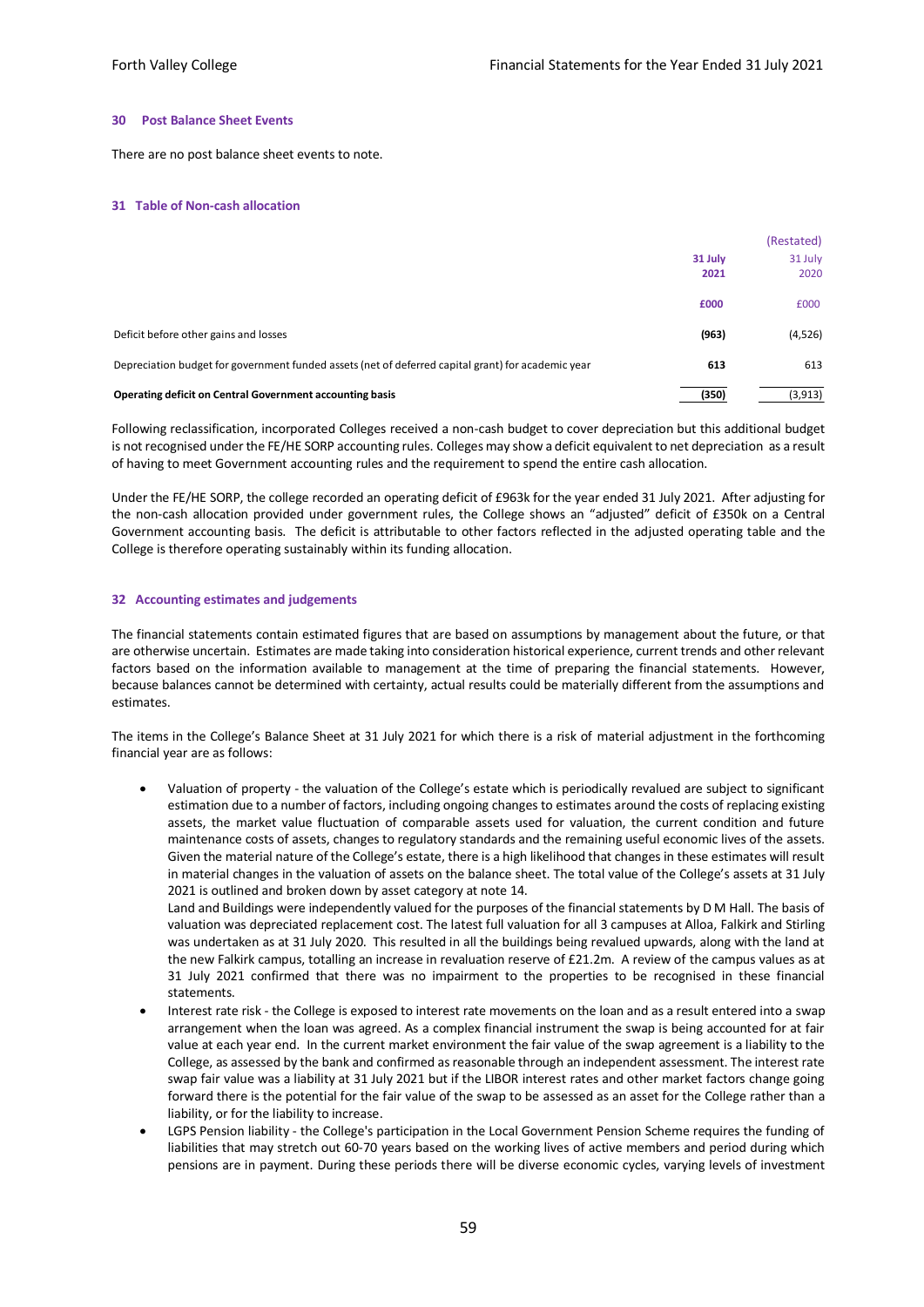return and changes in mortality rates. The key assumptions that impact on the net pension liability in future are set out within note 22.

- Early Retirement provision the College has a provision for staff who had early retirement. The amount of this liability varies based on a number of factors, but most significantly on the discount rate applied by the actuary. The key assumptions used in the valuation are the same as for the LGPS (as set out in note 22).
- Job Evaluation the national Job Evaluation scheme is an ongoing exercise whereby both roles and salary costs are being reviewed for corporate support staff across the College sector. Changes to salary costs would be effective from 1 September 2018 (with 4 year conservation of salaries), and therefore any resulting increases in pay will be backdated. Colleges Scotland prepared estimated costings for the sector which Scottish Funding Council has used to inform Colleges of the expected costs to be accounted for, with the corresponding grant income to fund these costs of implementation. In line with SFC guidance, the College has accrued the estimated backdated pay costs and the estimated grant income in the last three financial years. At 31 July 2021, the College had accrued for income and expenditure of £1.7 million. Payment of both the grant income and costs will not be made until the exercise has fully concluded, and until then the estimated income and costs are subject to change.

The following are other areas where there is significant estimates or judgements which affect the financial statements:

- Depreciation depreciation rates have been set for the Falkirk, Alloa and Stirling campuses based on the recommendations of estimated useful lives by valuers.
- LGPS Cash payments all of the factors set out above regarding the LGPS could impact on the College's cash flow position as they could require the actuary to set a revised employer contribution rate having undertaken the three yearly valuation of the pension fund. Whilst there is always an element of uncertainty as to the extent of any change in the contribution rate, the actuary is obliged to have regard to the fund's funding strategy which is to take a prudent long term view of liabilities and maintain as constant an employer contribution rate as possible.